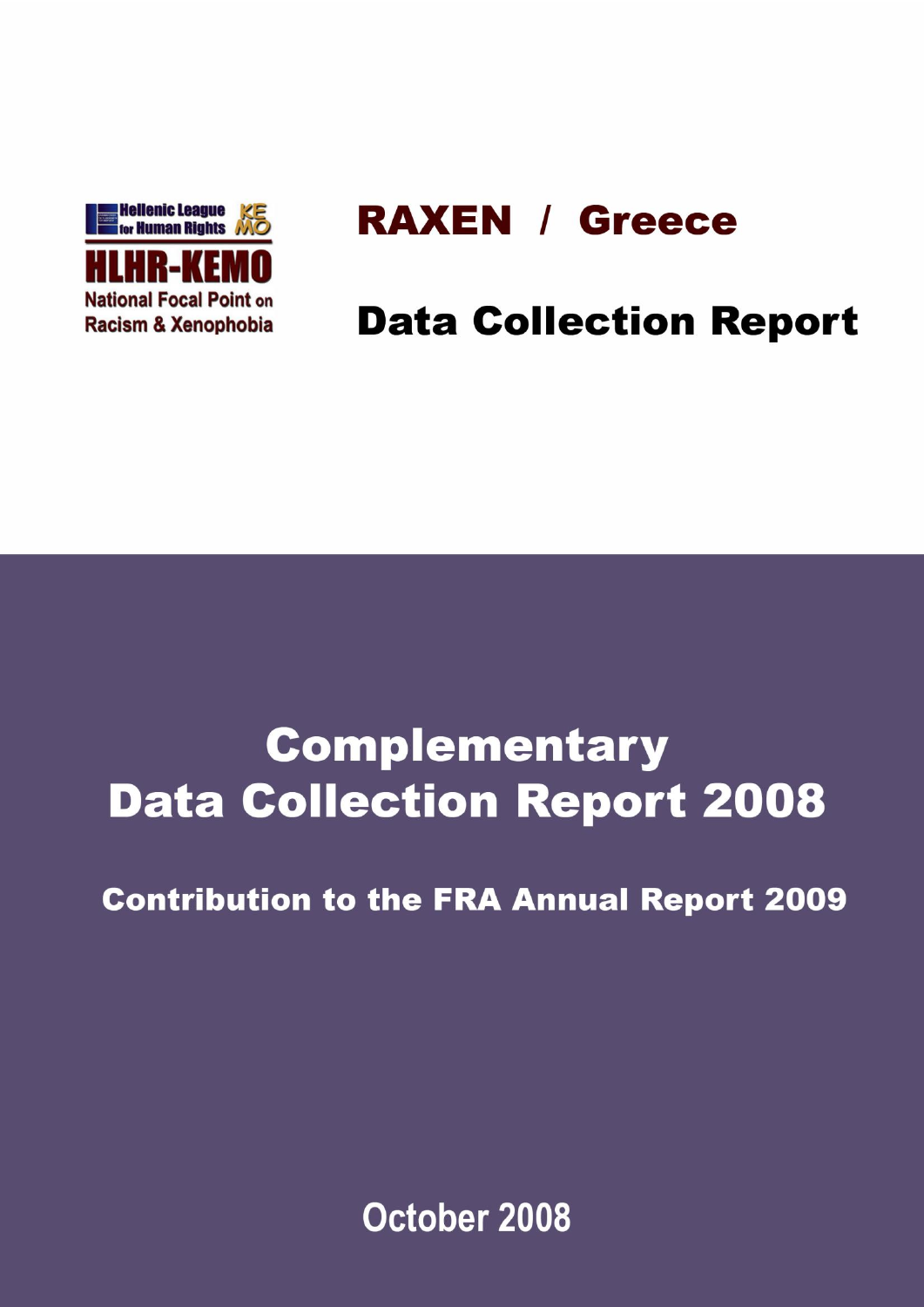

# FRA

# Complementary Data Collection Contribution to the FRA Annual Report 2009

RAXEN NFP Greece HLHR-KEMO

October 2008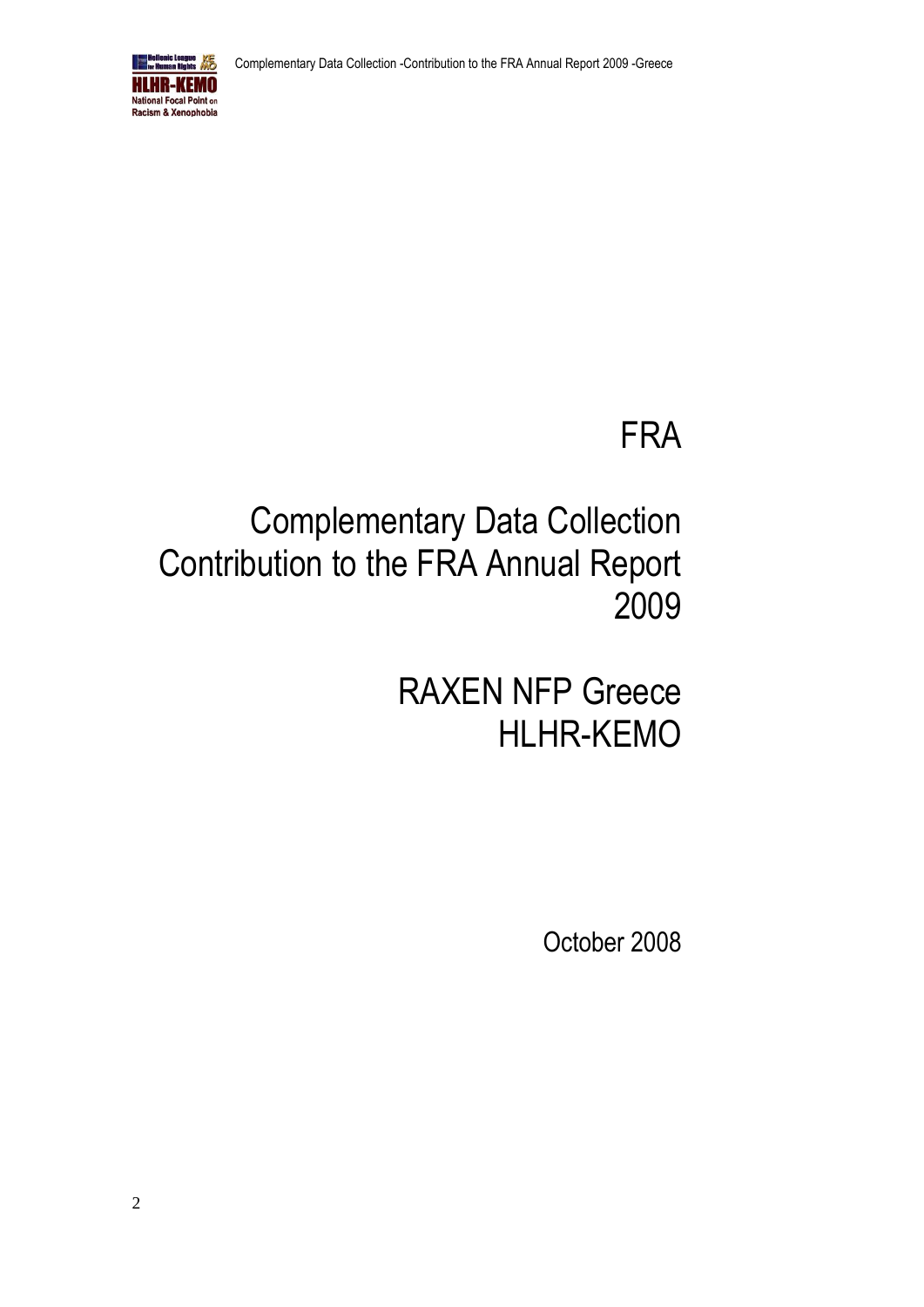

## <span id="page-2-0"></span>**Contents**

| Equality Bodies - complaints data on racial or ethnic<br>1.1.<br>Case law - Important decisions on racial or ethnic discrimination5<br>1.2.<br>$\overline{2}$ .<br>2.1.<br>Official data and information on racist and related crime<br>2.1.1.<br>2.1.2.<br>2.1.3.<br>2.2.<br>2.3.<br>3.<br>Racism and discrimination (incidents and practices)13<br>3.1.<br>Statistical data and tables on incidents of discrimination and<br>3.1.1.<br>3.1.2.<br>3.1.3.<br>3.1.4.<br>3.1.5.<br>3.1.6.<br>4.<br>Racism and discrimination (incidents and practices)15<br>4.1.<br>Statistical data and tables on incidents of discrimination and<br>4.1.1.<br>4.1.2.<br>4.1.3.<br>4.1.4.<br>4.2.<br>5.<br>Racism and discrimination (incidents and practices)17<br>5.1.<br>Statistical data and tables on incidents of racism and<br>5.1.1.<br>5.1.2.<br>5.1.3.<br>5.1.4.<br>5.2.<br>6.<br>Statistical data and tables on racist incidents19<br>6.1.<br>6.2. |  |  |
|----------------------------------------------------------------------------------------------------------------------------------------------------------------------------------------------------------------------------------------------------------------------------------------------------------------------------------------------------------------------------------------------------------------------------------------------------------------------------------------------------------------------------------------------------------------------------------------------------------------------------------------------------------------------------------------------------------------------------------------------------------------------------------------------------------------------------------------------------------------------------------------------------------------------------------------------|--|--|
|                                                                                                                                                                                                                                                                                                                                                                                                                                                                                                                                                                                                                                                                                                                                                                                                                                                                                                                                              |  |  |
|                                                                                                                                                                                                                                                                                                                                                                                                                                                                                                                                                                                                                                                                                                                                                                                                                                                                                                                                              |  |  |
|                                                                                                                                                                                                                                                                                                                                                                                                                                                                                                                                                                                                                                                                                                                                                                                                                                                                                                                                              |  |  |
|                                                                                                                                                                                                                                                                                                                                                                                                                                                                                                                                                                                                                                                                                                                                                                                                                                                                                                                                              |  |  |
|                                                                                                                                                                                                                                                                                                                                                                                                                                                                                                                                                                                                                                                                                                                                                                                                                                                                                                                                              |  |  |
|                                                                                                                                                                                                                                                                                                                                                                                                                                                                                                                                                                                                                                                                                                                                                                                                                                                                                                                                              |  |  |
|                                                                                                                                                                                                                                                                                                                                                                                                                                                                                                                                                                                                                                                                                                                                                                                                                                                                                                                                              |  |  |
|                                                                                                                                                                                                                                                                                                                                                                                                                                                                                                                                                                                                                                                                                                                                                                                                                                                                                                                                              |  |  |
|                                                                                                                                                                                                                                                                                                                                                                                                                                                                                                                                                                                                                                                                                                                                                                                                                                                                                                                                              |  |  |
|                                                                                                                                                                                                                                                                                                                                                                                                                                                                                                                                                                                                                                                                                                                                                                                                                                                                                                                                              |  |  |
|                                                                                                                                                                                                                                                                                                                                                                                                                                                                                                                                                                                                                                                                                                                                                                                                                                                                                                                                              |  |  |
|                                                                                                                                                                                                                                                                                                                                                                                                                                                                                                                                                                                                                                                                                                                                                                                                                                                                                                                                              |  |  |
|                                                                                                                                                                                                                                                                                                                                                                                                                                                                                                                                                                                                                                                                                                                                                                                                                                                                                                                                              |  |  |
|                                                                                                                                                                                                                                                                                                                                                                                                                                                                                                                                                                                                                                                                                                                                                                                                                                                                                                                                              |  |  |
|                                                                                                                                                                                                                                                                                                                                                                                                                                                                                                                                                                                                                                                                                                                                                                                                                                                                                                                                              |  |  |
|                                                                                                                                                                                                                                                                                                                                                                                                                                                                                                                                                                                                                                                                                                                                                                                                                                                                                                                                              |  |  |
|                                                                                                                                                                                                                                                                                                                                                                                                                                                                                                                                                                                                                                                                                                                                                                                                                                                                                                                                              |  |  |
|                                                                                                                                                                                                                                                                                                                                                                                                                                                                                                                                                                                                                                                                                                                                                                                                                                                                                                                                              |  |  |
|                                                                                                                                                                                                                                                                                                                                                                                                                                                                                                                                                                                                                                                                                                                                                                                                                                                                                                                                              |  |  |
|                                                                                                                                                                                                                                                                                                                                                                                                                                                                                                                                                                                                                                                                                                                                                                                                                                                                                                                                              |  |  |
|                                                                                                                                                                                                                                                                                                                                                                                                                                                                                                                                                                                                                                                                                                                                                                                                                                                                                                                                              |  |  |
|                                                                                                                                                                                                                                                                                                                                                                                                                                                                                                                                                                                                                                                                                                                                                                                                                                                                                                                                              |  |  |
|                                                                                                                                                                                                                                                                                                                                                                                                                                                                                                                                                                                                                                                                                                                                                                                                                                                                                                                                              |  |  |
|                                                                                                                                                                                                                                                                                                                                                                                                                                                                                                                                                                                                                                                                                                                                                                                                                                                                                                                                              |  |  |
|                                                                                                                                                                                                                                                                                                                                                                                                                                                                                                                                                                                                                                                                                                                                                                                                                                                                                                                                              |  |  |
|                                                                                                                                                                                                                                                                                                                                                                                                                                                                                                                                                                                                                                                                                                                                                                                                                                                                                                                                              |  |  |
|                                                                                                                                                                                                                                                                                                                                                                                                                                                                                                                                                                                                                                                                                                                                                                                                                                                                                                                                              |  |  |
|                                                                                                                                                                                                                                                                                                                                                                                                                                                                                                                                                                                                                                                                                                                                                                                                                                                                                                                                              |  |  |
|                                                                                                                                                                                                                                                                                                                                                                                                                                                                                                                                                                                                                                                                                                                                                                                                                                                                                                                                              |  |  |
|                                                                                                                                                                                                                                                                                                                                                                                                                                                                                                                                                                                                                                                                                                                                                                                                                                                                                                                                              |  |  |
|                                                                                                                                                                                                                                                                                                                                                                                                                                                                                                                                                                                                                                                                                                                                                                                                                                                                                                                                              |  |  |
|                                                                                                                                                                                                                                                                                                                                                                                                                                                                                                                                                                                                                                                                                                                                                                                                                                                                                                                                              |  |  |
|                                                                                                                                                                                                                                                                                                                                                                                                                                                                                                                                                                                                                                                                                                                                                                                                                                                                                                                                              |  |  |
|                                                                                                                                                                                                                                                                                                                                                                                                                                                                                                                                                                                                                                                                                                                                                                                                                                                                                                                                              |  |  |
|                                                                                                                                                                                                                                                                                                                                                                                                                                                                                                                                                                                                                                                                                                                                                                                                                                                                                                                                              |  |  |
|                                                                                                                                                                                                                                                                                                                                                                                                                                                                                                                                                                                                                                                                                                                                                                                                                                                                                                                                              |  |  |
|                                                                                                                                                                                                                                                                                                                                                                                                                                                                                                                                                                                                                                                                                                                                                                                                                                                                                                                                              |  |  |
|                                                                                                                                                                                                                                                                                                                                                                                                                                                                                                                                                                                                                                                                                                                                                                                                                                                                                                                                              |  |  |
|                                                                                                                                                                                                                                                                                                                                                                                                                                                                                                                                                                                                                                                                                                                                                                                                                                                                                                                                              |  |  |
|                                                                                                                                                                                                                                                                                                                                                                                                                                                                                                                                                                                                                                                                                                                                                                                                                                                                                                                                              |  |  |
|                                                                                                                                                                                                                                                                                                                                                                                                                                                                                                                                                                                                                                                                                                                                                                                                                                                                                                                                              |  |  |
|                                                                                                                                                                                                                                                                                                                                                                                                                                                                                                                                                                                                                                                                                                                                                                                                                                                                                                                                              |  |  |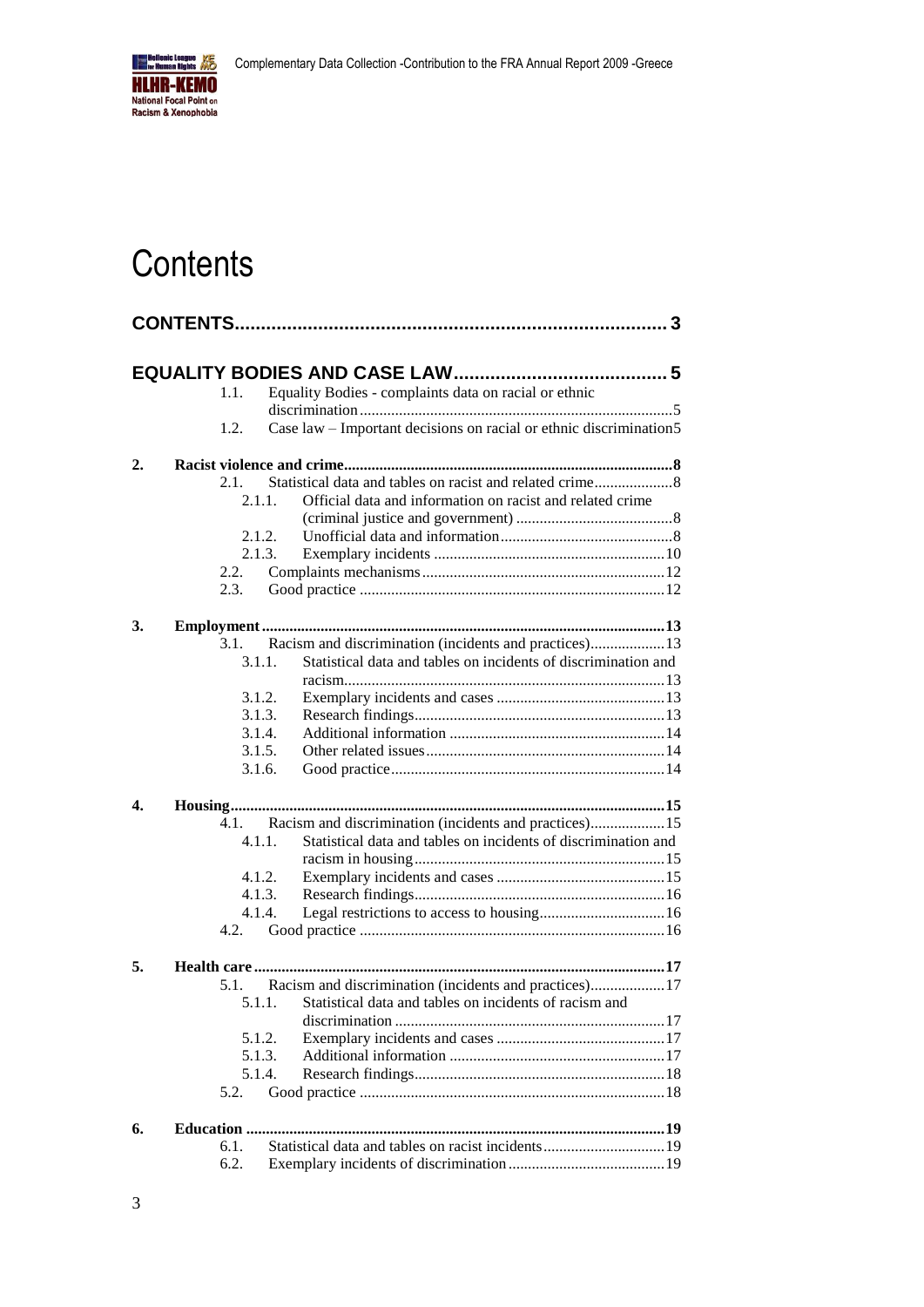

|  | <b>ANNEX 2 - COURT, SPECIALISED BODY OR TRIBUNAL</b> |                 |
|--|------------------------------------------------------|-----------------|
|  |                                                      | 13 <sup>1</sup> |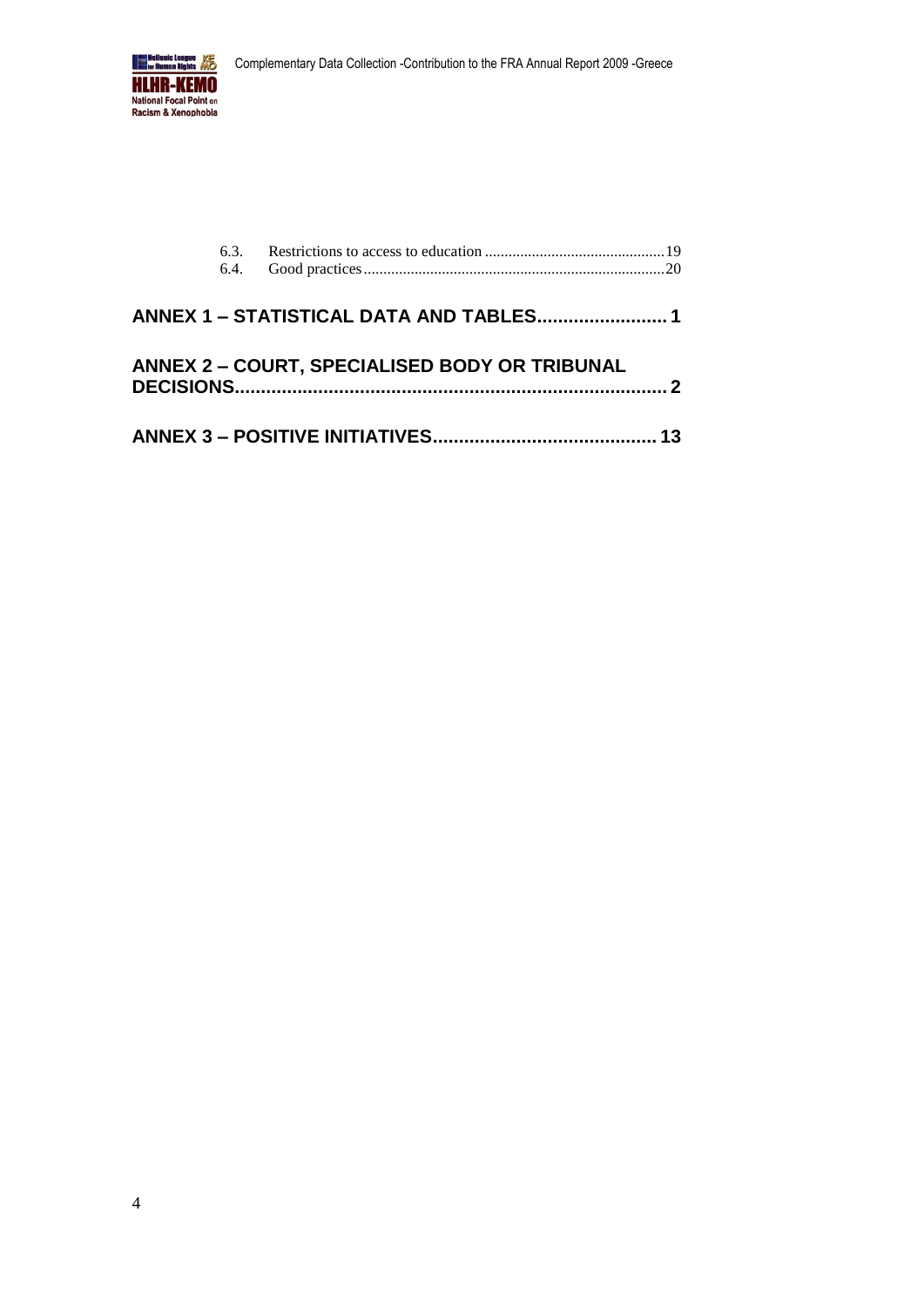

## <span id="page-4-0"></span>Equality Bodies and Case Law

## <span id="page-4-1"></span>1.1. Equality Bodies - complaints data on racial or ethnic discrimination

- [1]. The Ombudsman in its 3rd Annual report<sup>1</sup> as Equality Body emphasised the shortcomings of the implementation of anti-discrimination law in Greece. In particular, the Ombudsman highlighted the small number of incoming complaints, low scale of mobilisation by the civil society, and the respective low level of activity of the competent Equality Bodies, such as the Labour Inspection Body.<sup>2</sup>
- [2]. In year 2007 racial or ethnic discrimination cases under the Race and Equality Directive (RED) handled by the Ombudsman (41) were almost twice as many in relation to the previous year (2006, 22 cases). Most of this increase is due to 34 pending cases regarding ethnic/racial discrimination in access to goods and services, especially Roma housing. On the other hand, racial or ethnic discrimination was established in six cases, and in four of them the mediation of the Ombudsman was successful.<sup>3</sup>
- [3]. The Equal Treatment Commission of the Ministry of Justice is currently handling its first handful of complaints under the RED,<sup>4</sup> while the Labour Inspection Body has not received or handled any cases since its foundation until today.

## <span id="page-4-2"></span>1.2. Case law – Important decisions on racial or ethnic discrimination

[4]. An important decision concerning Roma segregation in education was issued by the European Court for Human Rights on the case Sampanis and others v.

- 2 Furthermore, the Greek Ombudsman considered funding the actions of support and legal assistance of victims necessary to increase the engagement of civil society and non-governmental organisations in combating discrimination. It also claimed that the competent bodies should review their practice and apply the shift of the burden of proof.
- 3 The Greek Ombudsman, 3rd Annual Report as National Equality Body (2007), available at: [http://www.synigoros.gr/pdf\\_01/annual\\_07/07\\_04.pdf](http://www.synigoros.gr/pdf_01/annual_07/07_04.pdf)

<sup>1</sup> The Greek Ombudsman, 3rd Annual Report as National Equality Body (2007), available at:

[http://www.synigoros.gr/pdf\\_01/annual\\_07/07\\_04.pdf](http://www.synigoros.gr/pdf_01/annual_07/07_04.pdf)

<sup>4</sup> Notification about the exact number and grounds of discrimination is pending upon request by the RAXEN NFP. It goes noted that such equality body does not publish any report on its operations whatsoever and the access to official data is possible only upon formal request for the provision of information.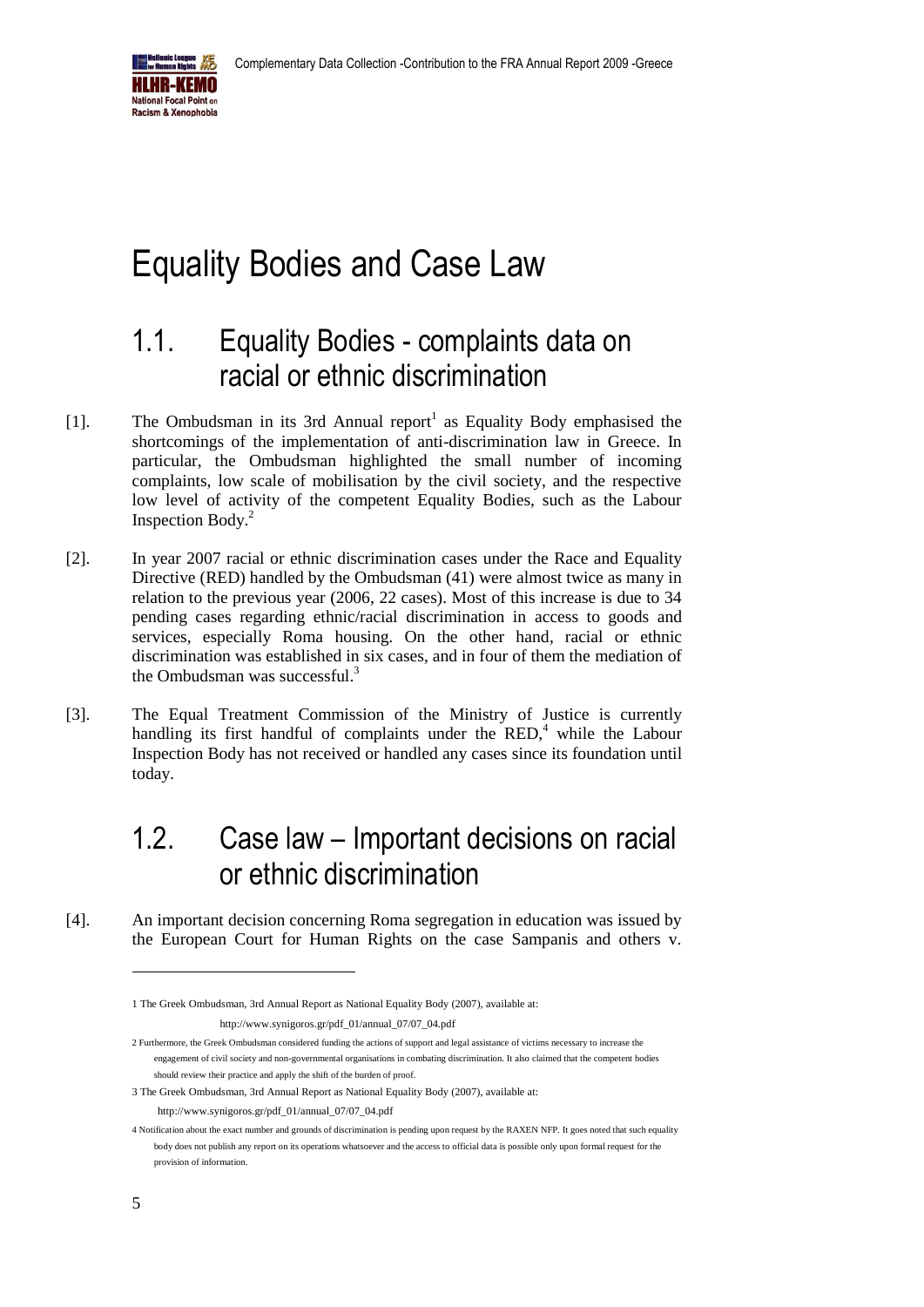

Greece.<sup>5</sup> The Strasbourg court held unanimously that there had been a violation of Article 14 (prohibition of discrimination) of the Convention in conjunction with Article 2 of Protocol No. 1 (right to education), on account of a failure to provide schooling for the applicants' children and of their subsequent placement in special classes because of their Roma origin; The Court decision made an extensive reference to the Greek RAXEN NFP Annual Report 2007,<sup>6</sup> as a source of independent and reliable information on the issue.

- [5]. There were two significant judgments of the European Court for Human Rights. One concerned freedom of assembly and association (art.11) regarding associations founded by persons belonging to the Muslim minority of Western Thrace<sup>7</sup>. The other concerned freedom of thought, conscience and religion (art.9), regarding a lawyer who, by taking the oath of office, had had to reveal to the court that he was not an Orthodox Christian.
- [6]. The United Nations Human Rights Committee (HRC) found that Greece violated Article 2 paragraph 3 (right to an effective remedy) read together with Article 7 (prohibition of torture) of the International Covenant on Civil and Political Rights concerning the lack of an effective investigation into the allegations of police brutality against Rom Andreas Kalamiotis, in Aghia Paraskevi (Greater Athens) in 2001.<sup>8</sup>
- [7]. In 2008, the Greek Ombudsman as an Equality Body issued a report about discrimination in scholarships on the grounds of nationality.<sup>9</sup> It proposed the amendment of the current legal framework towards equal treatment of Greeks and foreigners, although it did not establish discrimination under the RED Directive.
- [8]. After the rejection of its recommendations by the Ministry of Finance, the Greek Ombudsman published a report on the tax exemption of political refugees on the purchase of a house as a home residence. The Ombudsman based its argumentation on the spirit of the Geneva Convention on Refugee status although it did establish discrimination on the basis of the RED Directive. The Equality Body argued that as long as tax exemption is provided exclusively to Greeks or third country nationals of Greek ethnic origin, the exclusion of

<sup>5</sup> European Court for Human Rights, Sampanis et autres C. Grèce, (5.6.2008)

[http://cmiskp.echr.coe.int/tkp197/view.asp?item=2&portal=hbkm&action=html&highlight=GREECE%20%7C%20sampanis](http://cmiskp.echr.coe.int/tkp197/view.asp?item=2&portal=hbkm&action=html&highlight=GREECE%20%7C%20sampanis%20%7C%2032526/05&sessionid=14123276&skin=hudoc-pr-en) [%20%7C%2032526/05&sessionid=14123276&skin=hudoc-pr-en](http://cmiskp.echr.coe.int/tkp197/view.asp?item=2&portal=hbkm&action=html&highlight=GREECE%20%7C%20sampanis%20%7C%2032526/05&sessionid=14123276&skin=hudoc-pr-en)

<sup>6</sup> HLHR-KEMO Annual Report 2007, Miltos Pavlou, Racism and discrimination against immigrants and minorities in

Greece: the state of play, April 2007[, http://www.hlhr.gr/hlhr-kemo/docs/HLHR-KEMO%20AR2007.pdf](http://www.hlhr.gr/hlhr-kemo/docs/HLHR-KEMO%20AR2007.pdf)

<sup>7</sup> European Court for Human Rights, Affaire Tourkiki Enosi Xanthis et autres C. Grèce, (27.3.2008),

[http://cmiskp.echr.coe.int////tkp197/viewhbkm.asp?action=open&table=F69A27FD8FB86142BF01C1166DEA398649&key=](http://cmiskp.echr.coe.int/tkp197/viewhbkm.asp?action=open&table=F69A27FD8FB86142BF01C1166DEA398649&key=69143&sessionId=14123516&skin=hudoc-en&attachment=true) [69143&sessionId=14123516&skin=hudoc-en&attachment=true](http://cmiskp.echr.coe.int/tkp197/viewhbkm.asp?action=open&table=F69A27FD8FB86142BF01C1166DEA398649&key=69143&sessionId=14123516&skin=hudoc-en&attachment=true)

<sup>8</sup> United Nations Human Rights Committee (HRC) Decision[, http://daccessdds.un.org/doc/UNDOC/DER/G08/434/84/PDF/G0843484.pdf.](http://daccessdds.un.org/doc/UNDOC/DER/G08/434/84/PDF/G0843484.pdf) http://cm.greekhelsinki.gr/uploads/2008\_files/hrc\_decision\_kalamiotis\_1486-2006.pdf

<sup>9</sup> The Greek Ombudsman, iky-ypotrofies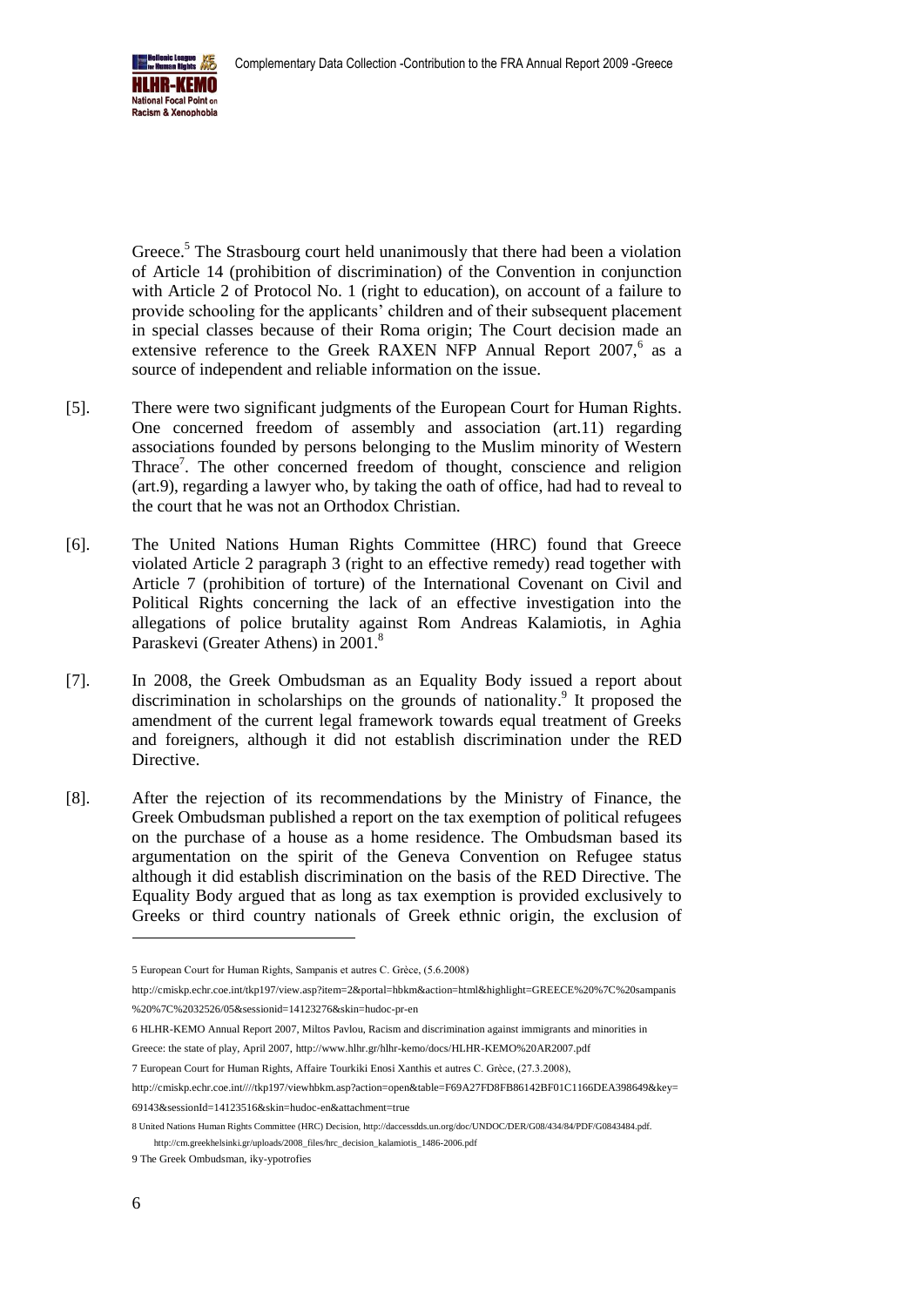

foreigners is an inadmissible discriminatory practice on the grounds of their ethnic origin. $10$ 

- [9]. The Ombudsman established discrimination and published a report on the case of the Special Pedagogic Academy of Thessaloniki and on professional training and status of its graduates, who are exclusively members of the Western Thrace Muslim Minority. The latter become teachers but they get the right to teach exclusively at the special minority schools of Western Thrace. In this way they are treated unequally to other graduates from similar university faculties, who are licensed to teach in all Greek schools.
- [10]. Two Athens courts issued judgments convicting the publisher, the editor and the columnist of a far-right weekly ('Eleftheros Kosmos') for hate speech against Jews<sup>11</sup> and against Roma<sup>12</sup> in application of the anti-racist law n.927/79. It goes noted that these are the second and the third conviction for hate speech in a few months in Greece, the first being the notorious and widely covered by the media 'Plevris' case for publishing an anti-Semitic book. On 18.9.2008 the 1st Court of Appeal of Athens has confirmed the first instance ruling.
- [11]. Finally, a Greek court judged that Shariah law shall not be applicable against national law and constitution. In spring 2008, an important court ruling of the Court of First Instance of Rodopi was issued on the inapplicability of the Shariah Muslim law in Greece in regard to family and heredity law.13 This legal development concerns greatly the Muslim minority of Western Thrace, and particularly the vulnerable groups such as women and children, heavily penalised by the application of the Shariah law by local religious leaders 'Mufti' who exercised also the role of a judge. It goes noted that Greece was the only EU country allowing until now the application of the anachronistic Shariah Muslim law, even in contrast to the other Muslim countries of the region, such as Turkey. (the relevant private/family law case is not included in the annex, although available as a photocopy by the Greek RAXEN NFP).

<sup>10</sup> The Greek Ombudsman report[: http://www.synigoros.gr/pdfs/\\_porisma\\_prosfuges.pdf,](http://www.synigoros.gr/pdfs/_porisma_prosfuges.pdf) Press release: [http://www.synigoros.gr/pdfs/\\_deltio\\_porisma\\_prosfuges.pdf](http://www.synigoros.gr/pdfs/_deltio_porisma_prosfuges.pdf)

<sup>11</sup> Greek Helsinki Monitor Press Release, (5.3.2008[\) http://cm.greekhelsinki.gr/index.php?sec=194&cid=3253](http://cm.greekhelsinki.gr/index.php?sec=194&cid=3253)

<sup>12</sup> Greek Helsinki Monitor Press Release, (5.7.2008[\) http://cm.greekhelsinki.gr/index.php?sec=194&cid=3315](http://cm.greekhelsinki.gr/index.php?sec=194&cid=3315)

<sup>13</sup> Ta Nea, in.gr (26.3.2008)[, www.in.gr/news/article.asp?lngEntityID=885091&lngDtrID=244.](http://www.in.gr/news/article.asp?lngEntityID=885091&lngDtrID=244)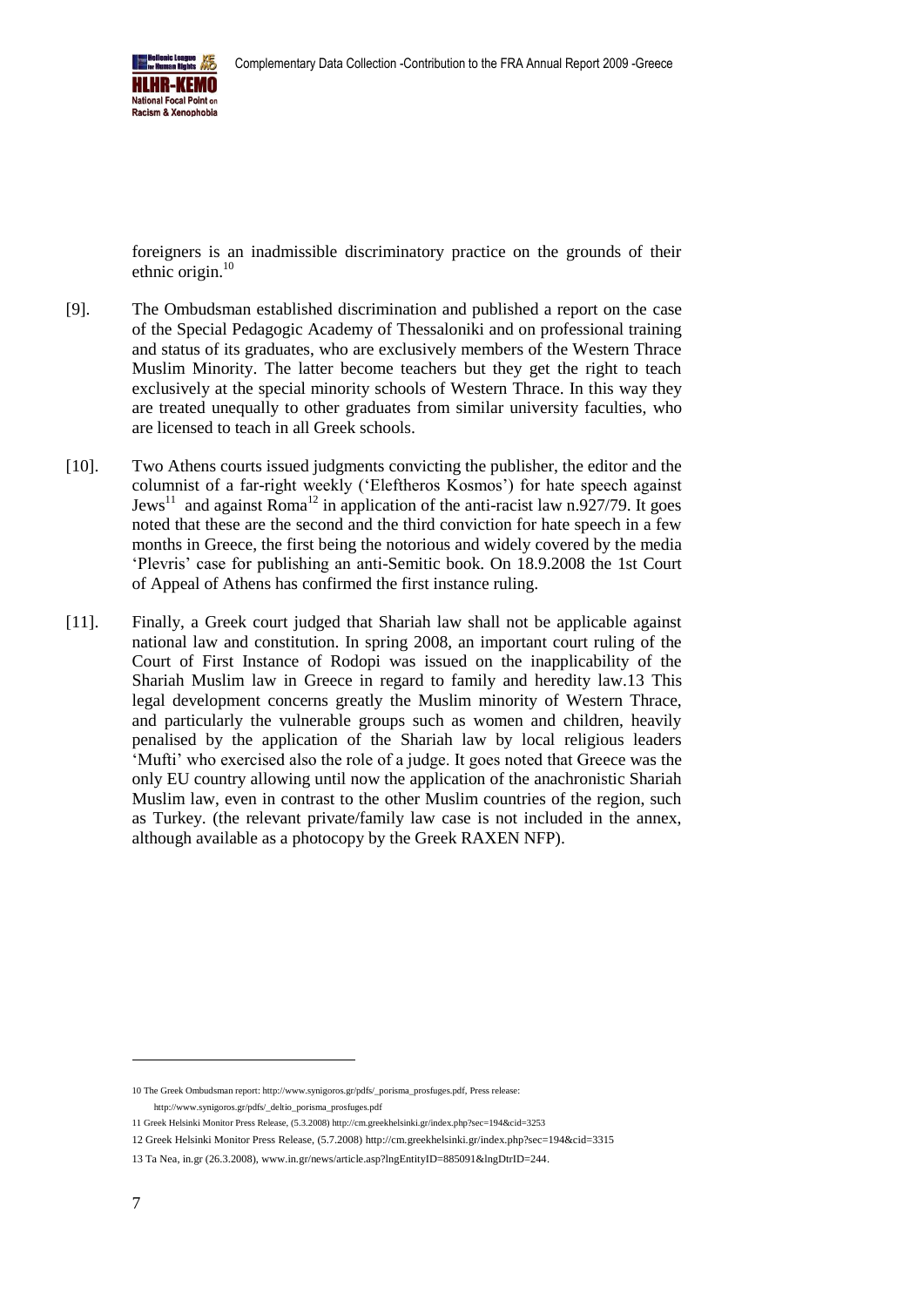

# <span id="page-7-0"></span>2. Racist violence and crime

## <span id="page-7-1"></span>2.1. Statistical data and tables on racist and related crime

#### <span id="page-7-2"></span>2.1.1. Official data and information on racist and related crime (criminal justice and government)

[12]. While no official police data on racist and related crimes are available two Athens courts issued judgments in application of the anti-racist law n.927/79. The courts convicted the publisher, the editor and the columnist of a far-right weekly ('Eleftheros Kosmos') for hate speech against Jews<sup>14</sup> and against Roma<sup>15</sup> in application of the anti-racist law n.927/79. It goes noted that these are the second and the third conviction for hate speech in a few months in Greece, the first being the notorious and widely covered by the media 'Plevris' case for publishing an anti-Semitic book. On 18.9.2008 the 1st Court of Appeal of Athens has confirmed the first instance ruling.

## <span id="page-7-3"></span>2.1.2. Unofficial data and information

- [13]. During 2007-2008 Greece has received more convictions by the European Court of Human Rights for police brutality than any other year. In 2008, violence against immigrants and minorities and allegedly by police officers remained unimpaired according to unofficial sources. It goes noted that in many cases Greek citizens witnessed such incidents and when they protested against ill-treatment, they were either arrested or had their mobile camera-phones confiscated.
- [14]. Last year's increasing trend of Islamophobic offences by organised far-right groups against Muslims has been confirmed in 2008. New aspects are that the attacks have spread from homes of Pakistani immigrants to improvised mosques. Interethnic and intra-group violence (between African communities, Albanians, Romanians) is reported on much larger scale than before especially in downgraded areas of the old Athens centre. Lack of official recording of racially motivated crimes and of relevant statistics render difficult the effective assessment of the recently emerged trends.

<sup>14</sup> Greek Helsinki Monitor Press Release, (5.3.2008[\) http://cm.greekhelsinki.gr/index.php?sec=194&cid=3253](http://cm.greekhelsinki.gr/index.php?sec=194&cid=3253) 15 Greek Helsinki Monitor Press Release, (5.7.2008[\) http://cm.greekhelsinki.gr/index.php?sec=194&cid=3315](http://cm.greekhelsinki.gr/index.php?sec=194&cid=3315)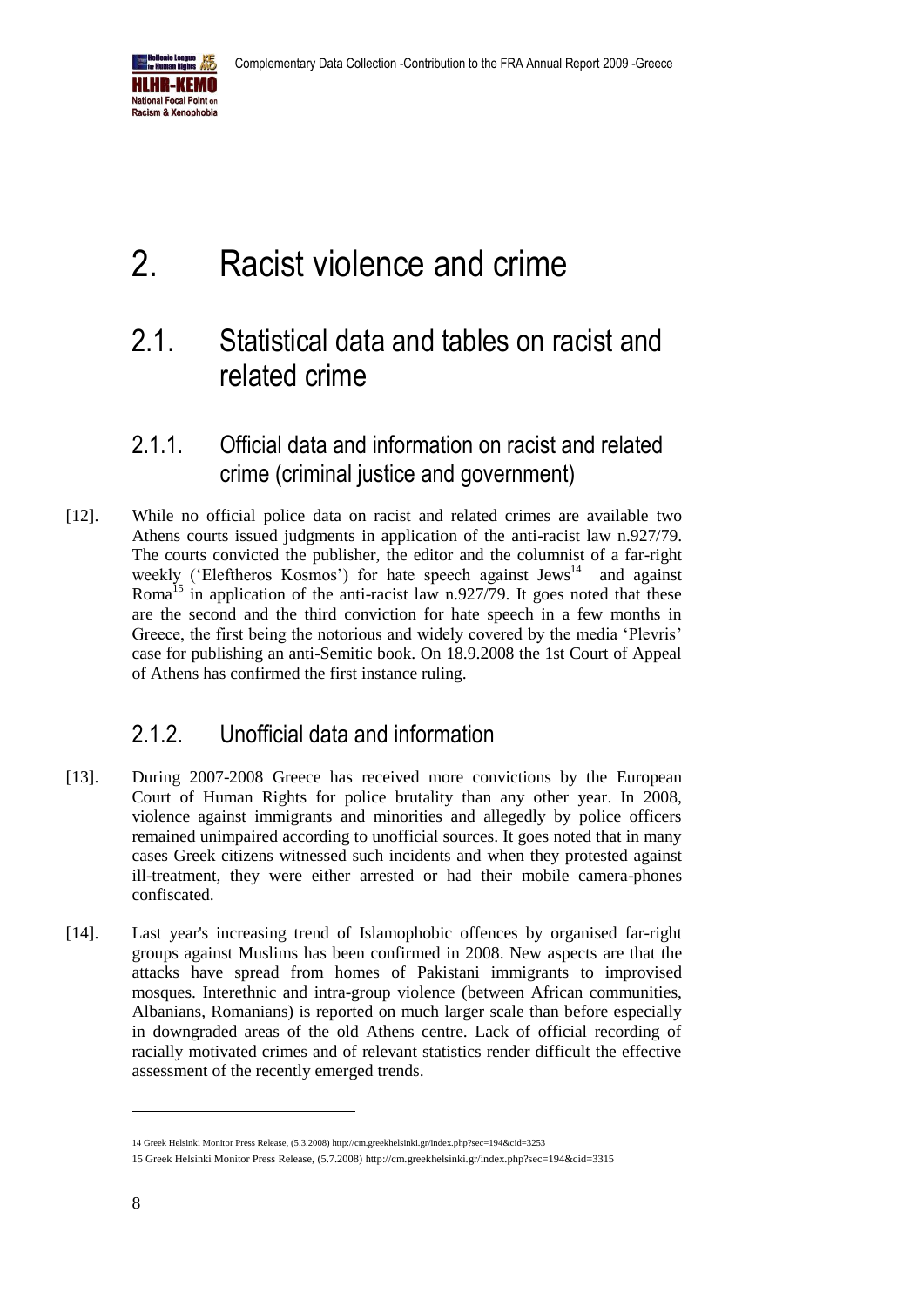

[15]. During 2008 the offices of Greek Forum of Migrants - the most prominent, generally well accepted and authoritative representative organisation of immigrants in Greece - has been attacked for the first time in its history by unknown perpetrators on three occasions over a few month period.

#### Reports

- [16]. The Greek National Commission for Human Rights has issued its observations on the Report of the Foreign Affairs Ministry about the application of the International Convention for the Elimination of any Form of Racial Discrimination.<sup>16</sup> Among other, the NCHR has emphasised the shortcomings in the implementation of the anti-discrimination legislation and the problematic transposition of the Race & Equality Directive (legal tools for representation of victims by civil society, insufficient skills and knowledge by state Equality Bodies).
- [17]. After three European countries (Norway, Germany, and Belgium) decided to suspend the return of asylum-seekers to Greece on the basis of torture and police brutality allegations and relevant reports, a number of national and international organisations criticised the Greece's asylum policy. The UNHCR-Greece issued a report - supplement to the information relating to Greece contained in the UNHCR's Study of the Implementation of the Qualification Directive - advising governments to refrain from returning asylum-seekers to Greece under the Dublin Regulation until further notice.<sup>17</sup> Amnesty International urged EU MS to suspend transfer of asylum seekers as well. The European Council on Refugees and Exiles (ECRE) sent letters to European Union governments on 3.4.2008 calling them to immediately stop returning asylum-seekers to Greece on the grounds that they will be denied access to fair and effective application procedures. European Commission Vice-President Franco Frattini stated that "the European Commission is concerned about the alleged ill-treatment of immigrants in detention centres in Greece and has already raised this issue with the Greek authorities," in a reply to a question tabled by Greek Euro-MP Dimitris Papadimoulis on 29.02.2008.
- [18]. The European Committee for the Prevention of Torture (CPT) issued a report on its 2007 visit in Greece. <sup>18</sup>

16 [www.nchr.gr](http://www.nchr.gr/)

17 UNHCR, Asylum in the European Union: A Study of the Implementation of the Qualification Directive, November 2007, available on Refworld at: http://www.unhcr.org/cgi-bin/texis/vtx/ refworld/rwmain?docid=473050632

<http://hosting01.vivodinet.gr/unhcr/protect/UNHCRpositionGreeceDublinII-April2008.pdf>

<sup>18</sup> European Committee for the Prevention of Torture (CPT) , 2007 Country visit report on Greece, (2.2008[\) http://www.cpt.coe.int/2008-03-inf](http://www.cpt.coe.int/2008-03-inf-eng.pdf)[eng.pdf](http://www.cpt.coe.int/2008-03-inf-eng.pdf)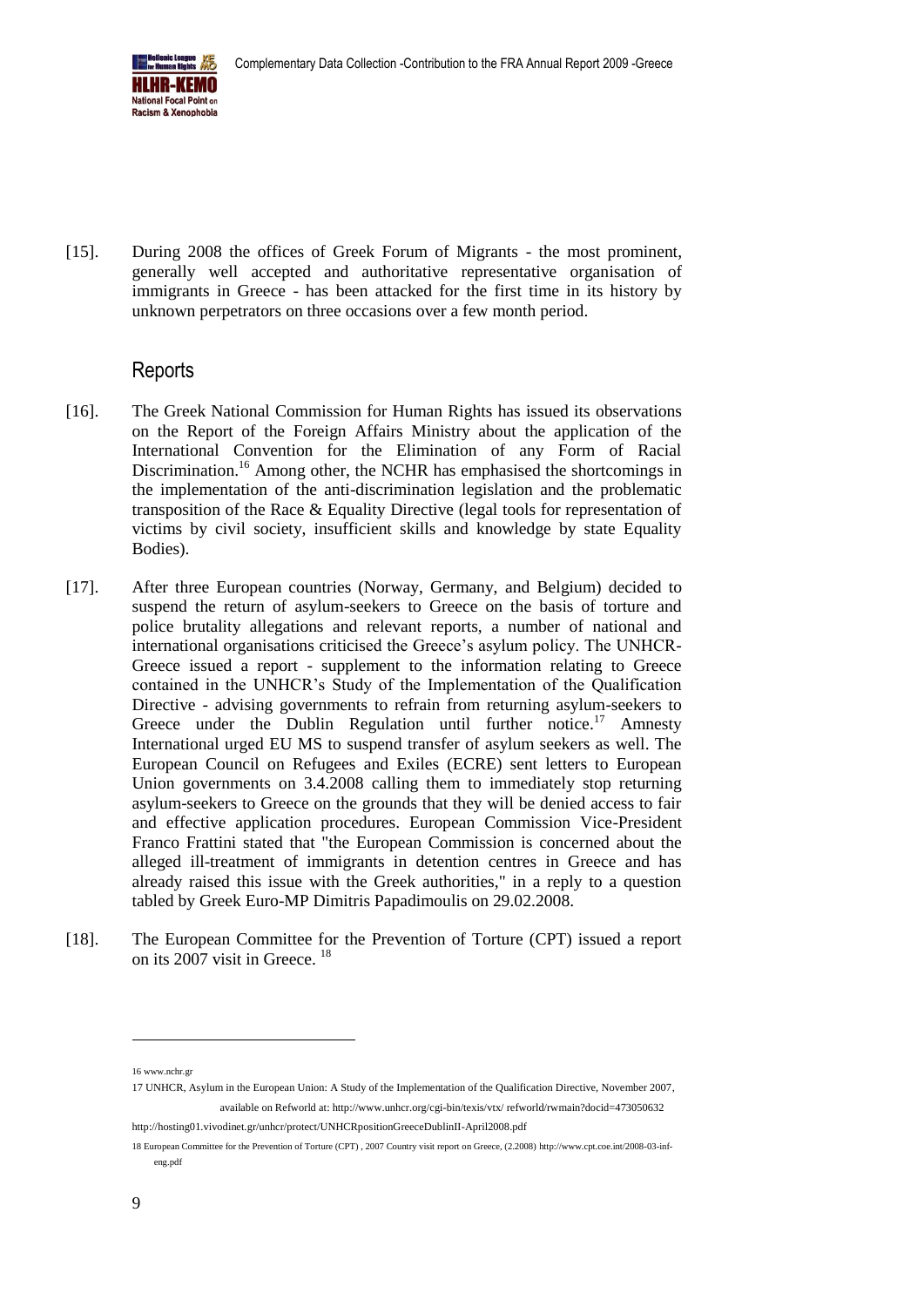

[19]. The Amnesty International (AI) Report 2008 in its part regarding Greece focused on migrants suffering increase of ill-treatment in police custody, and arbitrary and lengthy detention of asylum seekers, including children.<sup>19</sup>

#### Surveys

- [20]. According to the latest Eurobarometer Survey (ebs 296, fieldwork: Feb-Mar 2008, published: July  $2008$ <sup>20</sup>
	- All types of discrimination are perceived as widespread by a higher share of Greeks than of Europeans. This is especially true for discrimination on the basis of ethnic origin and sexual orientation. Over 3 in 4 Greeks believe that discrimination on the basis of ethnic origin is widespread in their country: 76%, second highest after Netherlands (77%).
	- Greece marks one of the lower levels of comfort with person from different ethnic origin in the highest elected political position (4,7%)
	- Greeks are more likely to favour measures being adopted to provide equal opportunities, such as monitoring the recruitment procedures to ensure that candidates from ethnic minorities have the same chance of being selected for interview or hired as other candidates with similar skills and qualifications: the most supportive publics are found in Cyprus (78%), Greece (77%).
	- An absolute majority of Greeks would not know their rights if they are the victims of discrimination or harassment (56%) similar to the rate recorded across the EU.

## <span id="page-9-0"></span>2.1.3. Exemplary incidents

- [21]. Here follows a list of exemplary incidents, unofficially reported, though checked for validity by the Greek NFP. In their majority they concerned torture, beatings and ill-treatment by police officers and port police guards sometimes in public, and despite the protests by passersby witnesses, and violent attacks and vandalism by far-right groups of youngsters:
	- A young immigrant from Sudan has been allegedly beaten to death by three police officers in the centre of Athens (Omonia). Eyewitnesses report that they asked repeatedly the policemen to stop the deadly violence. Only after six days did the victim's relatives manage to find out that the young man

<sup>19</sup> Amnesty International (AI) Report 2008, (5.2008) <http://thereport.amnesty.org/document/101> 20 [http://ec.europa.eu/public\\_opinion/archives/ebs/ebs\\_296\\_sheet\\_el.pdf](http://ec.europa.eu/public_opinion/archives/ebs/ebs_296_sheet_el.pdf)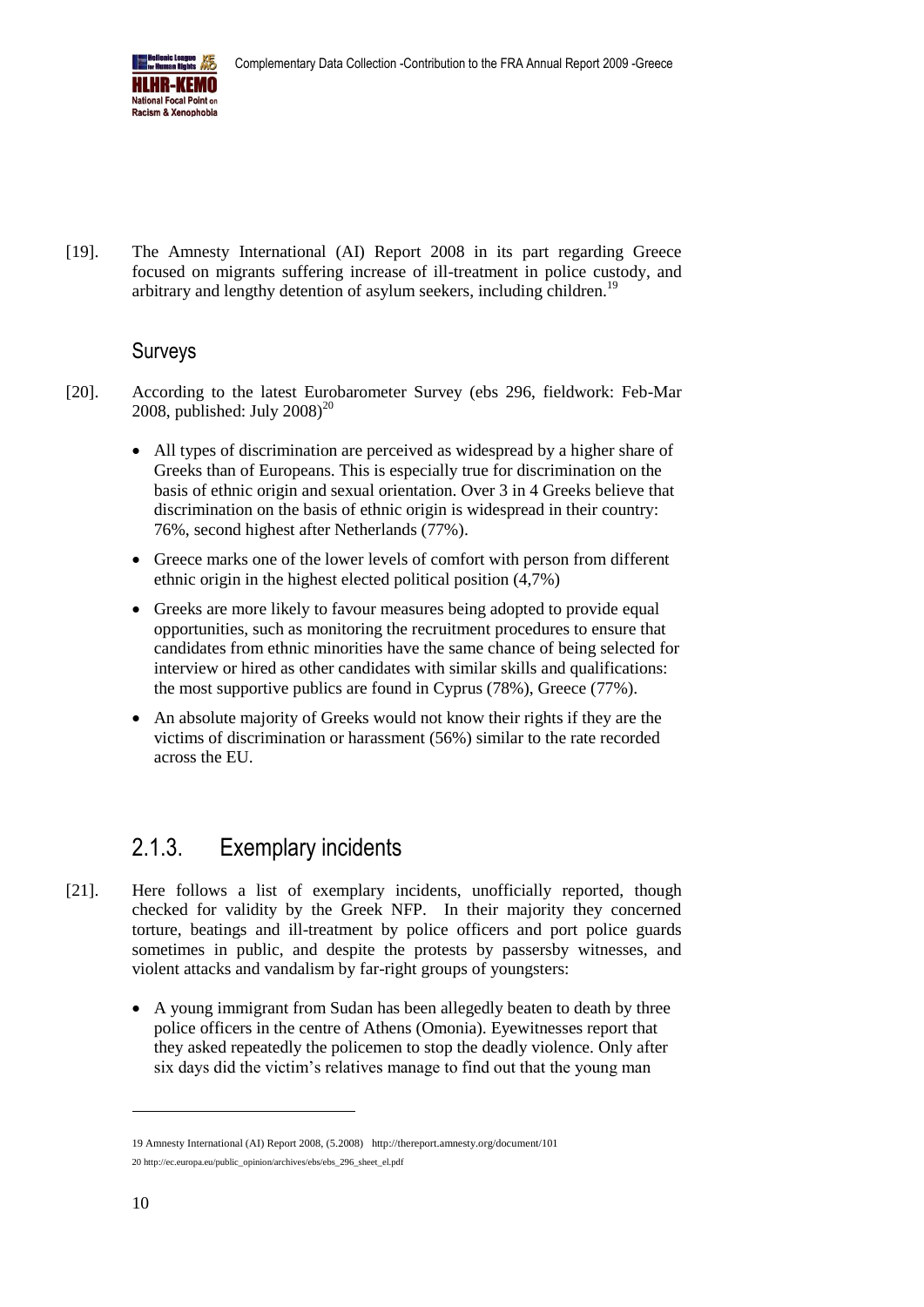

was deceased in the hospital the same day the beating took place, while his corps had been received by the same police officers.

- A 22-year-old Pakistani immigrant was beaten by three young Greeks in the Athens city centre. Two of them were arrested and reportedly declared only that 'their blood is Greek'.<sup>22</sup>
- The Pakistani family who suffered organised racist attacks in 11/2007 have been attacked again by a far-right group in their home. However, this time neighbours and antiracist activists intervened to protect them and keep them safe, while once again the police allegedly arrived on site after a 40' delay.<sup>23</sup>
- In the centre of Athens (Syntagma square) police officers allegedly treated brutally and arrested a Mauritanian petty street seller. The police officers also arrested two Greek citizens who protested against the violence they witnessed, and they confiscated a camera with which one witness recorded the incident. $^{24}$
- In early July 2008, it was denounced that in view of the lack of detention facilities, and after the massive sweep operation in the port of Patras, the arrested illegal immigrants seeking the passage to Italy, were tied by the port police guards to the benches, trees and street-light poles. They were spending entire nights this way, exposed to public walking into and around the port. This humiliating ill-treatment led to parliamentary questioning of the competent Commercial Marine Minister and to the provision of detention space in the Patras (Ahaia) Police headquarters.<sup>25</sup> The explosive situation in the port of Patras since late 2007 lead to a number of interventions by public authorities and civil society seeking a housing solution, not yet achieved.<sup>26</sup>
- An allegedly blatant racist and discriminatory practice of the Greek Police Headquarters has been reported by the media and further crosschecked and verified as a common practice by the RAXEN NFP: its seems to be a recently adopted common informal procedure of the Greek Police to request from Greek long time naturalised citizens who request a passport renewal, to prove the authenticity of the documentation that led to their naturalisation, on the basis of the colour of their skin.<sup>27</sup>

<sup>21</sup> Eleftherotipia, (01.03.2008), Lawyers' Group for the Rights of Immigrants and Refugees.

<sup>22</sup> Eleftherotipia, (17.01.2008), Greek-Pakistani association.

<sup>23</sup> In.gr, (15.1.2008[\) http://www.enet.gr/online/online\\_text/c=112,id=73756528.](http://www.enet.gr/online/online_text/c=112,id=73756528)

<sup>24</sup> Eleftherotipia, (08.01.2008)[, http://www.enet.gr/online/online\\_text/c=112,id=73756528](http://www.enet.gr/online/online_text/c=112,id=73756528) 

<sup>25</sup> Aygi, (10.07.2008), patranews.gr (10/07/08)

<sup>26</sup> The Greek Ombudsman intervention, press release[: http://www.synigoros.gr/pdfs/\\_deltio\\_stp\\_8\\_2.pdf,](http://www.synigoros.gr/pdfs/_deltio_stp_8_2.pdf) recommendation: http://www.synigoros.gr/pdfs/\_patra\_katavlismos\_8\_2.pdf

The Children Rights Ombudsman: http://www.synigoros.gr/pdfs/\_deltio\_paidiou\_8\_2.pdf.

<sup>27</sup> Kathimerini, 22.6.2008 [http://news.kathimerini.gr/4dcgi/\\_w\\_articles\\_columns\\_1\\_22/06/2008\\_274681](http://news.kathimerini.gr/4dcgi/_w_articles_columns_1_22/06/2008_274681)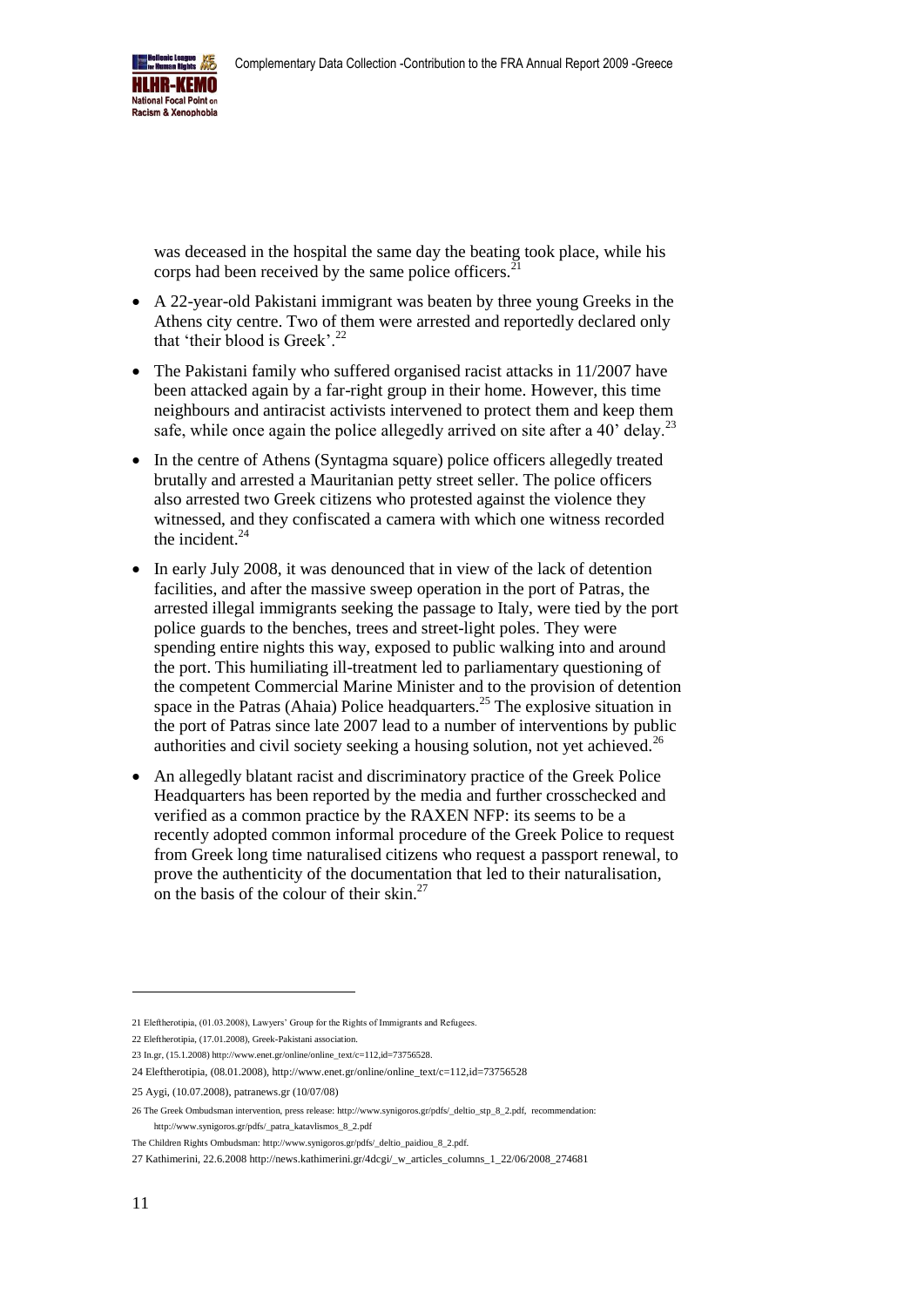

## <span id="page-11-0"></span>2.2. Complaints mechanisms

[22]. There is no specific complaint mechanism to register complaints about abuses of power related to racism and xenophobia perpetrated by the police or other State officials. However, victims may and do submit complaints to the Greek Ombudsman for police brutality, while NGOs active in defending and promoting human rights often denounce violent incidents against immigrants and minorities.

## <span id="page-11-1"></span>2.3. Good practice

- [23]. A number of Antiracist festivals were held in various Greek cities. On 4- 6.7.2008 the Athens Antiracist Festival was held for the 13th consecutive year, co-organised by a number of NGOs and coordinated by the Network for Social Support of Immigrants and Refugees.<sup>28</sup>
- [24]. The portal [www.islam.gr,](http://www.islam.gr/) implemented by a group of Muslims mostly media professionals living in Greece - constitutes a notable initiative promoting intercultural comprehension and combating Islamophobia. The website provides information on Islam and interculturality in three languages (Greek, Arab, and English).
- [25]. In February 2008 The Hellenic League for Human Rights<sup>29</sup> organised a two-day training seminar on in Athens on the implementation of the Race and Equality Directive for lawyers, activists, trade union officers, NGOs and civil society organisations' members. The training was implemented in the framework of an EU funded project. Among others, the training included participative workshops on the concepts of RED, and tools for strategic litigation and support of discrimination victims.

<sup>28</sup> [www.tsamadou13.gr,](http://www.tsamadou13.gr/) [www.diktio.gr](http://www.diktio.gr/)

<sup>29</sup> [www.hlhr.gr](http://www.hlhr.gr/)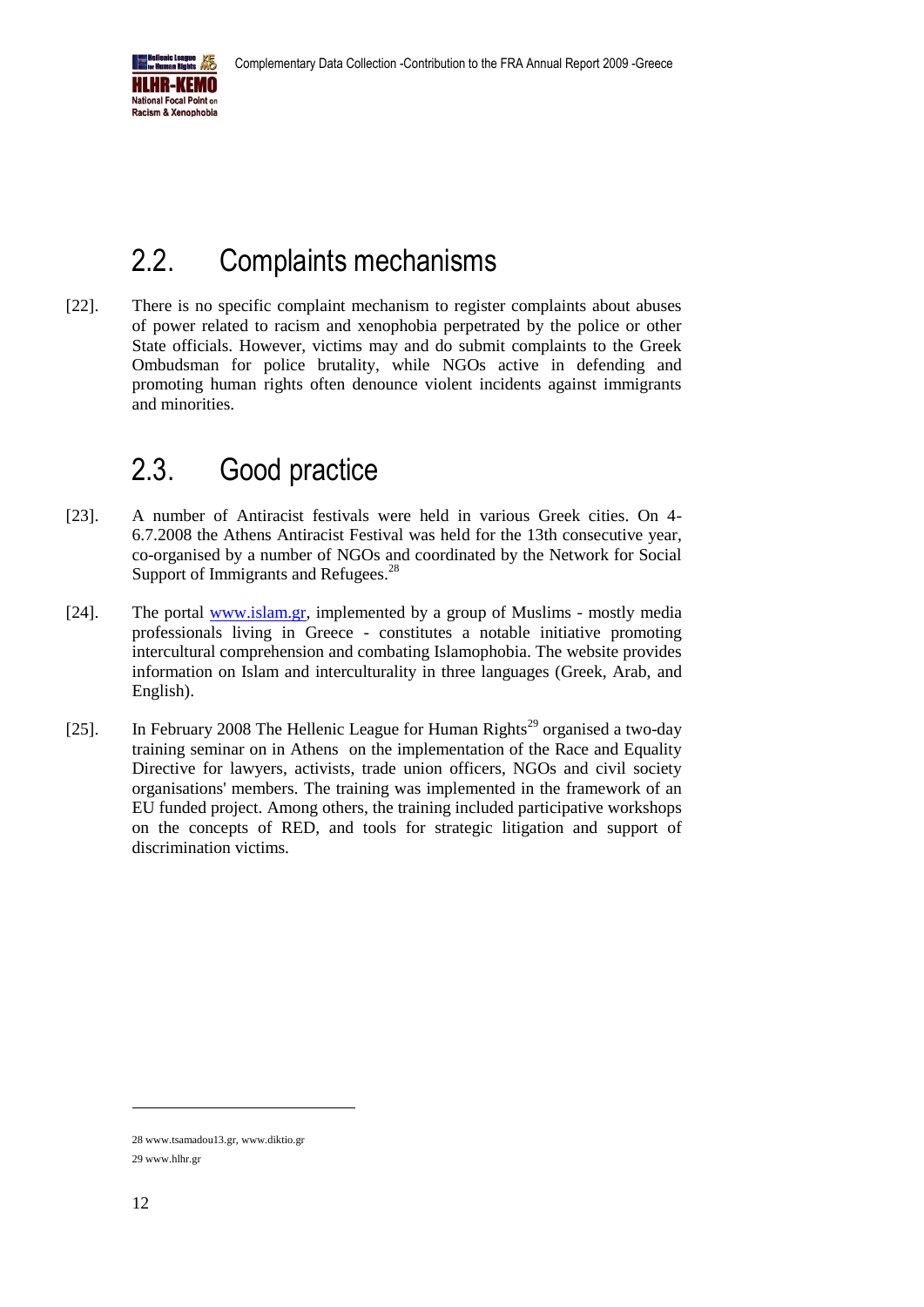

# <span id="page-12-0"></span>3. Employment

## <span id="page-12-1"></span>3.1. Racism and discrimination (incidents and practices)

#### <span id="page-12-2"></span>3.1.1. Statistical data and tables on incidents of discrimination and racism

[26]. No official data on incidents of discrimination and racism in the area of employment reported to official agencies are available.

## <span id="page-12-3"></span>3.1.2. Exemplary incidents and cases

[27]. Two major cases of the employment and housing of immigrants in allegedly inhumane and 'slavery' conditions have been at the centre of public discourse and media attention over the past months in Greece. In the first case, the priests in Arta (Northern Greece-Epirus) publicly denounced the inhumane living conditions of immigrant workers in the rural economy and agriculture of the area. In the second case, major news publications and TV reports revealed low wages and deplorable living and housing conditions of the strawberry field workers of Manolada (Ilia area, Peloponnesus)<sup>30</sup>. In both cases, political and civil society reactions have been accompanied by tensions and, in some cases, by violence against activists and immigrants. In the latter case of Manolada, after protests and marches by immigrant workers, $31$  the latter reached an agreement with their employers for an increase of the daily wage to 28  $\epsilon$ , even though this is 2.4  $\epsilon$  less than the minimum daily wage according to the Greek  $\int$ law  $\overline{32}$ 

## <span id="page-12-4"></span>3.1.3. Research findings

[28]. According to research conducted by Charalambos Kasimis, agriculture is heavily reliant on immigrant labour, while immigrant rural workers receive

<sup>30</sup> The Greek Ombudsman intervention on the issue: [Press release: http://www.synigoros.gr/pdf\\_01/fragola.pdf](http://www.synigoros.gr/pdf_01/fragola.pdf) [Official document:](http://www.synigoros.gr/pdf_01/eggrafo.pdf)  http://www.synigoros.gr/pdf\_01/eggrafo.pdf

<sup>31</sup> Athens News, Immigrant farm workers strike out, (25.4.2008),

[http://www.athensnews.gr/athweb/nathens.prnt\\_article?e=C&f=13284&t=11&m=A13&aa=1#top](http://www.athensnews.gr/athweb/nathens.prnt_article?e=C&f=13284&t=11&m=A13&aa=1#top)

<sup>32</sup> Kathimerini.gr, Fruit picker pay protest gets result, (12.5.2008) www.ekathimerini.com/4dcgi/\_w\_articles\_ell\_2\_12/05/2008\_96439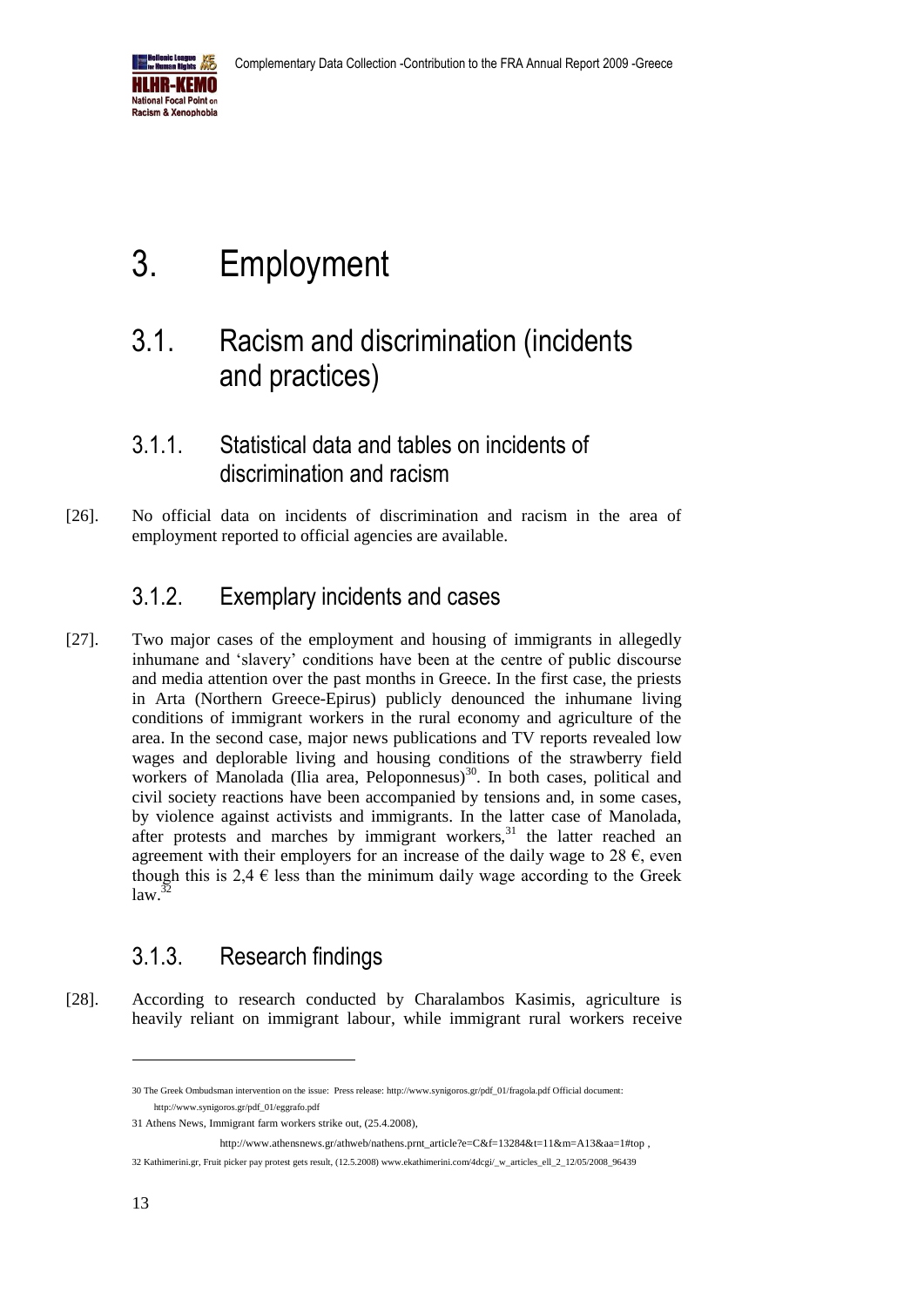

lower wages and consider racism and discrimination a serious problem of their everyday life in Greece.<sup>33</sup>.

#### <span id="page-13-0"></span>3.1.4. Additional information

[29]. Not available.

#### <span id="page-13-1"></span>3.1.5. Other related issues

- [30]. No developments regarding the use of statistics of ethnic/national origin.
- [31]. No developments regarding the participation of migrants and ethnic minorities in trade unions

#### <span id="page-13-2"></span>3.1.6. Good practice

#### Key policy and practical initiatives by civil society and government

[32]. A bill providing positive measures for the Muslims minority members' recruitment in the public sector passed by the Parliament, albeit not without reactions and tensions, especially by the far right parliamentary party of LAOS. The law provides for a 0.5 percentage of minority members to be hired in the public sector. This constitutes a positive discrimination measure in favour of the Muslim minority of Western Thrace.<sup>34</sup>

<sup>33</sup> Kasimis Ch.- Papadopoulos G.- Pappas C.- Fratsea L-M., Qualitative Empirical Study of Migrants' Impact on Receiving Local Economies in Greek and Italian Regions, Agricultural University of Athens, (February 2008). Methodology: 103 questionnaires were addressed to migrants in Vouprassia (Elia) and 102 in Arkadion (Zakynthos) with the method of 'snow-ball' in October 2007 (Vouprassia) and January 2008 (Arkadion). The sample was drawn by the information provided by the data base of migrants' work permits, and was stratified by nationality. A small deviation from the sample was gender related because of the difficulty to approach women immigrants. Therefore women are underrepresented in our sample in both Municipalities and consequently gender analysis is limited.

Additional to the quantitative survey, a number of 18 semi-structured interviews were conducted with opinion makers and local employers. In that research H.Kasimis through 102 interviews to local rural economy migrant workers has examined comparatively the areas of the island of Zakynthos and Patras - Vouprasia where protests and tensions about the wages of strawberry pickers were recorded in spring 2008. Read also: Kathimerini.gr, Migrants 'driving force' on farms, (30.7.2008),

www.ekathimerini.com/4dcgi/\_w\_articles\_politics\_2\_30/07/2008\_99056

<sup>34</sup> <http://www.in.gr/news/article.asp?lngEntityID=774588>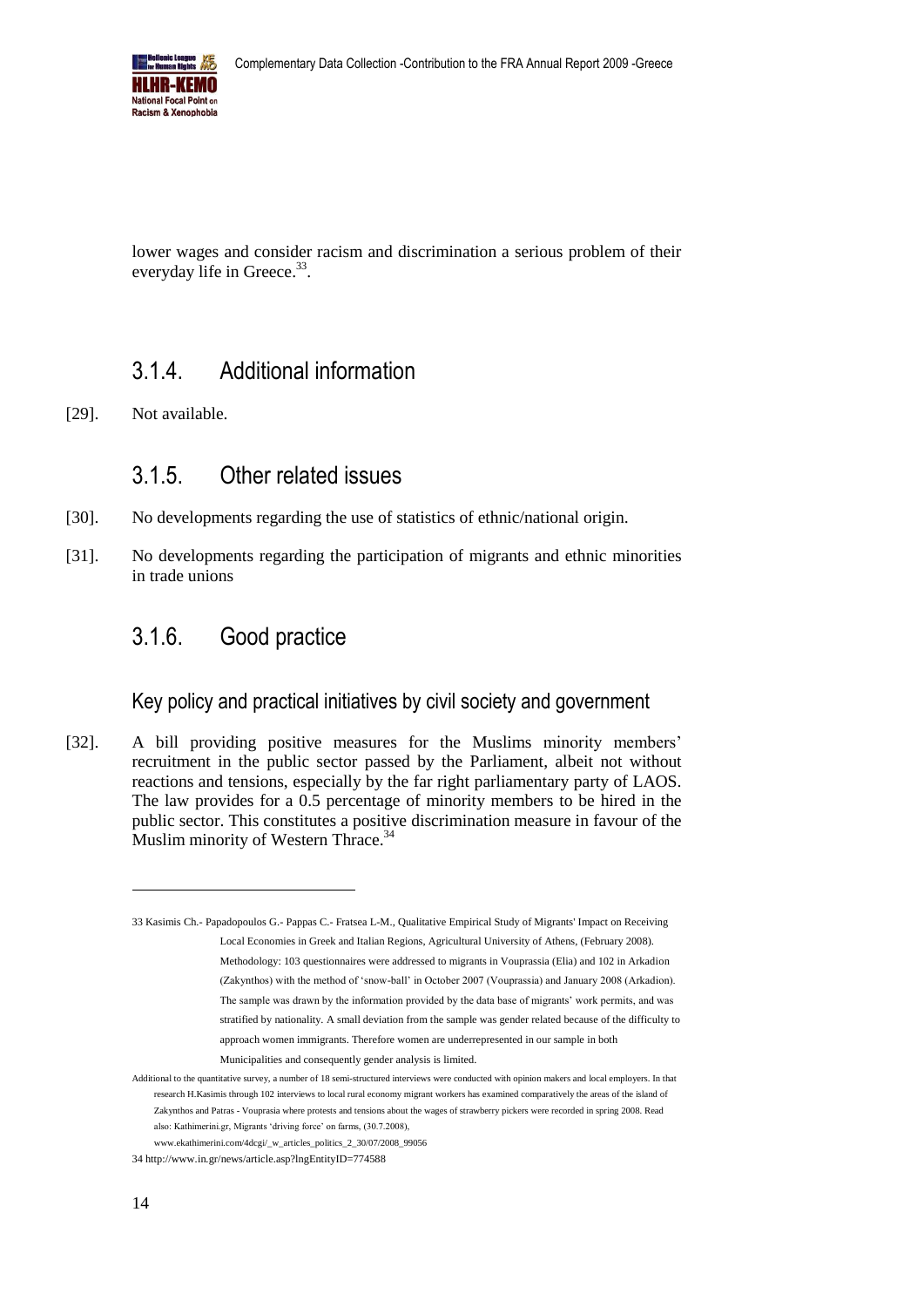

# <span id="page-14-0"></span>4. Housing

## <span id="page-14-1"></span>4.1. Racism and discrimination (incidents and practices)

#### <span id="page-14-2"></span>4.1.1. Statistical data and tables on incidents of discrimination and racism in housing

[33]. No official data on incidents of discrimination and racism in the area of housing reported to official agencies are available.

## <span id="page-14-3"></span>4.1.2. Exemplary incidents and cases

- [34]. The Greek Ombudsman published a report on the tax exemption of political refugees on the purchase of a house as a residence, after the rejection of its recommendations by the Ministry of Finance.(see chapter 1)
- [35]. In some continental Greek regions, migrant workers in rural economy live under inhumane conditions, in makeshift sacks and even under bridges as publicly denounced.<sup>35</sup>
- [36]. The unacceptable conditions of the Mitilini island (Lesvos) detention centre for refugees and illegal aliens, has been the centre of the attention of a number of organisations. The UNHCR expressed serious concerns about the situation of "dozens of unaccompanied minors" being detained at a substandard migrant reception centre on Lesvos. The children started a hunger-strike, which ended only after the deputy Health Minister George Konstantopoulos coordinated their immediate transportation to Athens into a state-run children's camp, assisted by the Greek Red Cross.
- [37]. In autumn 2008, the Attica prefect (prefecture of greater Athens urban complex) sent a letter to the prime minister depicting a picture of downgraded downtown Athens because of accumulation of irregular migrants and marginalised groups such as drug-addicts in informal housing conditions. The prefect announced that he would seek to clean the area from the occupation by migrants of entire old buildings in the old city centre. He asked for the support of the government,

<sup>&</sup>lt;sup>35</sup> By a Greek orthodox Church priests of the Epirus region in occasion of Christmas 2007. More in the employment chapter.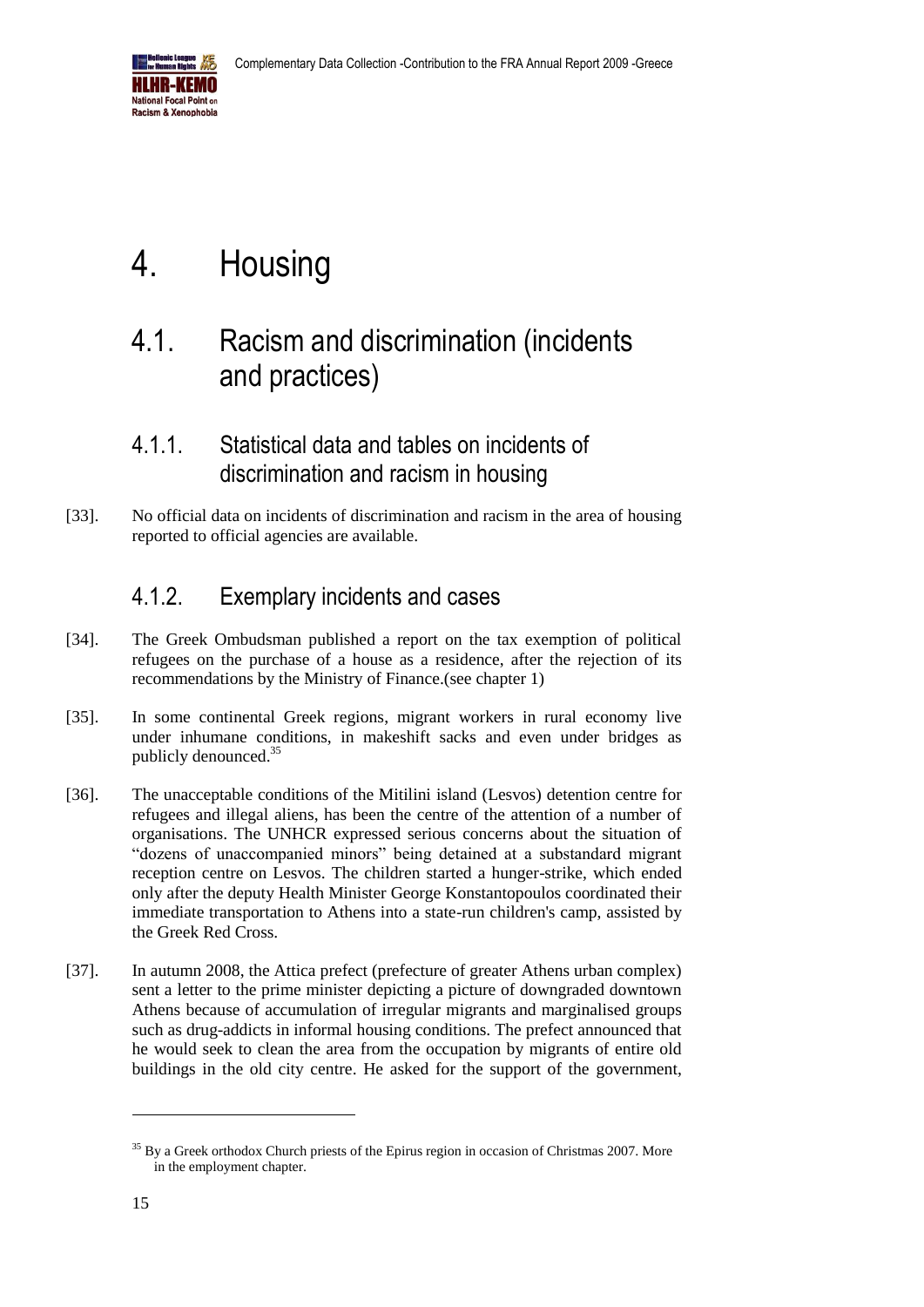

especially in view of interethnic and intra-group violence that occurred in late of the summer in that very area (Omonia square).<sup>36</sup>

#### <span id="page-15-0"></span>4.1.3. Research findings

[38]. Not available

## <span id="page-15-1"></span>4.1.4. Legal restrictions to access to housing

[39]. There are no legal restrictions to housing except the legal residence permit requested from migrants in order to make a rent contract.

## <span id="page-15-2"></span>4.2. Good practice

Key policy and practical initiatives by civil society and government

[40]. Not available

<sup>36</sup> Eleftheri Ora, Ομόνοια=ο απόπατος της δύστυχης Αθήνας ('Omonia=the earth-closet of poor Athens'), (18.9.2008) pp.3-4.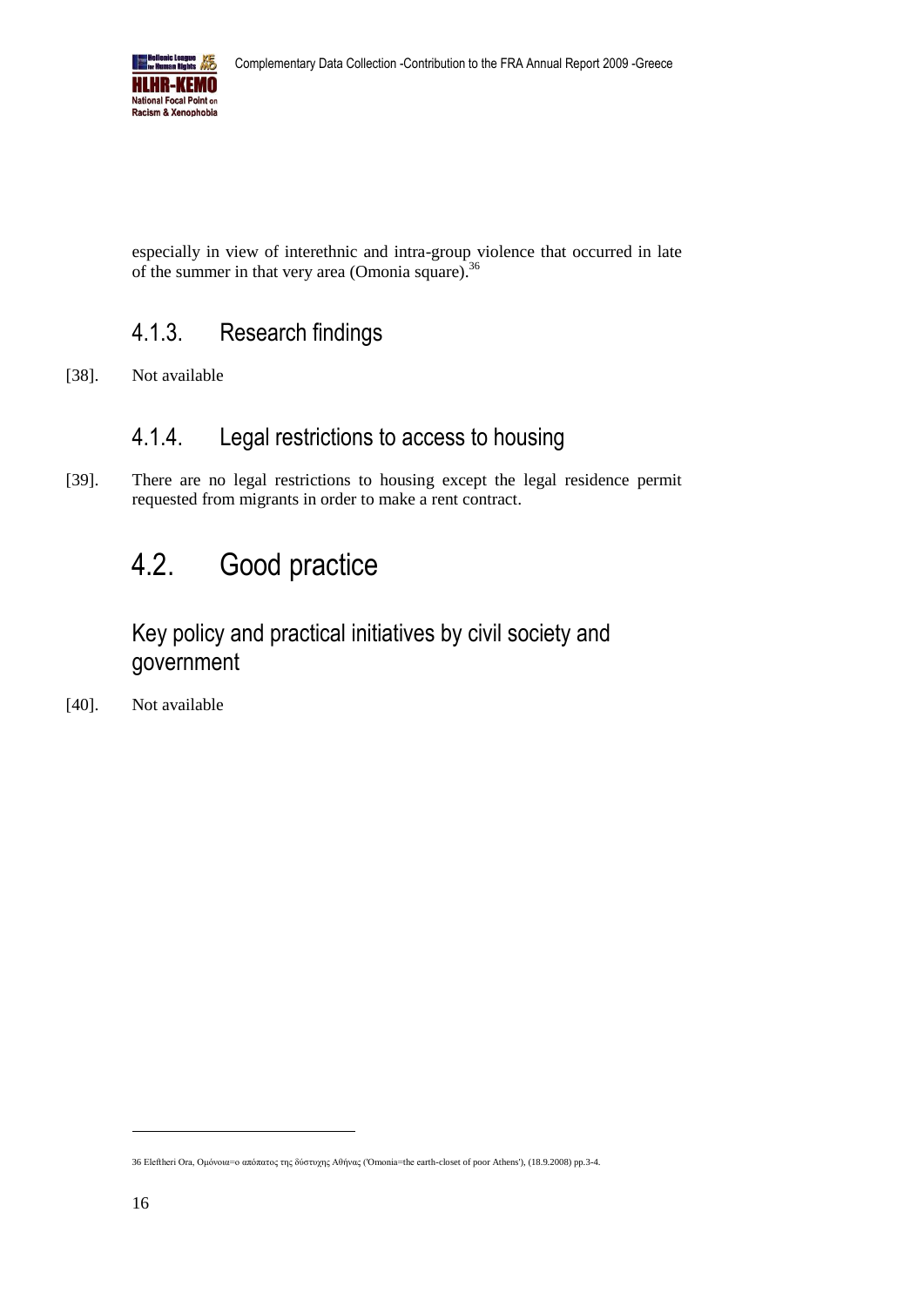

# <span id="page-16-0"></span>5. Health care

## <span id="page-16-1"></span>5.1. Racism and discrimination (incidents and practices)

#### <span id="page-16-2"></span>5.1.1. Statistical data and tables on incidents of racism and discrimination

[41]. Not available

#### <span id="page-16-3"></span>5.1.2. Exemplary incidents and cases

- [42]. The director of the Mitilini (Lesvos island) hospital 'Vostaneio' has decided that illegal immigrants requesting medical care be examined at a distinct location, separately and away from regular patients, because of the risk of contagious diseases.<sup>37</sup>
- [43]. On 25.07.2008, the Medicins Sans Frontiers have signalled a developing humanitarian crisis regarding immigrants in Lesvos, and denounced a lack of medical care, limited access to public health system and degrading living conditions in the detention camp.<sup>3</sup>

#### <span id="page-16-4"></span>5.1.3. Additional information

[44]. In Greece, access to medical care for irregular immigrants, who constitute a large number of third country nationals residing in Greece, is allowed only in urgent emergency cases.<sup>39</sup>

<sup>37</sup> Avgi, Δεν θέλει μετανάστες στο νοσοκομείο "του"! (He doesn't want immigrants in "his" hospital!) (15.5.2008). 38 Medecins Sans Frontieres, Press release, (25.7.2008).

<sup>[1].</sup> 39 The art.84.1 of the migration bill (law n.3386/2005) obliges public officers and hospital staff not to provide services to irregular immigrants unless they are hospitalised urgently or they are minors. The latter exception is an amendment proposed by the Ombudsman for the Children in 2005. The Greek National Commission for Human Rights has proposed to abolish such restriction as being in conflict with the Greek Constitution and international conventions.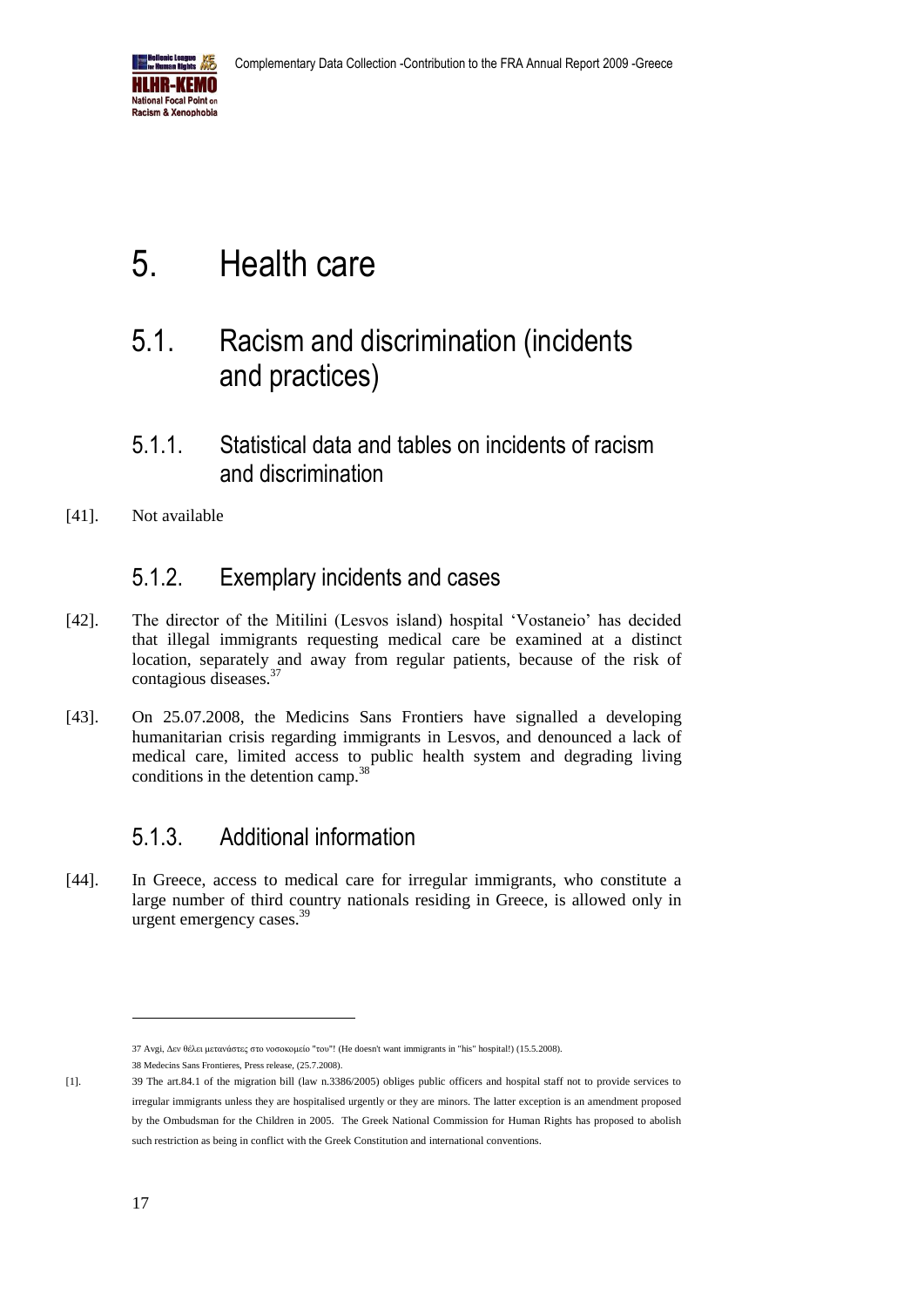

## <span id="page-17-0"></span>5.1.4. Research findings

[45]. Not available

## <span id="page-17-1"></span>5.2. Good practice

#### Key policy and practical initiatives by civil society and government

- [46]. An interactive webpage (wiki) has been created aiming to collect information on the health of migrants and minorities in Greece in the framework on the MIGHEALTHNET project.<sup>40</sup>
- [47]. An important initiative started operation in 2008. The Babel Day Centre in downtown Athens providing psychological health support to migrants in the first six months assisted more than 100 migrants.<sup>41</sup>

<sup>40</sup> [http://mighealth.net/index.php/Main\\_Page.](http://mighealth.net/index.php/Main_Page) 

[http://mighealth.net/el/index.php/%CE%91%CF%81%CF%87%CE%B9%CE%BA%CE%AE\\_%CF%83%CE%B5%CE%BB%CE%AF%C](http://mighealth.net/el/index.php/%CE%91%CF%81%CF%87%CE%B9%CE%BA%CE%AE_%CF%83%CE%B5%CE%BB%CE%AF%CE%B4%CE%B1) [E%B4%CE%B1](http://mighealth.net/el/index.php/%CE%91%CF%81%CF%87%CE%B9%CE%BA%CE%AE_%CF%83%CE%B5%CE%BB%CE%AF%CE%B4%CE%B1) 

<sup>41</sup> Eleftherotipia, Psychological support to immigrants, (30.6.2008) http://www.enet.gr/online/online\_text/c=112,dt=30.06.2008,id=64172416#top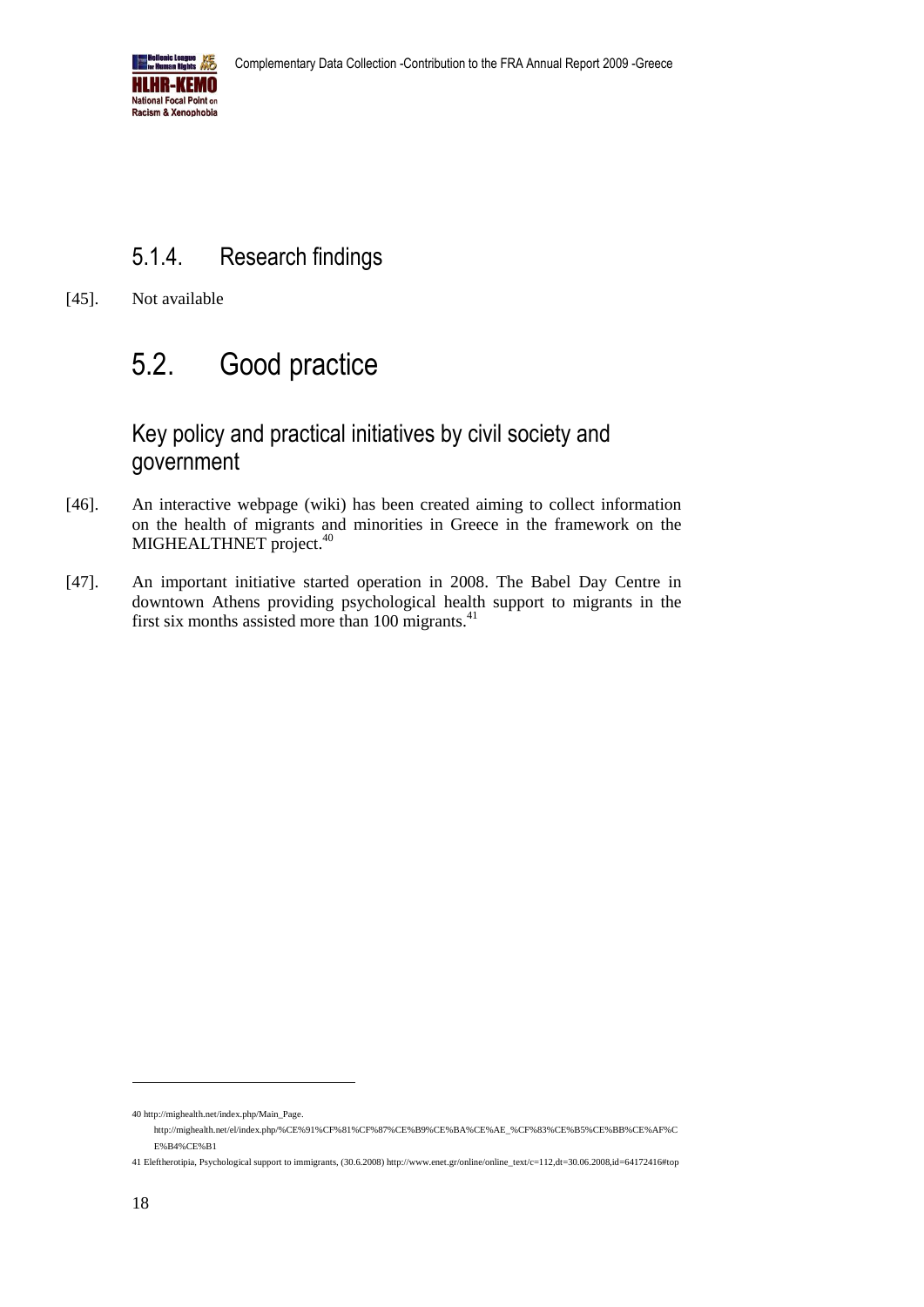

# <span id="page-18-0"></span>6. Education

## <span id="page-18-1"></span>6.1. Statistical data and tables on racist incidents

[48]. Not available

## <span id="page-18-2"></span>6.2. Exemplary incidents of discrimination

- [49]. An important decision concerning Roma segregation in education was issued by the European Court for Human Rights on the case Sampanis and others v. Greece.<sup>42</sup> The Strasbourg court held unanimously that there had been a violation of Article 14 (prohibition of discrimination) of the Convention in conjunction with Article 2 of Protocol No. 1 (right to education), on account of a failure to provide schooling for the applicants' children and of their subsequent placement in special classes because of their Roma origin; The Court decision made an extensive reference to the Greek RAXEN NFP Annual Report 2007.<sup>43</sup> as a source of independent and reliable information on the issue.
- [50]. Despite the unanimous conviction of Greece last June by the European Court of Human Rights for segregation of Roma children in education, problems with Roma children' access to school are reported by unofficial sources.<sup>44</sup>

## <span id="page-18-3"></span>6.3. Restrictions to access to education

- [51]. There are no legal restrictions to access to education for immigrant minors irrespective of their residence status. Legally residing adult migrants have full access to education.
- [52]. Despite the provision for intercultural education, special lessons of mother tongue, culture and religion for immigrant pupils have not been put to practice,

<sup>42</sup> European Court for Human Rights, Sampanis et autres C. Grèce, (5.6.2008)

[http://cmiskp.echr.coe.int/tkp197/view.asp?item=2&portal=hbkm&action=html&highlight=GREECE%20%7C%20sampanis](http://cmiskp.echr.coe.int/tkp197/view.asp?item=2&portal=hbkm&action=html&highlight=GREECE%20%7C%20sampanis%20%7C%2032526/05&sessionid=14123276&skin=hudoc-pr-en) [%20%7C%2032526/05&sessionid=14123276&skin=hudoc-pr-en](http://cmiskp.echr.coe.int/tkp197/view.asp?item=2&portal=hbkm&action=html&highlight=GREECE%20%7C%20sampanis%20%7C%2032526/05&sessionid=14123276&skin=hudoc-pr-en)

<sup>43</sup> HLHR-KEMO Annual Report 2007, Miltos Pavlou, Racism and discrimination against immigrants and minorities in Greece: the state of play, April 2007[, http://www.hlhr.gr/hlhr-kemo/docs/HLHR-KEMO%20AR2007.pdf](http://www.hlhr.gr/hlhr-kemo/docs/HLHR-KEMO%20AR2007.pdf)

<sup>44</sup> Kiriakatiki Eleftherotipia, P.Bouganis, Τα παιδιά του λυόμενου γκέτο (The children of the prefabricated ghetto), (21.9.2008), http://www.enet.gr/online/online\_text/c=112.id=70780344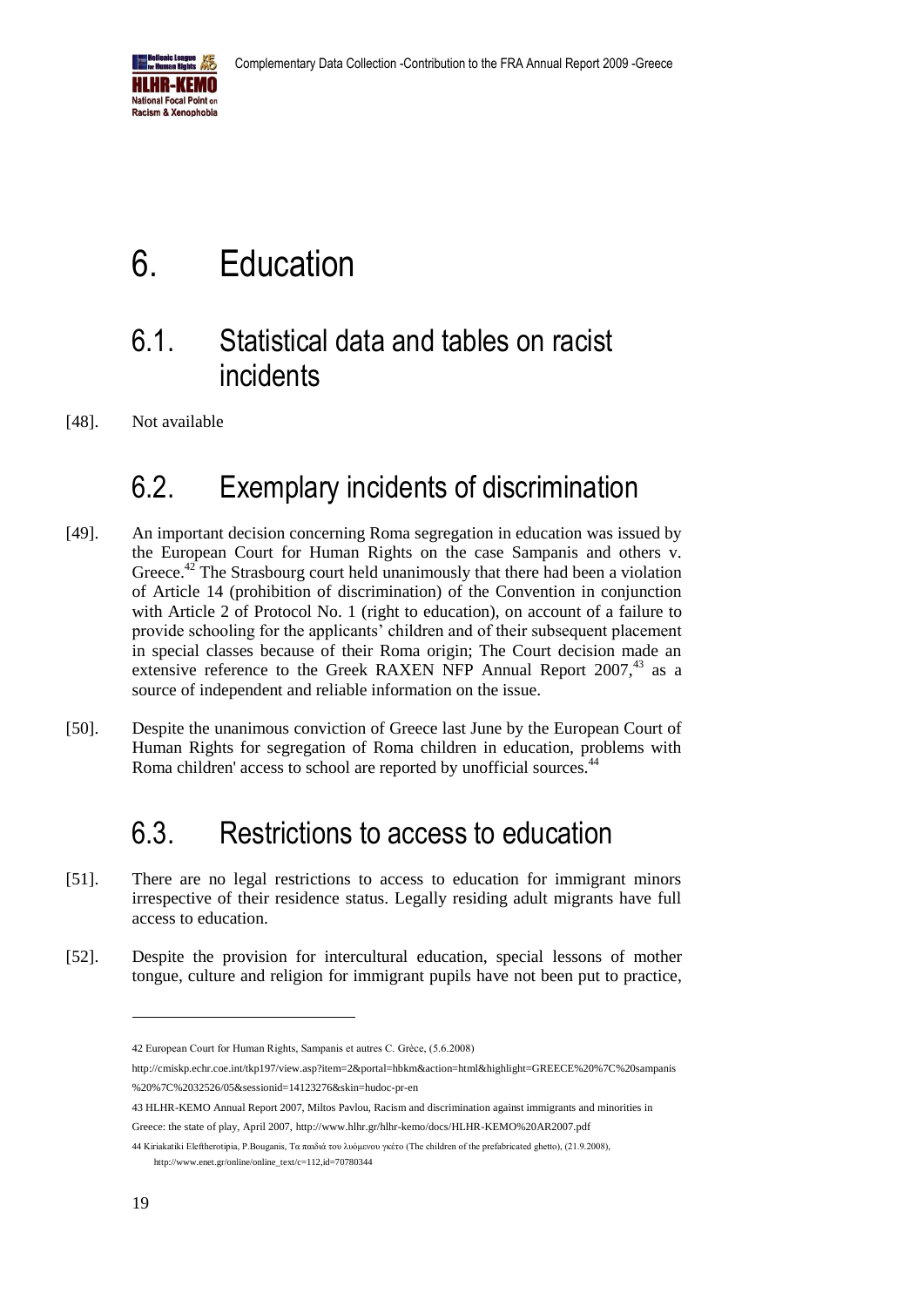

although the migrant associations have raised such claims through formal applications.<sup>45</sup>

## <span id="page-19-0"></span>6.4. Good practices

### Key policy and practical initiatives by civil society and government

- [53]. The Ministry of National Education and Religions issued a circular giving schoolchildren the right not to attend religious education classes without their parents having to provide a reason or to reveal their religion, in an effort to implement the recommendations of the Greek Ombudsman, the Data Protection Authority and the rulings of the European Court of Human Rights.<sup>46</sup> However, after numerous negative reactions on behalf of the Holy Synod of the Church of Greece, two consecutive circulars created confusion. They state that the field of application of the first circular is limited to non-orthodox Christians. The Greek Ombudsman is presently dealing with the case.<sup>47</sup>
- [54]. The municipality of Athens has launched special Greek language courses for mothers of immigrant children enrolled in the municipal day-care centres.<sup>48</sup>

<sup>45</sup> As provided by art.35 of law n.2413/1996 and art.72.4 of law n.3386/2005 and noted by the Greek National Commission for Human Rights in its observations on the Report of the Foreign Affairs Ministry about the application of the International Convention for the Elimination of any Form of Racial Discrimination. (14.2.2008)

<sup>46</sup> [www.ypepth.gr,](http://www.ypepth.gr/) 

<sup>47</sup>Kathimerini.gr, Church slams move on religious lessons (27.8.2008)

[www.ekathimerini.com/4dcgi/\\_w\\_articles\\_politics\\_100012\\_27/08/2008\\_99903](http://www.kathimerini.gr/4dcgi/_w_articles_politics_100012_27/08/2008_99903)

<sup>48</sup> Athens News, Mum learns Greek (30.5.2008).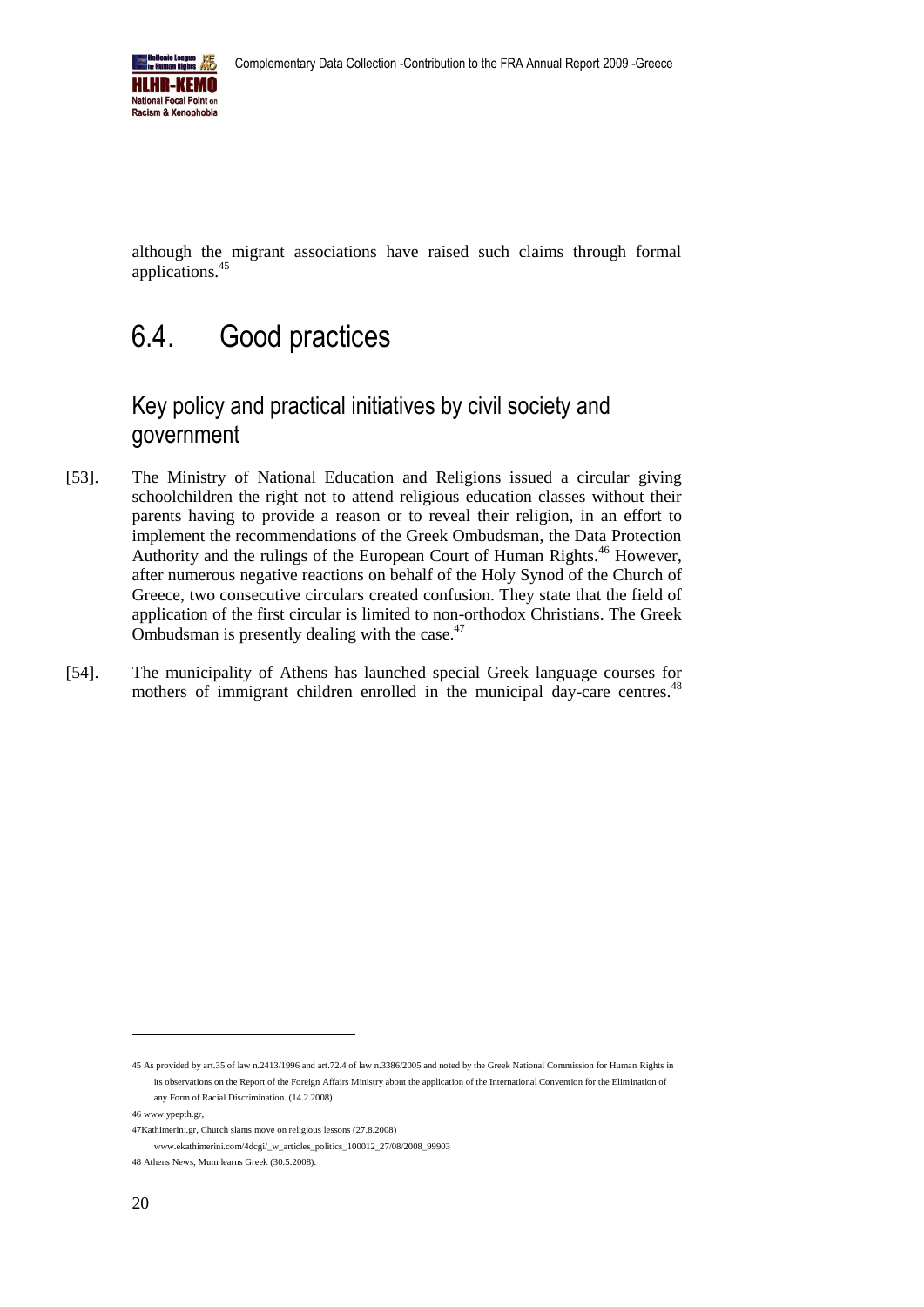## Annex 1 – Statistical Data and Tables

## Please complete the table below

|                                                                                                                                                                                                                                                                                                                              | 2007                                                                                                    | 2008          |
|------------------------------------------------------------------------------------------------------------------------------------------------------------------------------------------------------------------------------------------------------------------------------------------------------------------------------|---------------------------------------------------------------------------------------------------------|---------------|
| Complaints regarding ethnic discrimination received by Equality Body                                                                                                                                                                                                                                                         | 41                                                                                                      | Not available |
| Number of ethnic discrimination established by Equality Body                                                                                                                                                                                                                                                                 | 6                                                                                                       |               |
| Follow up activities of Equality Body, once discrimination was established<br>(please disaggregate according to type of follow up activity: settlement,<br>warning issued, opinion issued, sanction issued etc.)                                                                                                             | Opinion/recommendations issued 6<br>Compliance – case resolved 4<br>Non compliance by the authorities 2 |               |
| Number of sanctions and/or compensation payment in ethnic<br>discrimination cases (please disaggregate between court, equality body,<br>other authorities or tribunals etc.) in your country for the thematic areas of<br>Employment, Housing, Healthcare, Education etc. (if possible,<br>disaggregated by gender and age). | Not applicable (no sanctions imposed)                                                                   |               |
| Range of sanctions and/or compensation in your country (please<br>disaggregate according to type of sanction/compensation)                                                                                                                                                                                                   | Not applicable (no sanctions imposed)                                                                   |               |

<span id="page-20-0"></span>No official data available on racist violence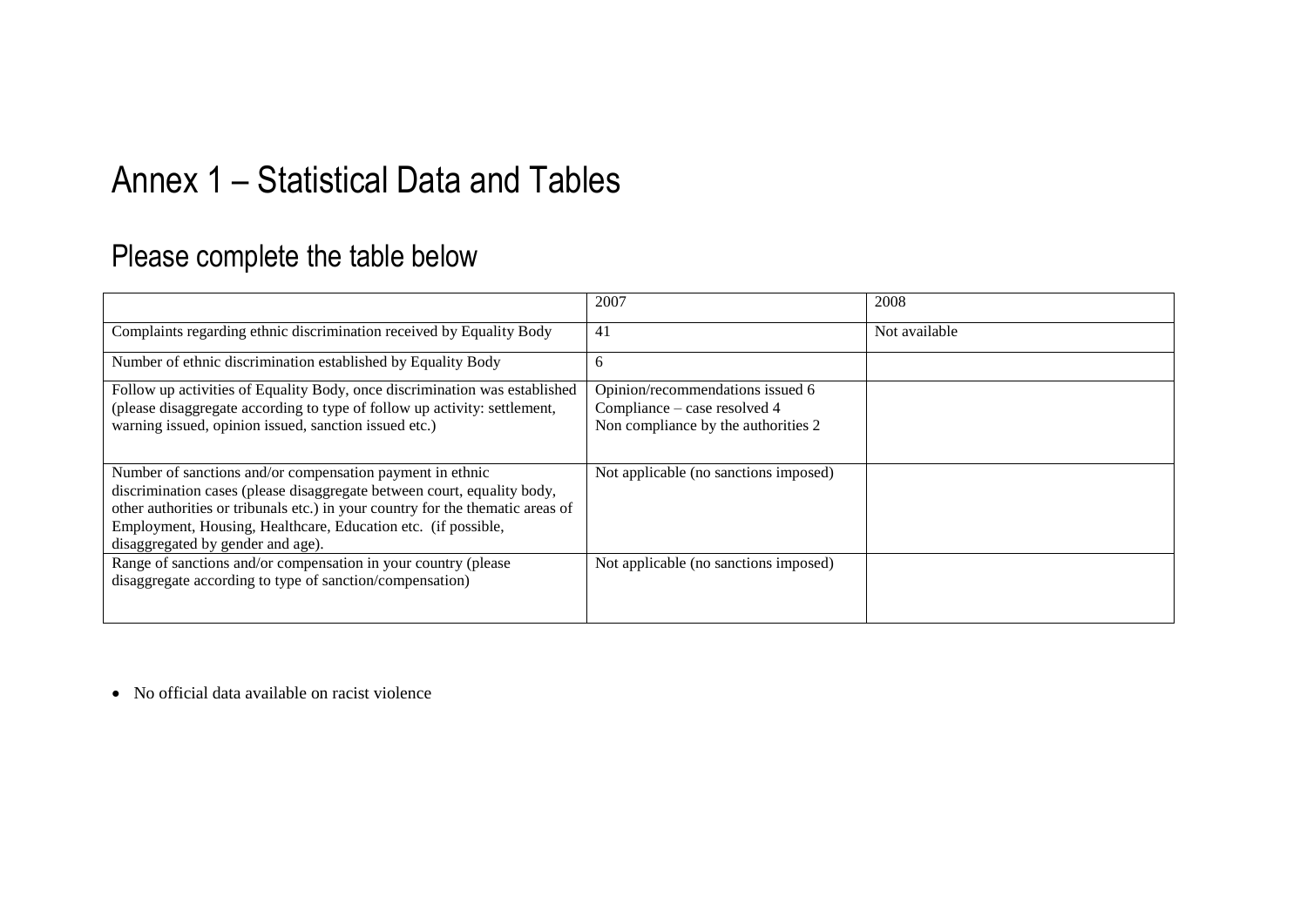

# Annex 2 – Court, specialised body or tribunal decisions

<span id="page-21-0"></span>

| Case title                                                                                                                    | The Greek Ombudsman case n.17817/2005                                                                                                                                                                                                                                                                                                                                                                                                                                                                                                                                                                                                                                                                                                                                                                                                                                                                                                                                                                                                                                                                                                                                                                                                                                                                                   |
|-------------------------------------------------------------------------------------------------------------------------------|-------------------------------------------------------------------------------------------------------------------------------------------------------------------------------------------------------------------------------------------------------------------------------------------------------------------------------------------------------------------------------------------------------------------------------------------------------------------------------------------------------------------------------------------------------------------------------------------------------------------------------------------------------------------------------------------------------------------------------------------------------------------------------------------------------------------------------------------------------------------------------------------------------------------------------------------------------------------------------------------------------------------------------------------------------------------------------------------------------------------------------------------------------------------------------------------------------------------------------------------------------------------------------------------------------------------------|
| Decision date                                                                                                                 | 11.2.2008                                                                                                                                                                                                                                                                                                                                                                                                                                                                                                                                                                                                                                                                                                                                                                                                                                                                                                                                                                                                                                                                                                                                                                                                                                                                                                               |
| Reference details<br>(type and title of court/body; in original language and English [official<br>translation, if available]) | Συνήγορος του Πολίτη, Αρχή Προώθησης της Ίσης Μεταχείρισης<br>The Greek Ombudsman, Equality Body                                                                                                                                                                                                                                                                                                                                                                                                                                                                                                                                                                                                                                                                                                                                                                                                                                                                                                                                                                                                                                                                                                                                                                                                                        |
| Key facts of the case<br>$(max. 500 \text{ chars})$                                                                           | The Greek Ombudsman mediated upon a complaint submitted by an Albanian student of the<br>Technological Institute (TEI) of Larisa about the denial of the competent authorities to grant him a<br>scholarship on the grounds of his nationality. Scholarships are provided only to students who are<br>either Greek or ethnic Greek third country nationals. In this way both EU citizens and third country<br>nationals are excluded from such student financial support.                                                                                                                                                                                                                                                                                                                                                                                                                                                                                                                                                                                                                                                                                                                                                                                                                                               |
| Main reasoning/argumentation<br>$(max. 500 \text{ chars})$                                                                    | Par.4 art.16 of the Greek constitution about students' special support may be broadly interpreted as<br>including all students and not only Greek ones. Furthermore, the integration of third country<br>nationals is based on equal treatment especially for those residing permanently or who were born in<br>Greece. The Long Term Residence status legal framework also provides for equal treatment on<br>education and vocational training.<br>The Greek Ombudsman in its recommendations:<br>a) judged that the Greek state is obliged to initiate the amendment of the regulatory framework for<br>scholarships by the Foundation for State Scholarships towards the direction of equal footing<br>between Greeks and i) long term resident third country nationals ii) EU citizens residing<br>permanently in Greece and their family members,<br>$\beta$ ) proposed to recognize such right also to third country nationals with strong bonds to Greece on<br>the basis of having graduated from a Greek secondary education institution and being Greek<br>University students.<br>The Ombudsman emphasized that it is important to concede such right i) to third country nationals<br>born in Greece ii) to holders of long term residence permits and iii) to long term long term<br>residents' children. |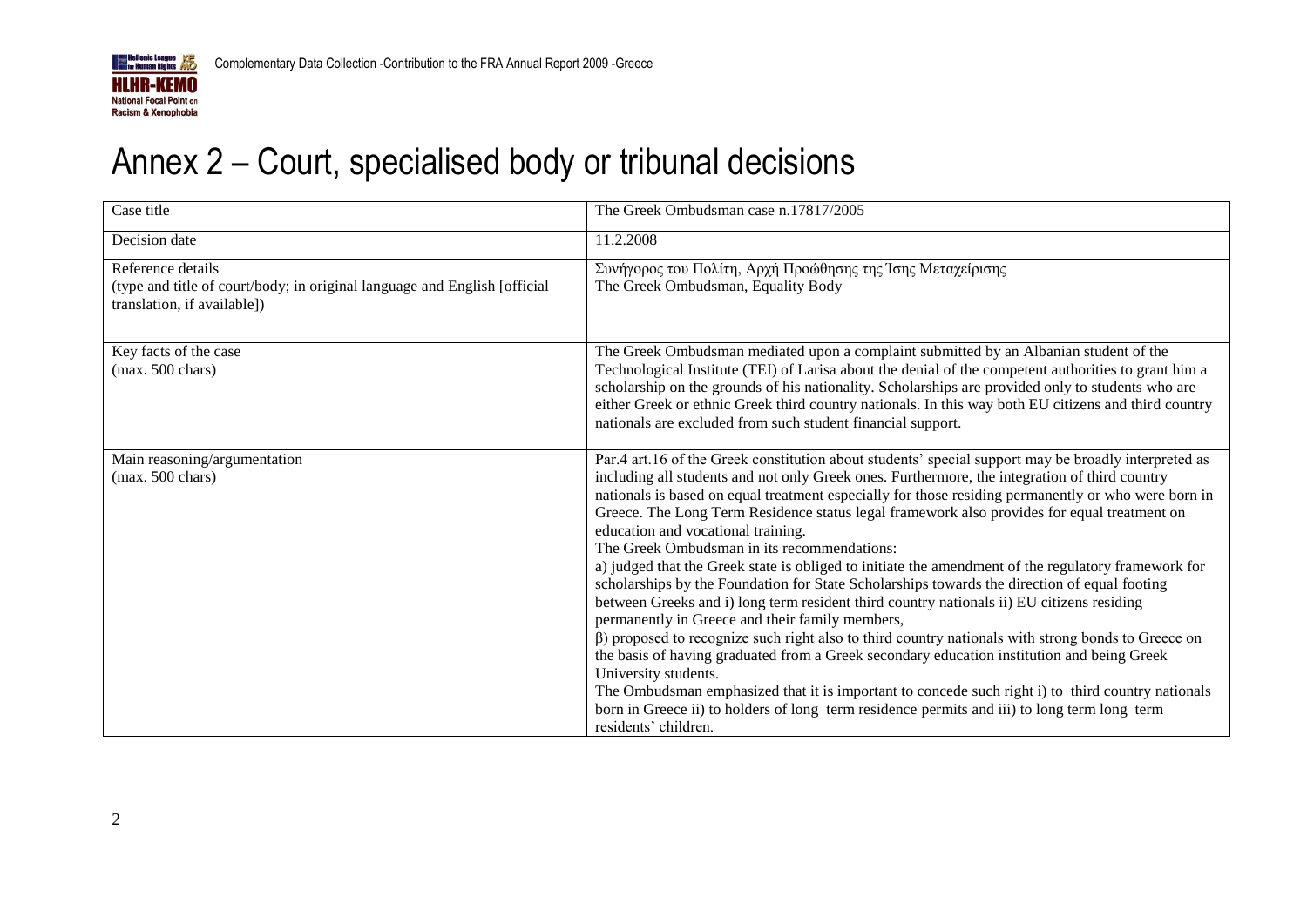

| Key issues (concepts, interpretations) clarified by the case (max. 500<br>chars) | The Greek Ombudsman judged that although discrimination on the grounds of nationality is in<br>principle acceptable under the anti-discrimination legislation in force (law n.3304/2005 transposing<br>RED), equal treatment of students residing permanently in Greece, irrespective of nationality should<br>be pursued through amendment of the legislation currently in force.<br>The Ombudsman based its argumentation on the long term residence status and the general<br>principles for immigrants' integration deriving from the transposition of the respective Directives<br>(2003/109/EC & 2004/38/EC), while it did not establish discrimination on the basis of the RED<br>Directive. |
|----------------------------------------------------------------------------------|-----------------------------------------------------------------------------------------------------------------------------------------------------------------------------------------------------------------------------------------------------------------------------------------------------------------------------------------------------------------------------------------------------------------------------------------------------------------------------------------------------------------------------------------------------------------------------------------------------------------------------------------------------------------------------------------------------|
| Results (sanctions) and key consequences or implications of the case             | The Greek state has not yet responded to the Ombudsman's recommendations for amendment of the                                                                                                                                                                                                                                                                                                                                                                                                                                                                                                                                                                                                       |
| $(max. 500 \text{ chars})$                                                       | current legislation excluding not Greek University students from being granted scholarships.                                                                                                                                                                                                                                                                                                                                                                                                                                                                                                                                                                                                        |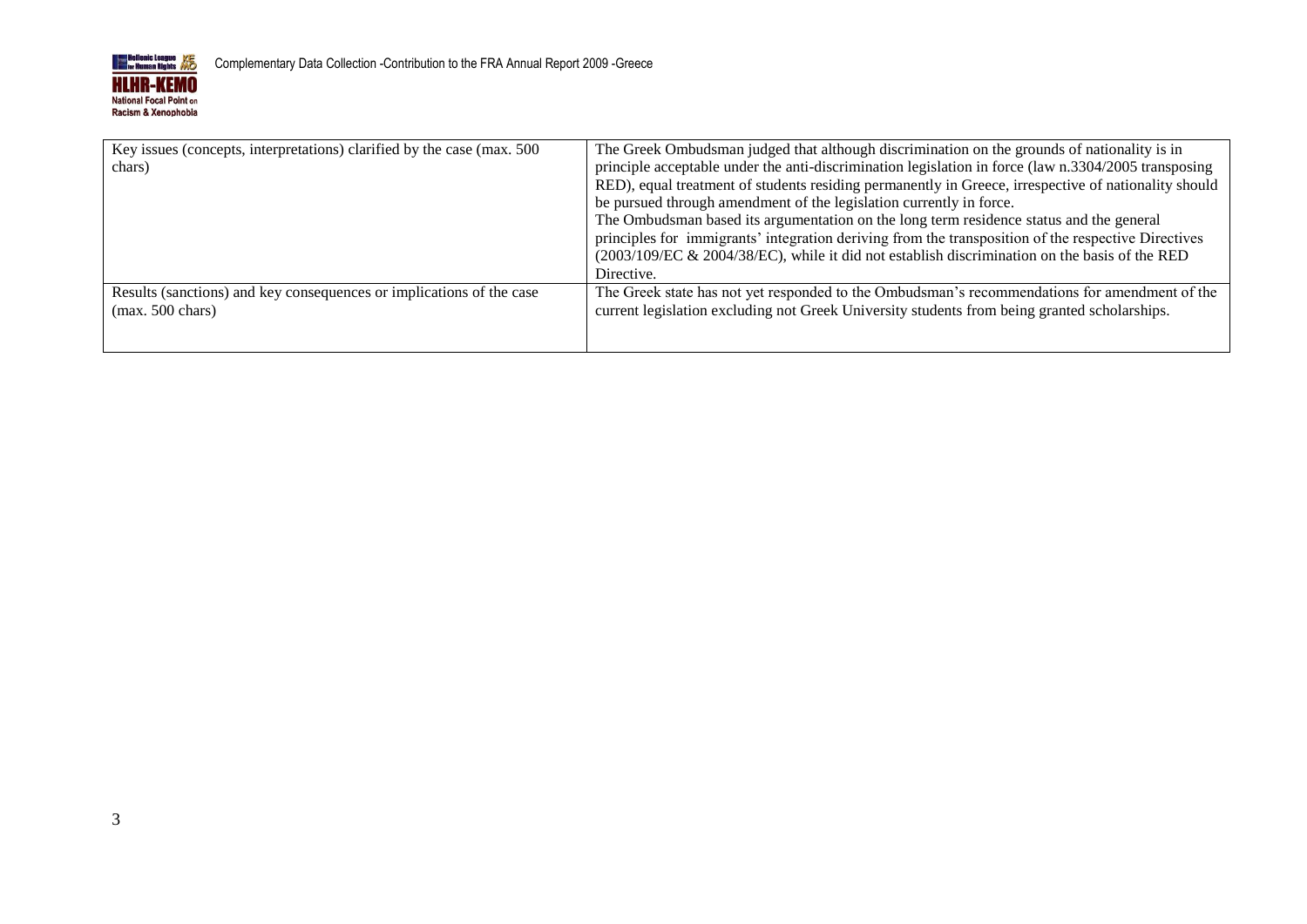

| Case title                                                                                                                     | The Greek Ombudsman cases n. 11575/2004, 8976/2005                                                                                                                                                                                                                                                                                                                                                                                                                                                                    |
|--------------------------------------------------------------------------------------------------------------------------------|-----------------------------------------------------------------------------------------------------------------------------------------------------------------------------------------------------------------------------------------------------------------------------------------------------------------------------------------------------------------------------------------------------------------------------------------------------------------------------------------------------------------------|
| Decision date                                                                                                                  | 12.2007                                                                                                                                                                                                                                                                                                                                                                                                                                                                                                               |
| Reference details<br>(type and title of court/body; in original language and English [official]<br>translation, if available]) | Συνήγορος του Πολίτη, Αρχή Προώθησης της Ίσης Μεταχείρισης<br>The Greek Ombudsman, Equality Body                                                                                                                                                                                                                                                                                                                                                                                                                      |
| Key facts of the case<br>$(max. 500 \text{ chars})$                                                                            | The Ombudsman handled the complaints submitted by holders of refugee status in Greece who were<br>denied tax exemptions for purchasing an apartment as home residence ('1st residence') as provided<br>by law n.1078/1980. The Ombudsman, on the basis of the Geneva convention and interpreting the<br>anti-discrimination law n.3304/2005 recommended that they should be also exempted by such<br>transfer-purchase tax. The government refused to comply.                                                         |
| Main reasoning/argumentation<br>$(max. 500 \text{ chars})$                                                                     | After the rejection of its recommendations by the Ministry of Finance, the Greek Ombudsman<br>published a report on the tax exemption of political refugees on the purchase of a house as a home<br>residence. The Ombudsman argued that, as long as tax exemption is provided exclusively to Greeks<br>or third country nationals of Greek ethnic origin, the exclusion of foreigners is an inadmissible<br>discriminatory practice on the grounds of their ethnic origin.                                           |
| Key issues (concepts, interpretations) clarified by the case (max. 500<br>chars)                                               | The Ombudsman based its argumentation on the spirit of the Geneva Convention on Refugee status<br>although it did establish discrimination on the basis of the RED Directive. The Ombudsman argued<br>that the Ministerial Decision in force constitutes inadmissible discriminatory practice on the grounds<br>of ethnic origin. The tax exemption is provided also to non nationals of Greek ethnic origin,<br>therefore it does not constitute an admissible differentiated treatment on the basis of citizenship. |
| Results (sanctions) and key consequences or implications of the case<br>$(max. 500 \text{ chars})$                             | The Greek state has refused to apply the Ombudsman's recommendations and the Ombudsman<br>published its opinion and the outcome of its investigation without undertaking any further action.                                                                                                                                                                                                                                                                                                                          |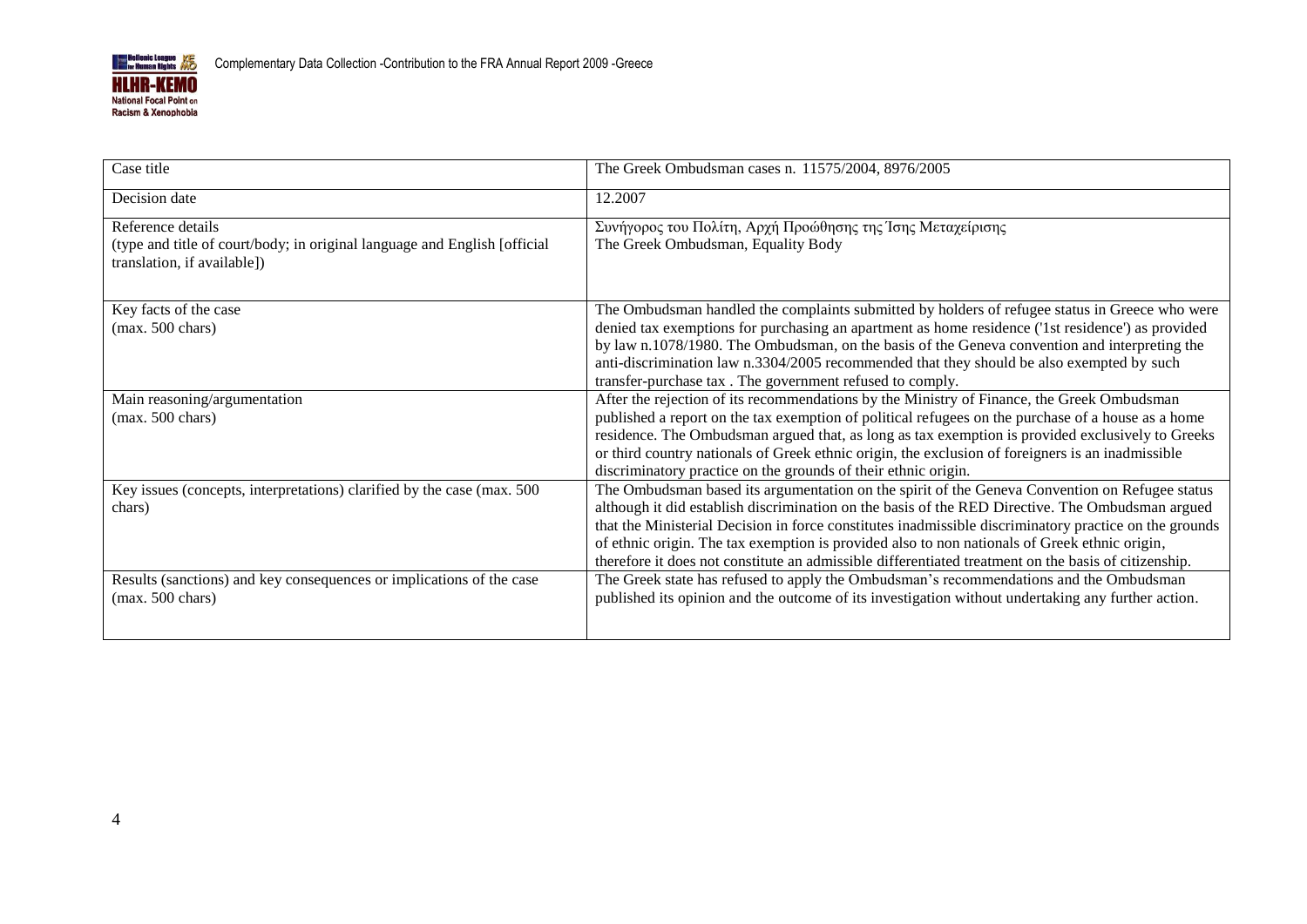

| Case title                                                                                                                     | The Greek Ombudsman cases n.11362/2007 & 12417/2007                                                                                                                                                                                                                                                                                                                                                                                                                                                                                                                                                                                                             |
|--------------------------------------------------------------------------------------------------------------------------------|-----------------------------------------------------------------------------------------------------------------------------------------------------------------------------------------------------------------------------------------------------------------------------------------------------------------------------------------------------------------------------------------------------------------------------------------------------------------------------------------------------------------------------------------------------------------------------------------------------------------------------------------------------------------|
| Decision date                                                                                                                  | 19.6.2008                                                                                                                                                                                                                                                                                                                                                                                                                                                                                                                                                                                                                                                       |
| Reference details<br>(type and title of court/body; in original language and English [official]<br>translation, if available]) | Συνήγορος του Πολίτη, Αρχή Προώθησης της Ίσης Μεταχείρισης<br>The Greek Ombudsman, Equality Body                                                                                                                                                                                                                                                                                                                                                                                                                                                                                                                                                                |
| Key facts of the case<br>$(max. 500 \text{ chars})$                                                                            | The Ombudsman established discrimination and published a report on the case of the<br>Special Pedagogic Academy of Thessaloniki and on professional training and status of its<br>graduates, who are exclusively members of the Western Thrace Muslim Minority. The<br>latter become teachers but they get the right to teach exclusively at the special minority<br>schools of Western Thrace. In this way they are treated unequally to other graduates from<br>similar university faculties, who are licensed to teach in all Greek schools.                                                                                                                 |
| Main reasoning/argumentation<br>$(max. 500 \text{ chars})$                                                                     | Muslim minority members who become teachers as the Special Pedagogic Academy of Thessaloniki<br>graduates, as such they are deprived of any chance to teach outside the Western Thrace Muslim<br>minority schools. This results to de facto discrimination on grounds of ethnic origin or religious<br>beliefs, even if this was not intended by any state authority.<br>The Ombudsman recommended to equate the Special Pedagogic Academy of Thessaloniki<br>graduates to other Pedagogy departments throughout Greece.                                                                                                                                        |
| Key issues (concepts, interpretations) clarified by the case (max. 500<br>chars)                                               | The Ombudsman commented about an eventual unequal treatment of Muslim minority<br>schoolchildren in the case we accept that their teachers have not the necessary skills to teach to any<br>other Greek school outside Western Thrace.<br>The Ombudsman found also problematic the limitation of students' access to the Special Pedagogic<br>Academy of Thessaloniki on the basis of their religion or ethnic origin (they should be members of<br>the Muslim minority). The Ombudsman suggested that this in order to be not discriminatory should<br>be further justified eventually as 'positive action' in favour of the minority in the sense of the RED. |
| Results (sanctions) and key consequences or implications of the case<br>$(max. 500 \text{ chars})$                             | The Ombudsman submitted its report to the co-competent Ministers and awaits for their response in<br>undertaking the necessary actions (law amendments proposed)                                                                                                                                                                                                                                                                                                                                                                                                                                                                                                |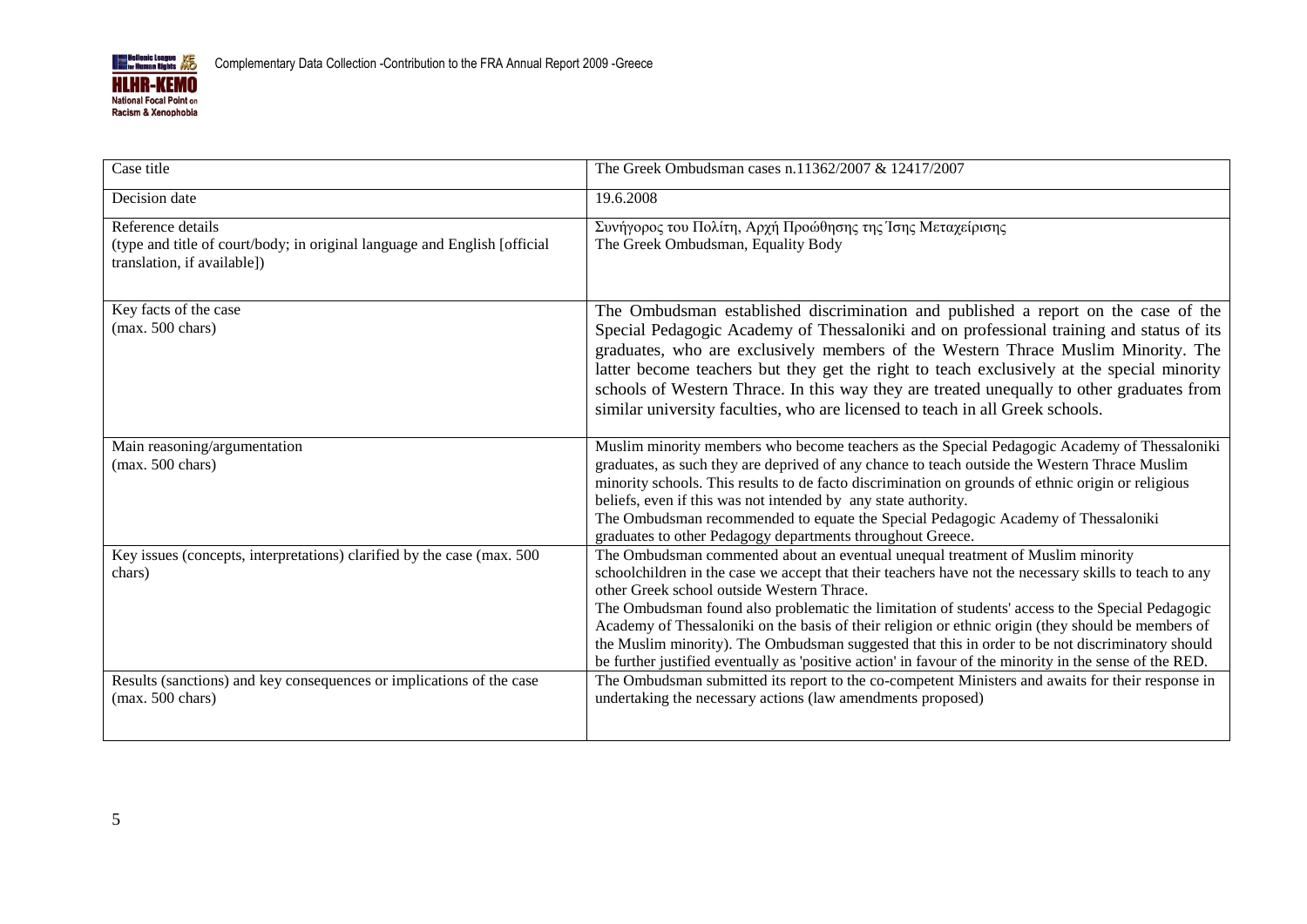

| Case title                                                                                                                     | "Eleftheros Kosmos" anti-Semitic hate speech trial                                                                                                                                                                                                                                                                                                                                                                                                                                                                                                                                                                                                                                                                                                                                                                                                                                                                                                                                                                                                                                        |
|--------------------------------------------------------------------------------------------------------------------------------|-------------------------------------------------------------------------------------------------------------------------------------------------------------------------------------------------------------------------------------------------------------------------------------------------------------------------------------------------------------------------------------------------------------------------------------------------------------------------------------------------------------------------------------------------------------------------------------------------------------------------------------------------------------------------------------------------------------------------------------------------------------------------------------------------------------------------------------------------------------------------------------------------------------------------------------------------------------------------------------------------------------------------------------------------------------------------------------------|
| Decision date                                                                                                                  | 5.3.2008                                                                                                                                                                                                                                                                                                                                                                                                                                                                                                                                                                                                                                                                                                                                                                                                                                                                                                                                                                                                                                                                                  |
| Reference details<br>(type and title of court/body; in original language and English [official]<br>translation, if available]) | 11° Τριμελές Πλημμελειοδικείο της Αθήνας<br>11th Three-Member Misdemeanours Court Of Athens                                                                                                                                                                                                                                                                                                                                                                                                                                                                                                                                                                                                                                                                                                                                                                                                                                                                                                                                                                                               |
| Key facts of the case<br>$(max. 500 \text{ chars})$                                                                            | On 12.3.2006 Theodoros Hatzigogos as columnist of the weekly newspaper "Eleftheros Kosmos"<br>('Free World'), Dimitrios Zafeiropoulos as publisher and Th. Georgiou as editor-in-chief, had<br>published a text including offensive phrases about Jews of Thessaloniki (Greece), holocaust victims<br>during WW2. The text expressed, among other, satisfaction about the annihilation of the local<br>Jewish community, such as: "Thank God, not even 1,500 are left in Thessaloniki" and "after the<br>supposed 'soap-making' of the Jews". The case started with a complaint report filed by Greek<br>Helsinki Monitor with the Athens Chief Misdemeanours Prosecutor, on 12.3. 2006                                                                                                                                                                                                                                                                                                                                                                                                   |
| Main reasoning/argumentation<br>$(max. 500 \text{ chars})$                                                                     | The defendants were found guilty for having violated articles $26\frac{8}{1}a$ , 27 and 45 of the Criminal<br>Code, article 2 of Law 927/1979 (anti-racism law), and charged as liable that in Athens on 12.3.<br>2006, acting jointly, publicly, through the medium of the press, and through a written text, they<br>expressed ideas that are offensive to a group of individuals because of the national origin and the<br>religion of those individuals, and specifically, in the above time and place, while abusing the press<br>as a medium, filed and published in issue number 142 of the newspaper "Eleftheros Kosmos", a<br>publication – article with the title "The Jews liven up Thessaloniki", $\ldots$ ) with undoubtedly offensive<br>phrases, on the one hand they express hatred and contempt against the Jews and a wish that Jews no<br>longer exist in Thessaloniki and in general, and on the other hand they directly deny and deride the<br>fact of the annihilation of thousands of Jews by the Germans in concentrations camps during the<br>Second World War. |
| Key issues (concepts, interpretations) clarified by the case (max. 500<br>chars)                                               | An important element of the trial in contrast to the first Anti-Semitic hate speech trial in late 2007<br>('Plevris' case), is that Andrea Gilbert, in charge of monitoring anti-Semitism on behalf of Greek<br>Helsinki Monitor and a Jew, constituted herself civil claimant (considering that she was directly<br>offended by the text on trial) through GHM's legal counsel.                                                                                                                                                                                                                                                                                                                                                                                                                                                                                                                                                                                                                                                                                                          |
| Results (sanctions) and key consequences or implications of the case<br>$(max. 500 \text{ chars})$                             | A sentence of seven months imprisonment was imposed on each of the convicted (suspended for<br>Hatzigogos and Zafeiropoulos and commuted to a fine of ten Euros per day for Georgiou). The<br>execution of the sentences was suspended pending an appeal trial.                                                                                                                                                                                                                                                                                                                                                                                                                                                                                                                                                                                                                                                                                                                                                                                                                           |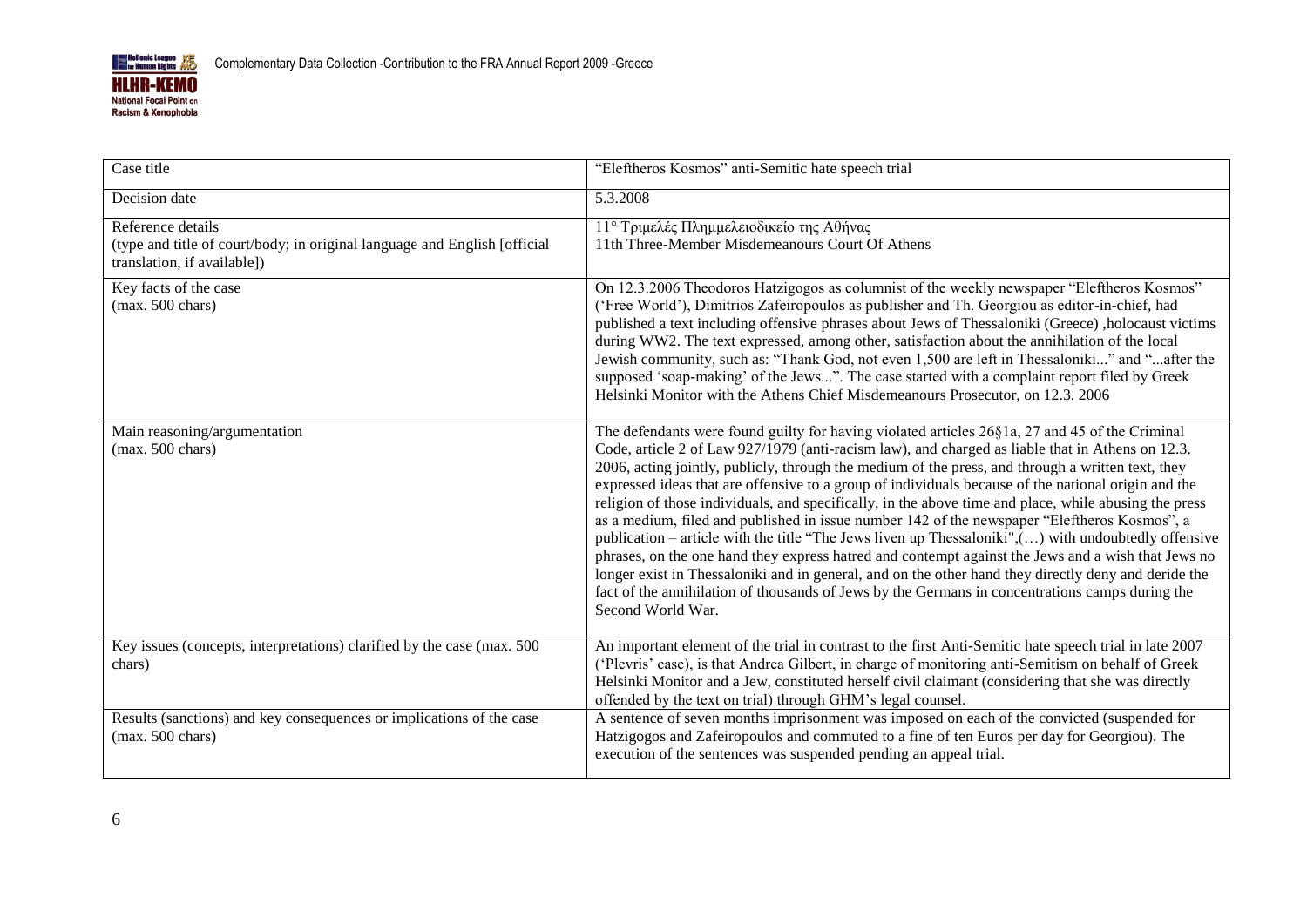

| Case title                                                                                                                    | "Eleftheros Kosmos" anti-Semitic hate speech appeal trial                                                                                                                                                                                                                                                                                                                                                                                                                                                                                                                                                                                                                                                                                                                                                                                                                                                                                                                                                         |
|-------------------------------------------------------------------------------------------------------------------------------|-------------------------------------------------------------------------------------------------------------------------------------------------------------------------------------------------------------------------------------------------------------------------------------------------------------------------------------------------------------------------------------------------------------------------------------------------------------------------------------------------------------------------------------------------------------------------------------------------------------------------------------------------------------------------------------------------------------------------------------------------------------------------------------------------------------------------------------------------------------------------------------------------------------------------------------------------------------------------------------------------------------------|
| Decision date                                                                                                                 | 18.9.2008                                                                                                                                                                                                                                                                                                                                                                                                                                                                                                                                                                                                                                                                                                                                                                                                                                                                                                                                                                                                         |
| Reference details<br>(type and title of court/body; in original language and English [official<br>translation, if available]) | Α' Τριμελές Εφετείο Αθηνών (Πλημμελημάτων)<br>First Three-Member Court of Appeal of Athens (Misdemeanours)                                                                                                                                                                                                                                                                                                                                                                                                                                                                                                                                                                                                                                                                                                                                                                                                                                                                                                        |
| Key facts of the case<br>$(max. 500 \text{ chars})$                                                                           | The court of appeal confirmed the first instance ruling and conviction for anti-Semitic hate speech<br>on the basis of the anti-racist law n.927/1979.                                                                                                                                                                                                                                                                                                                                                                                                                                                                                                                                                                                                                                                                                                                                                                                                                                                            |
| Main reasoning/argumentation<br>$(max. 500 \text{ chars})$                                                                    | The defendants were found guilty for having violated articles 26§1a, 27 and 45 of the Criminal<br>Code, article 2 of Law 927/1979 (anti-racism law), and charged as liable that in Athens on 12.3.<br>2006, acting jointly, publicly, through the medium of the press, and through a written text, they<br>expressed ideas that are offensive to a group of individuals because of the national origin and the<br>religion of those individuals, and specifically, in the above time and place, while abusing the press<br>as a medium, filed and published in issue number 142 of the newspaper "Eleftheros Kosmos", a<br>publication – article with the title "The Jews liven up Thessaloniki", $()$ the defendants made<br>offensive statements expressing hatred and contempt against the Jews. They expressed a wish that<br>Jews no longer existed in Thessaloniki. At the same time, they denied and derided the annihilation<br>of thousands of Jews in concentrations camps during the Second World War. |
| Key issues (concepts, interpretations) clarified by the case (max. 500<br>chars)                                              | Unlike the first instance trial (5.2.2008), the Court of Appeal, on 12.9.2008 when the trial began did<br>not accept civil claimants (Andrea Gilbert from GHM and Moses Konstantinis and Abraham Reitan<br>from the Central Board of Jewish Communities in Greece (KIS).                                                                                                                                                                                                                                                                                                                                                                                                                                                                                                                                                                                                                                                                                                                                          |
| Results (sanctions) and key consequences or implications of the case<br>$(max. 500 \text{ chars})$                            | A suspended sentence of five months imprisonment was imposed on each of the convicted who had<br>appealed the first instance court decision (Hatzigogos and Zafeiropoulos).                                                                                                                                                                                                                                                                                                                                                                                                                                                                                                                                                                                                                                                                                                                                                                                                                                       |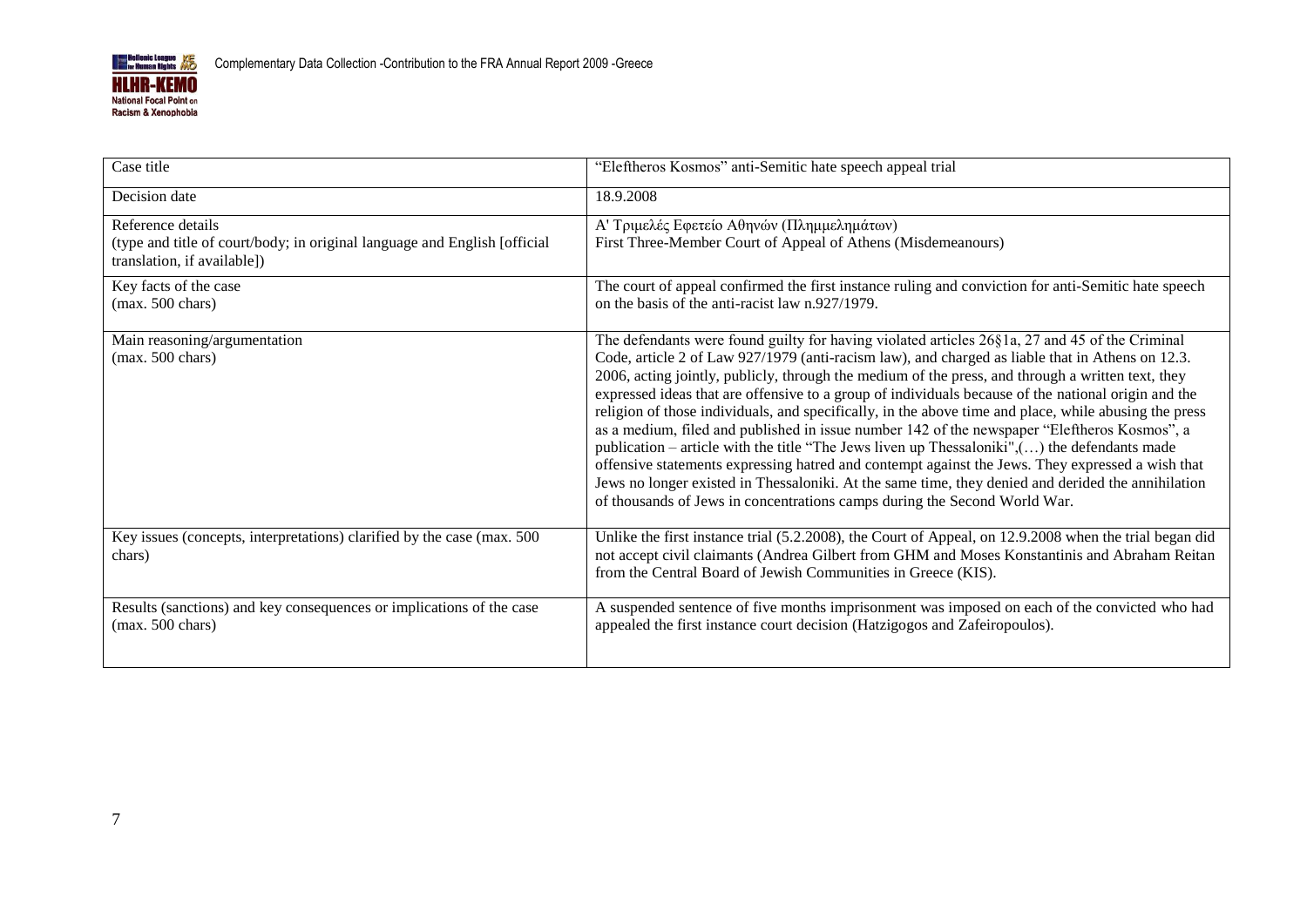

| Case title                                                                                                                     | "Eleftheros Kosmos" anti-Roma hate speech trial                                                                                                                                                                                                                                                                                                                                                                                                                                                                                                                                                                                                                                                                                                                                              |
|--------------------------------------------------------------------------------------------------------------------------------|----------------------------------------------------------------------------------------------------------------------------------------------------------------------------------------------------------------------------------------------------------------------------------------------------------------------------------------------------------------------------------------------------------------------------------------------------------------------------------------------------------------------------------------------------------------------------------------------------------------------------------------------------------------------------------------------------------------------------------------------------------------------------------------------|
| Decision date                                                                                                                  | 4.7.2008                                                                                                                                                                                                                                                                                                                                                                                                                                                                                                                                                                                                                                                                                                                                                                                     |
| Reference details<br>(type and title of court/body; in original language and English [official]<br>translation, if available]) | 11° Τριμελές Πλημμελειοδικείο της Αθήνας<br>11th Three-Member Misdemeanours Court Of Athens                                                                                                                                                                                                                                                                                                                                                                                                                                                                                                                                                                                                                                                                                                  |
| Key facts of the case<br>$(max. 500 \text{ chars})$                                                                            | On 18.6.2006 Th. Hatzigogos as columnist of the weekly newspaper "Eleftheros Kosmos" ('Free<br>World'), D. Zafeiropoulos as publisher and Th. Georgiou as editor-in-chief, had published a text<br>including offensive phrases against Roma. The case was initiated with a complaint report lodged by<br>Greek Helsinki Monitor to the Head Prosecutor of the Athens First Instance Court. Initially, on<br>29.9.2006, the First Instance Prosecutor erroneously rejected the ex officio case brief, maintaining<br>that a complaint should have been filed by the Roma on the grounds of article 4 of Law 927/79<br>(abolished since 2001). After an appeal by GHM, the Appeals Court Prosecutor on 8.1.2007,<br>ordered the pressing of criminal charges by the First Instance Prosecutor. |
| Main reasoning/argumentation<br>$(max. 500 \text{ chars})$                                                                     | The defendants were charged as liable that through the medium of the press, that is a leaflet<br>produced through print or any other mechanical or chemical medium to identical copies, (),<br>publicly expressed ideas that are offensive to a group of individuals because of their racial or<br>national origin. The court held that there has been violation of art. 1, 14, 26§1a, 27, 51, 53, 57 of the<br>Criminal Code, art. 2 of Law 927/1979, as amended through art. 72 phrase e and 39 para 4 of Law<br>2910/01, and art. 71§4 of Law 3386/05, combined with art. 47 of Compulsory Law 1092/1938, as<br>replaced with art. 4 para. 2 of Law 1738/1987 and remained valid through the only art. of Law<br>2243/1994.                                                               |
| Key issues (concepts, interpretations) clarified by the case (max. 500)<br>chars)                                              | An important element of the trial in contrast to the first Anti-Semitic hate speech trial in late 2007<br>('Plevris' case), is that two Roma constituted themselves civil claimants (considering themselves<br>offended by the publication) through GHM's legal counsel. The court in the previous similar case<br>had rejected the civil claimant status to six Jews.                                                                                                                                                                                                                                                                                                                                                                                                                       |
| Results (sanctions) and key consequences or implications of the case<br>$(max. 500 \text{ chars})$                             | A sentence of seven months imprisonment was imposed on each of the convicted (suspended for<br>Hatzigogos and Zafeiropoulos and commuted to a fine of 10 Euros per day for Georgiou). The<br>execution of the sentences was suspended pending a possible appeals trial.                                                                                                                                                                                                                                                                                                                                                                                                                                                                                                                      |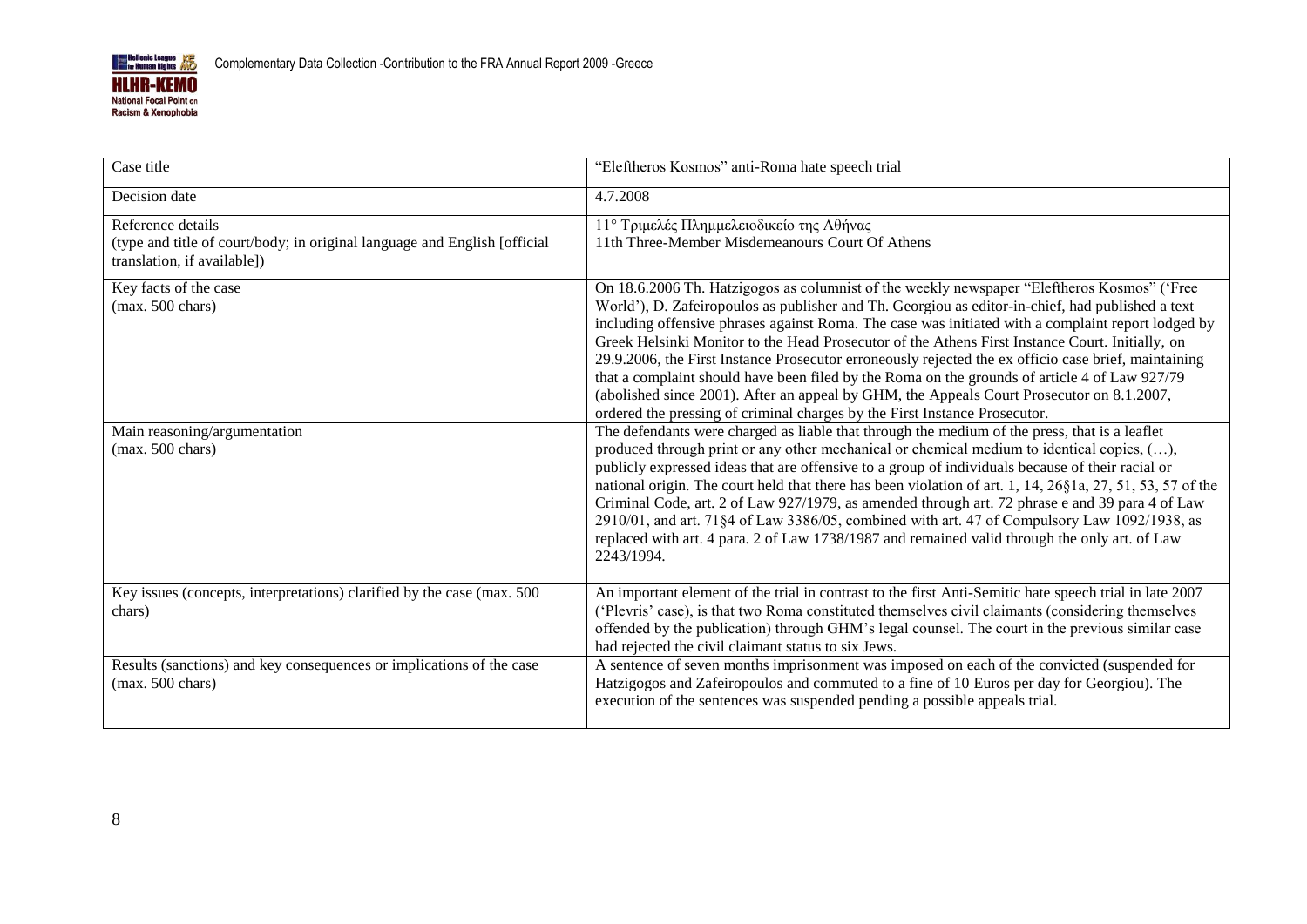

| Case title                                                                                                                    | Sampanis and others v. Greece                                                                                                                                                                                                                                                                                                                                                                                                                                                                                                                                                                                                                                                                                                                                                                                                       |
|-------------------------------------------------------------------------------------------------------------------------------|-------------------------------------------------------------------------------------------------------------------------------------------------------------------------------------------------------------------------------------------------------------------------------------------------------------------------------------------------------------------------------------------------------------------------------------------------------------------------------------------------------------------------------------------------------------------------------------------------------------------------------------------------------------------------------------------------------------------------------------------------------------------------------------------------------------------------------------|
| Decision date                                                                                                                 | 5.6.2008                                                                                                                                                                                                                                                                                                                                                                                                                                                                                                                                                                                                                                                                                                                                                                                                                            |
| Reference details<br>(type and title of court/body; in original language and English [official<br>translation, if available]) | European Court of Human Rights                                                                                                                                                                                                                                                                                                                                                                                                                                                                                                                                                                                                                                                                                                                                                                                                      |
| Key facts of the case<br>$(max. 500 \text{ chars})$                                                                           | The case concerns the failure of the authorities to provide schooling for Roma children during the<br>school year 2004-2005 and their subsequent placement in special classes, in an annexe to the main<br>Aspropyrgos primary school building. This measure - the applicants claimed - was related to their<br>Roma origin. It was, taken with the consent of Roma parents, in view of the intolerant reactions by<br>other non-Roma children' parents of the local school unit.                                                                                                                                                                                                                                                                                                                                                   |
| Main reasoning/argumentation<br>$(max. 500 \text{ chars})$                                                                    | The Court held unanimously that:<br>- in spite of the authorities' willingness to educate Roma children, the conditions of school<br>enrolment for those children and their placement in special preparatory classes – in an annexe to the<br>main school building – ultimately resulted in discrimination against them. Accordingly, there had<br>been a violation of Article 14 of the Convention taken together with Article 2 of Protocol No. 1 in<br>respect of each of the applicants.<br>- there had been a violation of Article 13 since the Greek Government had not adduced evidence of<br>any effective remedy that the applicants could have used in order to secure redress for the alleged<br>violation of Article 14.                                                                                                |
| Key issues (concepts, interpretations) clarified by the case (max. 500<br>chars)                                              | The Court stressed the importance of introducing a suitable system for assessing the capacities of<br>children with learning needs, to monitor their progress, especially in the case of children from ethnic<br>minorities, to provide for possible placement in special classes on the basis of non-discriminatory<br>criteria. In view of the racist incidents provoked by the parents of non-Roma children, the setting-up<br>of such a system would have given the applicants the feeling that their children had not been placed<br>in preparatory classes for reasons of segregation. Reiterating the fundamental importance of the<br>prohibition of racial discrimination, the Court considered that the possibility that someone could<br>waive their right not to be the victim of such discrimination was unacceptable. |
| Results (sanctions) and key consequences or implications of the case<br>$(max. 500 \text{ chars})$                            | Under Article 41 (just satisfaction) of the Convention, the Court awarded each of the applicants<br>6,000 Euros (EUR) in respect of non-pecuniary damage and EUR 2,000 for costs and expenses.                                                                                                                                                                                                                                                                                                                                                                                                                                                                                                                                                                                                                                      |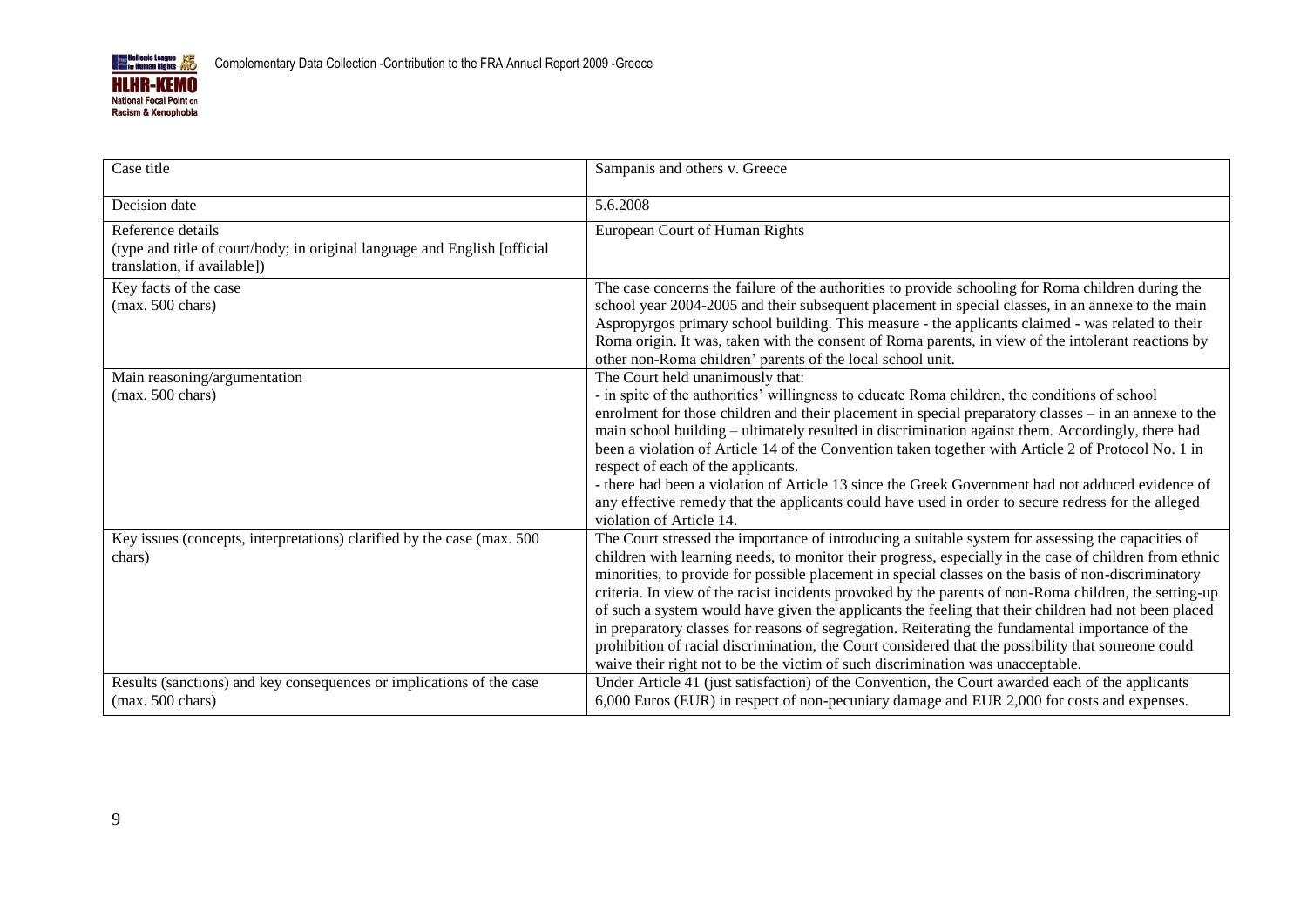

| Case title                                                                                                                    | Emin And Others V. Greece & Tourkiki Enosi Xanthis And Others V. Greece (2 cases examined                                                                                                                                                                                                                                                                                                                                                                                                                                                                                                                                                                                                                                                                                                                                                                                          |
|-------------------------------------------------------------------------------------------------------------------------------|------------------------------------------------------------------------------------------------------------------------------------------------------------------------------------------------------------------------------------------------------------------------------------------------------------------------------------------------------------------------------------------------------------------------------------------------------------------------------------------------------------------------------------------------------------------------------------------------------------------------------------------------------------------------------------------------------------------------------------------------------------------------------------------------------------------------------------------------------------------------------------|
| Decision date                                                                                                                 | 27.3.2008                                                                                                                                                                                                                                                                                                                                                                                                                                                                                                                                                                                                                                                                                                                                                                                                                                                                          |
| Reference details<br>(type and title of court/body; in original language and English [official<br>translation, if available]) | European Court of Human Rights                                                                                                                                                                                                                                                                                                                                                                                                                                                                                                                                                                                                                                                                                                                                                                                                                                                     |
| Key facts of the case<br>(max. 500 chars)                                                                                     | Both cases concern complaints by the applicants about decisions taken by the Greek courts against<br>associations founded by persons belonging to the Muslim minority of Western Thrace. The<br>European Court of Human Rights ruled that Greece violated the freedom of association of the<br>country's Turkish minority, by dissolving the "Turkish Association of Xanthi" established in 1927,<br>after a 21-year procedure (1983-2005), and by refusing the registration of the "Cultural Association<br>of Turkish Women of the Region of Rodopi" after a four-year procedure (2001-2005).                                                                                                                                                                                                                                                                                    |
| Main reasoning/argumentation<br>$(max. 500 \text{ chars})$                                                                    | The Court held unanimously that there had been a violation of Article 11 (freedom of assembly and<br>association) of the European Convention on Human Rights in both cases, which concern<br>associations founded by persons belonging to the Muslim minority of Western Thrace (Greece).<br>In the case of Tourkiki Enosi Xanthis and Others the Court also held, unanimously, that there had<br>been a violation of Article 6 $\S$ 1 (right to a fair hearing within a reasonable time) of the Convention.                                                                                                                                                                                                                                                                                                                                                                       |
| Key issues (concepts, interpretations) clarified by the case (max. 500)<br>chars)                                             | In both cases, Greek courts found objectionable the use of the word "Turkish" in the title of the<br>associations to denote the ethnic identity of a minority. The court 'considered that freedom of<br>association involved the right of everyone to express, in a lawful context, their beliefs about their<br>ethnic identity. However shocking and unacceptable certain views or words used might appear to<br>the authorities, their dissemination should not automatically be regarded as a threat to public policy<br>or to the territorial integrity of a country'() or 'to constitute a threat to democratic society'. The<br>Court noted further that the Greek courts would have had the power to dissolve the association if in<br>practice it pursued aims that were different from those stated in its statute or if it operated in a<br>manner contrary to the law. |
| Results (sanctions) and key consequences or implications of the case<br>$(max. 500 \text{ chars})$                            | Under Article 41 (just satisfaction) of the Convention, the Court held that the finding of a violation<br>constituted in itself just satisfaction for the non-pecuniary damage suffered by the applicants in the<br>case of Emin and Others. In the case of Tourkiki Enosi Xanthis and Others the Court awarded the<br>association Tourkiki Enosi Xanthis 8,000 Euros (EUR) in respect of non-pecuniary damage.                                                                                                                                                                                                                                                                                                                                                                                                                                                                    |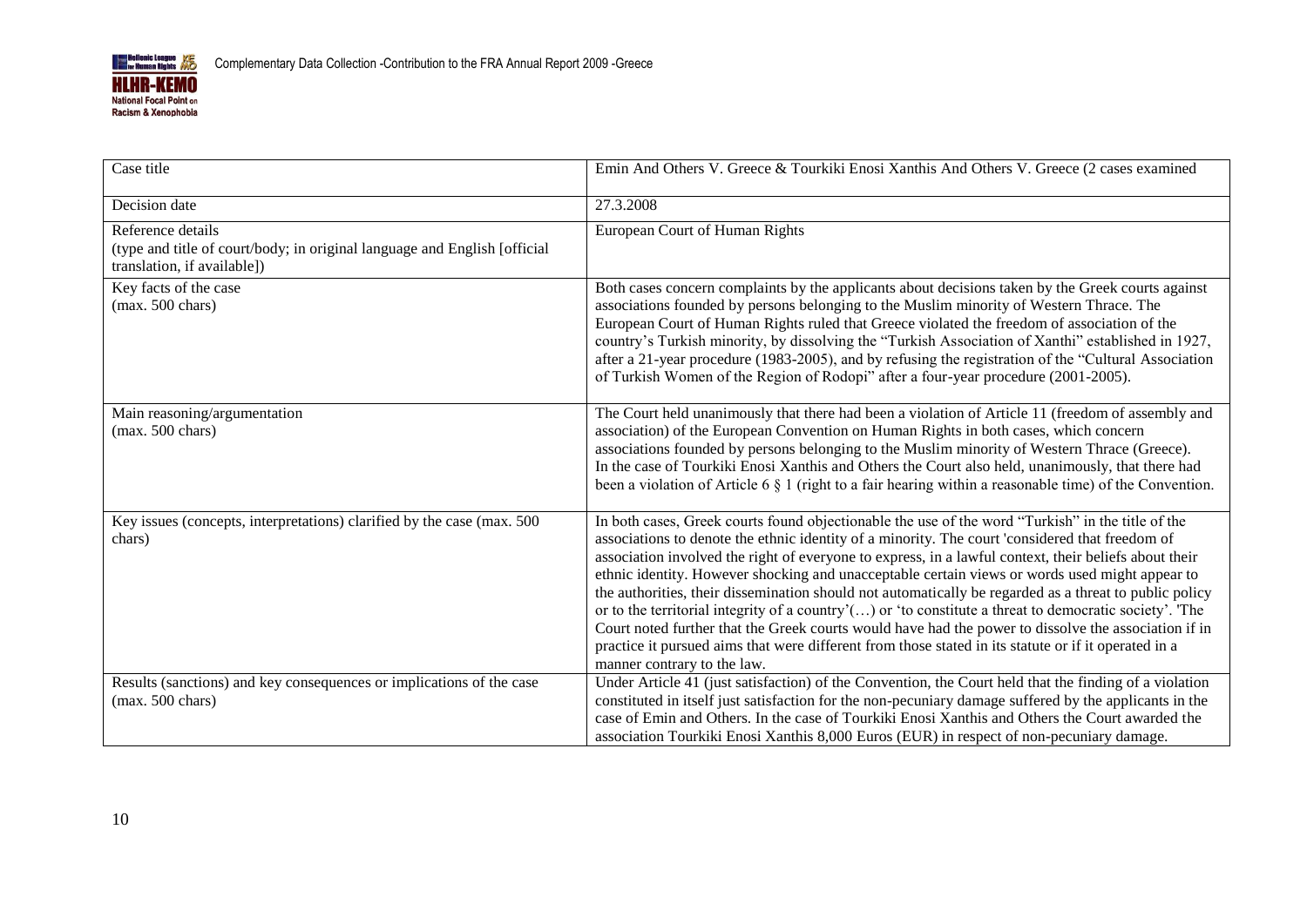

| Case title                                                                                                                     | Alexandridis V. Greece                                                                                                                                                                                                                                                                                                                                                                                                                                                                                                                                                                                                                                                                                                                                                                                                                                                                                                                                      |
|--------------------------------------------------------------------------------------------------------------------------------|-------------------------------------------------------------------------------------------------------------------------------------------------------------------------------------------------------------------------------------------------------------------------------------------------------------------------------------------------------------------------------------------------------------------------------------------------------------------------------------------------------------------------------------------------------------------------------------------------------------------------------------------------------------------------------------------------------------------------------------------------------------------------------------------------------------------------------------------------------------------------------------------------------------------------------------------------------------|
| Decision date                                                                                                                  | 21.2.2008                                                                                                                                                                                                                                                                                                                                                                                                                                                                                                                                                                                                                                                                                                                                                                                                                                                                                                                                                   |
| Reference details<br>(type and title of court/body; in original language and English [official]<br>translation, if available]) | European Court of Human Rights                                                                                                                                                                                                                                                                                                                                                                                                                                                                                                                                                                                                                                                                                                                                                                                                                                                                                                                              |
| Key facts of the case<br>$(max. 500 \text{ chars})$                                                                            | The applicant, admitted to practise as a lawyer at Athens Court of First Instance, had to take the oath<br>of office on 2 November 2005, which was a precondition for practising as a lawyer. Therefore he<br>had to reveal to the court that he was not an Orthodox Christian in order to take a non-religious<br>affirmation rather than an oath to the Gospel. There was no remedy to offer redress for the violation<br>of his freedom of religion.                                                                                                                                                                                                                                                                                                                                                                                                                                                                                                     |
| Main reasoning/argumentation<br>$(max. 500 \text{ chars})$                                                                     | In the case Alexandridis vs. Greece, the Strasbourg Court ruled that Greece violated the freedom of<br>religion (art.13) and to manifest one's beliefs (art.9) The Court held that the fact that the applicant<br>had had to reveal to the court that he was not an Orthodox Christian had interfered with his freedom<br>not to have to manifest his religious beliefs.<br>The Court considered that the Greek Government had failed to show the existence of any effective<br>remedy by which the applicant could have sought redress for the violation of his freedom of<br>religion. Accordingly, there had been a violation of Article 13.                                                                                                                                                                                                                                                                                                             |
| Key issues (concepts, interpretations) clarified by the case (max. 500<br>chars)                                               | The Court observed that the freedom to manifest one's beliefs also contained a negative aspect,<br>namely, the individual's right not to be obliged to manifest his or her religion or religious beliefs<br>and not to be obliged to act in such a way as to enable conclusions to be drawn regarding whether he<br>or she held $-$ or did not hold $-$ such beliefs.<br>The Court observed that the procedure of taking the oath in Greece reflected the existence of a<br>presumption that lawyers going before the court were Orthodox Christians.<br>In that connection the Court also noted that, under Greek law, the oath that any civil servant was<br>invited to take was in principle the religious oath (first paragraph of Article 19 of the Civil Service<br>Code). In order to be allowed to make a solemn declaration, the applicant was obliged to state that<br>he was an atheist or that his religion did not allow him to take the oath. |
| Results (sanctions) and key consequences or implications of the case<br>$(max. 500 \text{ chars})$                             | Under Article 41 (just satisfaction), the Court awarded the applicant 2,000 Euros (EUR) in respect<br>of non-pecuniary damage.                                                                                                                                                                                                                                                                                                                                                                                                                                                                                                                                                                                                                                                                                                                                                                                                                              |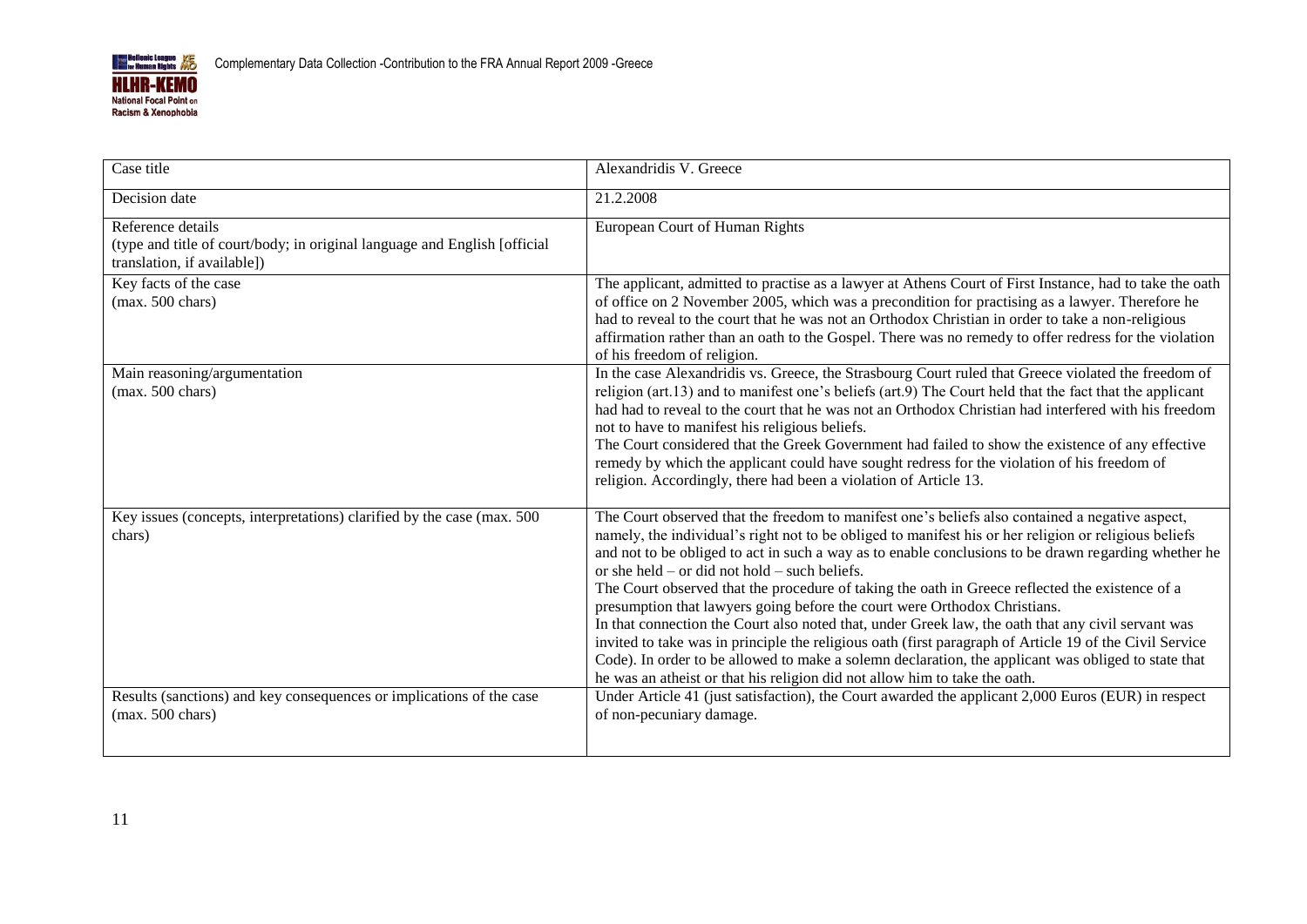

| Case title                                                                                                                     | Kalamiotis v. Greece                                                                                                                                                                                                                                                                                                                                                                                                                                                                                                                                                                                                                                                                                     |
|--------------------------------------------------------------------------------------------------------------------------------|----------------------------------------------------------------------------------------------------------------------------------------------------------------------------------------------------------------------------------------------------------------------------------------------------------------------------------------------------------------------------------------------------------------------------------------------------------------------------------------------------------------------------------------------------------------------------------------------------------------------------------------------------------------------------------------------------------|
| Decision date                                                                                                                  | 24.7.2008                                                                                                                                                                                                                                                                                                                                                                                                                                                                                                                                                                                                                                                                                                |
| Reference details<br>(type and title of court/body; in original language and English [official]<br>translation, if available]) | United Nations Human Rights Committee (HRC)                                                                                                                                                                                                                                                                                                                                                                                                                                                                                                                                                                                                                                                              |
| Key facts of the case<br>$(max. 500 \text{ chars})$                                                                            | The case concerns police brutality against Rom Andreas Kalamiotis on 14.6.2001 examined by the<br>UN-HRC on the basis of the Communication No. 1486/2006 submitted to the HRC by World<br>Organisation Against Torture (OMCT) and Greek Helsinki Monitor (GHM). The HRC then noted<br>that no disciplinary proceedings were ever instituted. The Hellenic Police carried out a preliminary<br>informal investigation without hearing the victim and his witnesses and rejected the Greek<br>Ombudsman's recommendation for a formal Sworn Administrative Investigation. The criminal<br>investigation was concluded with a decision by a Judicial Council of Misdemeanours of Athens to<br>drop charges. |
| Main reasoning/argumentation<br>$(max. 500 \text{ chars})$                                                                     | According to the UN HRC, Greece violated Article 2 paragraph 3 (right to an effective remedy) read<br>together with Article 7 (prohibition of torture) of the International Covenant on Civil and Political<br>Rights concerning the lack of an effective investigation into the allegations of police brutality<br>against Rom Andreas Kalamiotis, on 14.6.2001, in Aghia Paraskevi (Greater Athens). Greece must<br>provide the victim with an effective remedy and appropriate reparation, as well as take measures to<br>prevent similar violations in the future.                                                                                                                                   |
| Key issues (concepts, interpretations) clarified by the case (max. 500<br>chars)                                               | This is one of the many police brutality cases, not properly investigated or not investigated at all,<br>despite the recommendations of the Ombudsman and the multiple convictions by the ECHR. The<br>UN HRC observed that Greece should, like every other state, address the problem of police<br>violence. Every allegation should be investigated promptly and impartially, perpetrators must be<br>punished and victims awarded compensation, without having to resort to the HRC or the ECHR                                                                                                                                                                                                       |
| Results (sanctions) and key consequences or implications of the case<br>$(max. 500 \text{ chars})$                             | The UN HRC must be informed within six months about the measures taken by Greece to give<br>effect to the HRC Views and their publication in Greek. So far, the related recommendations of the<br>two Committees' (the UN-HRC and the UN-Committee Against Torture), 22 for HRC and 10 for<br>CAT, have remained unanswered.                                                                                                                                                                                                                                                                                                                                                                             |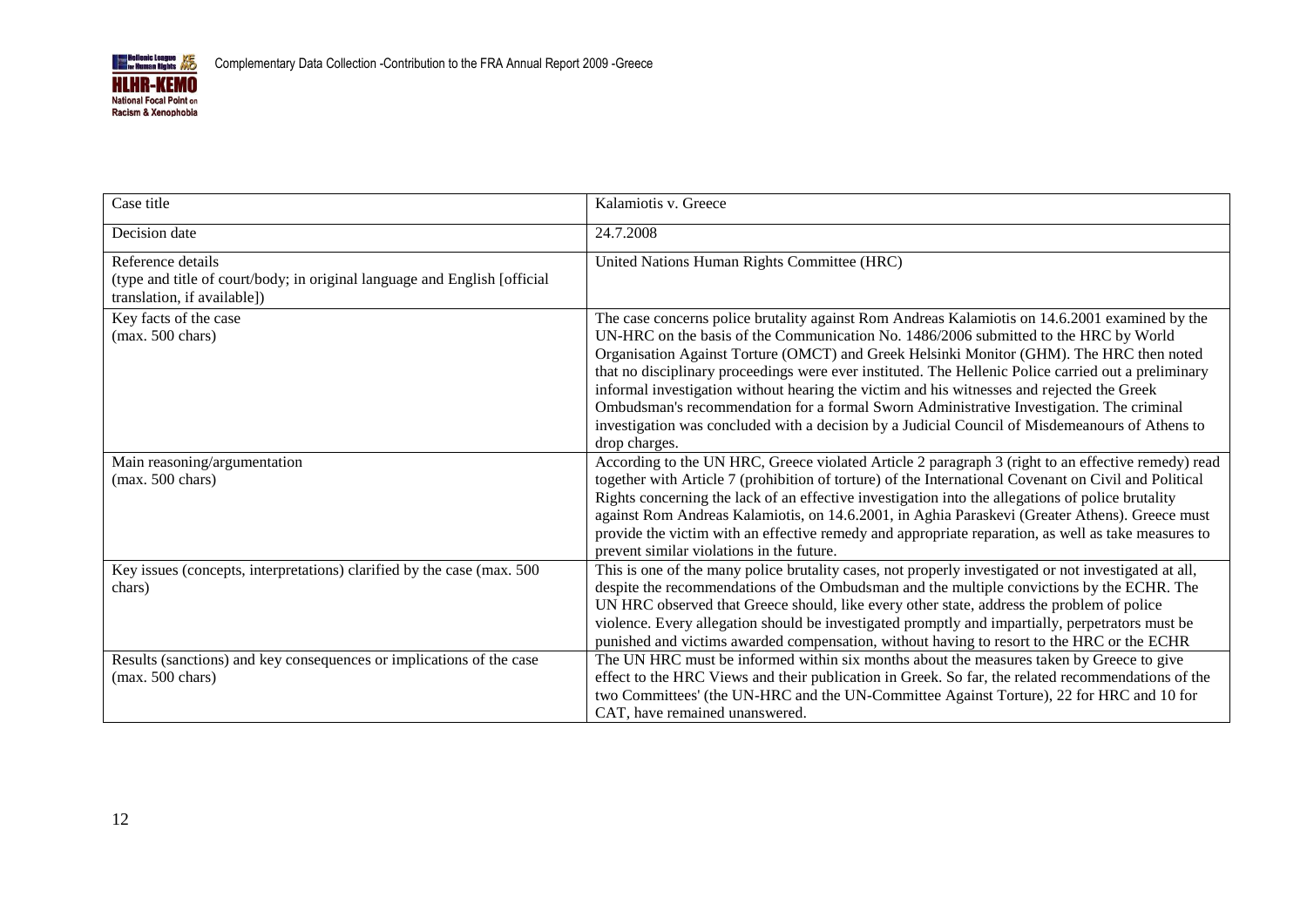

## Annex 3 – Positive initiatives

| Area <sup>49</sup> :                                         | Islamophobia - Racist Violence & Crime                                                                                                                                                                                                                                                                                               |
|--------------------------------------------------------------|--------------------------------------------------------------------------------------------------------------------------------------------------------------------------------------------------------------------------------------------------------------------------------------------------------------------------------------|
| Title (original language)                                    | Islam.gr                                                                                                                                                                                                                                                                                                                             |
| Title (EN)                                                   | Web portal islam.gr                                                                                                                                                                                                                                                                                                                  |
| Organisation (original language)                             |                                                                                                                                                                                                                                                                                                                                      |
| Organisation (EN)                                            | Informal group of individuals                                                                                                                                                                                                                                                                                                        |
| Government / Civil society                                   | Civil society                                                                                                                                                                                                                                                                                                                        |
| Internet link                                                | www.islam.gr                                                                                                                                                                                                                                                                                                                         |
| Type of initiative <sup>50</sup>                             | intercultural dialogue<br>awareness raising<br>cultural activity                                                                                                                                                                                                                                                                     |
| Main target group <sup>51</sup>                              | General public                                                                                                                                                                                                                                                                                                                       |
| Brief description (max. $1000 \text{ chars}$ ) <sup>52</sup> | The portal www.islam.gr, implemented by a group of Muslims - mostly media professionals living<br>in Greece - constitutes a notable initiative promoting intercultural comprehension and combating<br>Islamophobia. The website provides information on Islam and interculturality in three languages<br>(Greek, Arab, and English). |

<span id="page-32-0"></span><sup>49</sup> Please indicate: Racist Violence, Employment, Education, Housing, Health and social care, Services and Goods.

<sup>50</sup> Please select one or more from the list of categories below

<sup>51</sup> Please select one or more from the list of target groups below

<sup>52</sup> Please indicate here whether the initiative is a governmental or non-governmental action.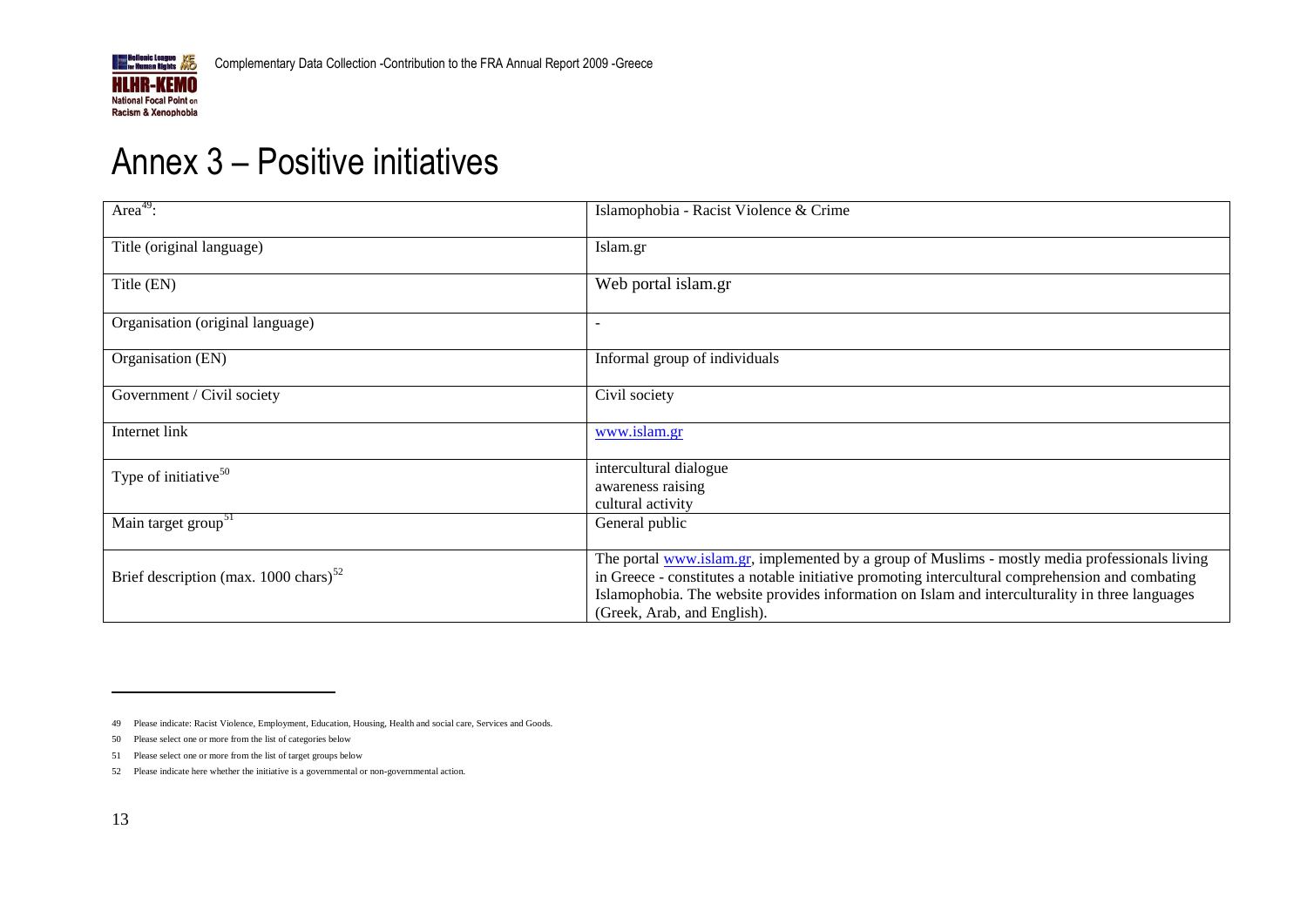

| Area:                               | <b>Racist Violence</b>                                                                                                                                                                                                                                                                                                                                                                                                                                                                                                                                                                                          |
|-------------------------------------|-----------------------------------------------------------------------------------------------------------------------------------------------------------------------------------------------------------------------------------------------------------------------------------------------------------------------------------------------------------------------------------------------------------------------------------------------------------------------------------------------------------------------------------------------------------------------------------------------------------------|
| Title (original language)           | 13° Αντιρατσιστικό Φεστιβάλ Αθήνας                                                                                                                                                                                                                                                                                                                                                                                                                                                                                                                                                                              |
| Title (EN)                          | 13th Athens Antiracist Festival                                                                                                                                                                                                                                                                                                                                                                                                                                                                                                                                                                                 |
| Organisation (original language)    | Δίκτυο Κοινωνικής Υποστήριξης Προσφύγων και Μεταναστών                                                                                                                                                                                                                                                                                                                                                                                                                                                                                                                                                          |
| Organisation (EN)                   | Network for Social Support of Immigrants and Refugees                                                                                                                                                                                                                                                                                                                                                                                                                                                                                                                                                           |
| Government / Civil society          | Civil society                                                                                                                                                                                                                                                                                                                                                                                                                                                                                                                                                                                                   |
| Internet link                       | www.tsamadou13.gr                                                                                                                                                                                                                                                                                                                                                                                                                                                                                                                                                                                               |
| Type of initiative                  | cultural activity, intercultural dialogue,                                                                                                                                                                                                                                                                                                                                                                                                                                                                                                                                                                      |
| Main target group                   | general public, women, migrants, asylum seekers, refugees, religious minorities, youth (children,<br>young people, students), ethnic minorities, victims of racist violence                                                                                                                                                                                                                                                                                                                                                                                                                                     |
| Brief description (max. 1000 chars) | The Antiracist festival gathers most immigrant communities and NGOs dealing with immigrants and<br>minority issues, migration policy, racism and racist violence and intolerance, discrimination,<br>intercultural dialogue and education. It is a widely known event organised every year. An<br>exceptionally large number of immigrants' communities and associations, as well as NGOs and civil<br>society stakeholders cooperate in its implementation and attracts thousands of Greek citizens, mostly<br>young people, to its live concerts, public discussions, ethnic and cultural events and bazaars. |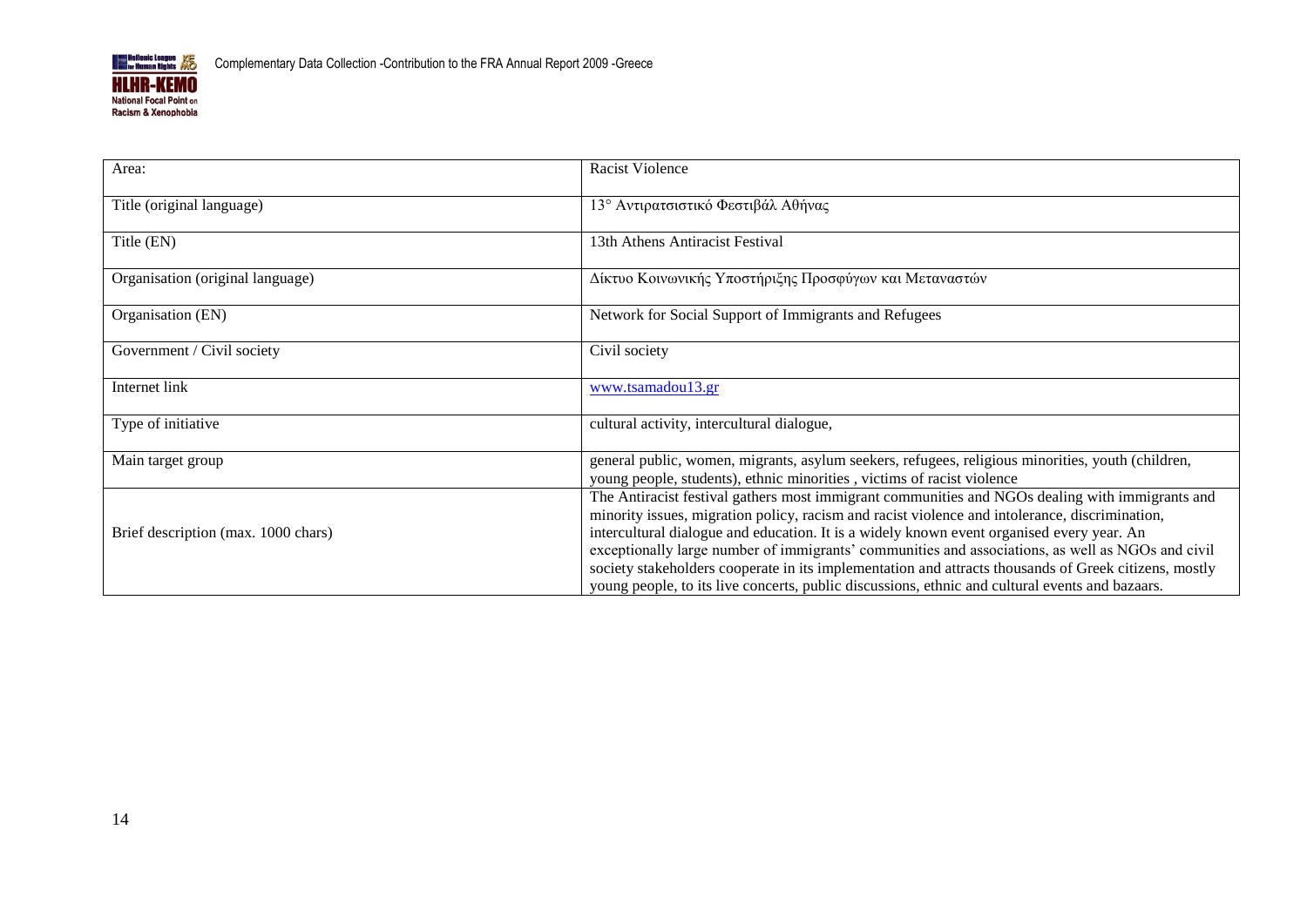

| Area:                               | Anti-Discrimination Legislation - Racist violence                                                                                                                                                                                                                                                                                                                                                                                                                                                                                                                                                                                                                                  |  |
|-------------------------------------|------------------------------------------------------------------------------------------------------------------------------------------------------------------------------------------------------------------------------------------------------------------------------------------------------------------------------------------------------------------------------------------------------------------------------------------------------------------------------------------------------------------------------------------------------------------------------------------------------------------------------------------------------------------------------------|--|
| Title (original language)           | Καταπολεμώντας τις Διακρίσεις                                                                                                                                                                                                                                                                                                                                                                                                                                                                                                                                                                                                                                                      |  |
| Title (EN)                          | <b>Combating Discrimination</b>                                                                                                                                                                                                                                                                                                                                                                                                                                                                                                                                                                                                                                                    |  |
| Organisation (original language)    | ΕΕΔΑΠ - Ελληνική Ένωση για τα Δικαιώματα του Ανθρώπου και του Πολίτη                                                                                                                                                                                                                                                                                                                                                                                                                                                                                                                                                                                                               |  |
| Organisation (EN)                   | HLHR - Hellenic League for Human Rights                                                                                                                                                                                                                                                                                                                                                                                                                                                                                                                                                                                                                                            |  |
| Government / Civil society          | Civil society                                                                                                                                                                                                                                                                                                                                                                                                                                                                                                                                                                                                                                                                      |  |
| Internet link                       | www.hlhr.gr/hlhr-kemo/hlhr-kemo.htm                                                                                                                                                                                                                                                                                                                                                                                                                                                                                                                                                                                                                                                |  |
| Type of initiative                  | legal advocacy, awareness raising, support, advice to immigrants/minorities,                                                                                                                                                                                                                                                                                                                                                                                                                                                                                                                                                                                                       |  |
| Main target group                   | Women, elderly, ethnic minorities, Roma and Travellers, migrants, asylum seekers, refugees, religious<br>minorities, teachers, justice practitioners, employers and their associations, employers and their<br>associations, employees and their associations, victims of racist violence and discrimination                                                                                                                                                                                                                                                                                                                                                                       |  |
| Brief description (max. 1000 chars) | The Hellenic League for Human Rights organised two-day seminars in the major Greek cities of<br>Athens and Thessaloniki, in November 2007 and February 2008, respectively. The seminars were on<br>the implementation of the Race and Equality Directive, targeting lawyers, activists, trade union<br>officers, NGOs and members of civil society organisations, as well as employers regarding the<br>diversity management. The training was implemented in the framework of an EU funded project.<br>Among other, the training included participative workshops on the RED's concepts and tools for<br>strategic litigation and provision of support to discrimination victims. |  |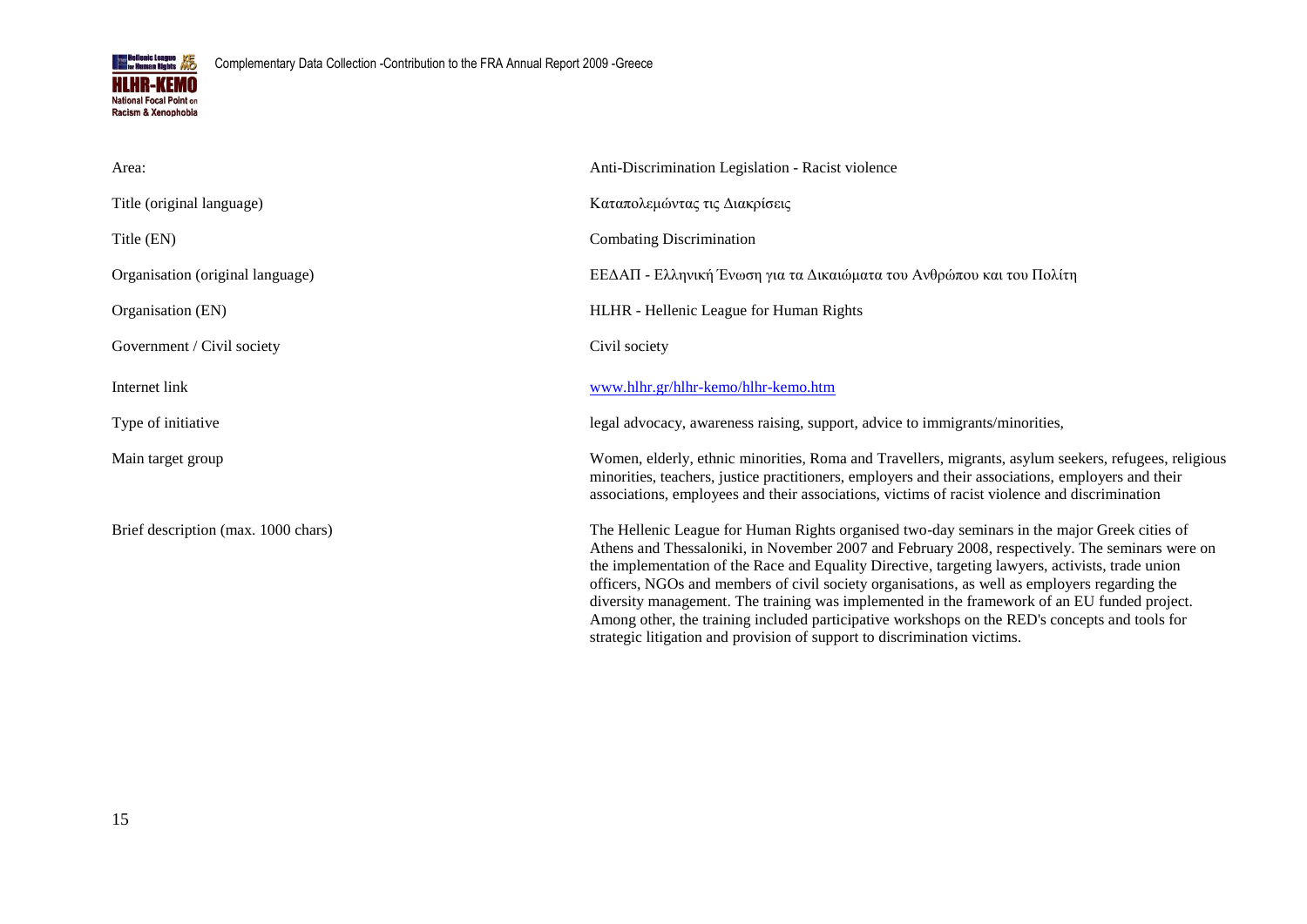

| Area <sup>53</sup> :                                         | <b>Health Care</b>                                                                                                                                                                                                                                                                                                                                                                                                                                                                                                                                                                                                                                                                                  |  |
|--------------------------------------------------------------|-----------------------------------------------------------------------------------------------------------------------------------------------------------------------------------------------------------------------------------------------------------------------------------------------------------------------------------------------------------------------------------------------------------------------------------------------------------------------------------------------------------------------------------------------------------------------------------------------------------------------------------------------------------------------------------------------------|--|
| Title (original language)                                    | Κέντρο Ημέρας Babel                                                                                                                                                                                                                                                                                                                                                                                                                                                                                                                                                                                                                                                                                 |  |
| Title (EN)                                                   | <b>Babel Day Centre</b>                                                                                                                                                                                                                                                                                                                                                                                                                                                                                                                                                                                                                                                                             |  |
| Organisation (original language)                             | Μη Κυβερνητική Οργάνωση "Συν-ειρμός"                                                                                                                                                                                                                                                                                                                                                                                                                                                                                                                                                                                                                                                                |  |
| Organisation (EN)                                            | Non Governmental Organisation 'Syn-eirmos'                                                                                                                                                                                                                                                                                                                                                                                                                                                                                                                                                                                                                                                          |  |
| Government / Civil society                                   | Civil society - Government synergy<br>NGO supervised by the Directorate of Psychical health of the Ministry of Health and Social<br>Solidarity, funded by the European Union (Operational Program 'health - care' 2000-2006.                                                                                                                                                                                                                                                                                                                                                                                                                                                                        |  |
| Internet link                                                | $babel@syn-erimos.gr$                                                                                                                                                                                                                                                                                                                                                                                                                                                                                                                                                                                                                                                                               |  |
| Type of initiative $54$                                      | support, advice to immigrants/minorities, training, education, awareness raising                                                                                                                                                                                                                                                                                                                                                                                                                                                                                                                                                                                                                    |  |
| Main target group <sup>55</sup>                              | migrants<br>asylum seekers, refugees                                                                                                                                                                                                                                                                                                                                                                                                                                                                                                                                                                                                                                                                |  |
| Brief description (max. $1000 \text{ chars}$ ) <sup>56</sup> | The Babel Day Centre in the centre of Athens is a psychical health unit serving the needs of migrants<br>residing in Athens. Activities include combating double stigma of mental illness and migrant status,<br>developing contacts with the migrant communities, fostering networks for improving service of the<br>needs of the beneficiaries. The services provided by Babel include diagnosis and psycho-social<br>support of psychical disorders, regular and individual support of persons with relevant disorders,<br>psychological health awareness raising and information, sensitisation of key-persons and<br>organisations of interest to the migrants with psychical health problems. |  |

<sup>53</sup> Please indicate: Racist Violence, Employment, Education, Housing, Health and social care, Services and Goods.

<sup>54</sup> Please select one or more from the list of categories below

<sup>55</sup> Please select one or more from the list of target groups below

<sup>56</sup> Please indicate here whether the initiative is a governmental or non-governmental action.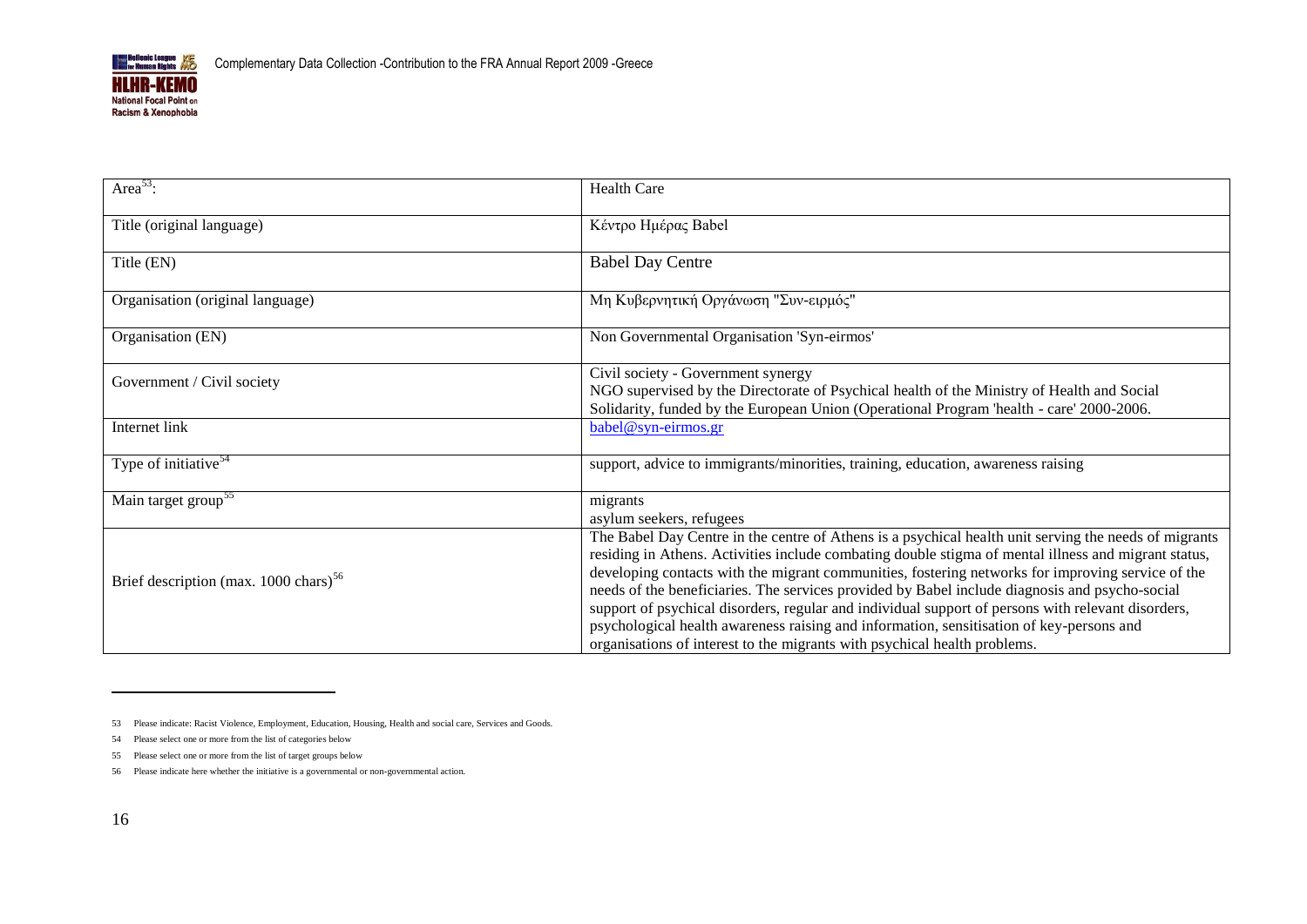

| Area <sup>57</sup> :                                         | <b>Health Care</b>                                                                                                                                                                                                                                                                                                                                                                                                                                                                                                                                        |
|--------------------------------------------------------------|-----------------------------------------------------------------------------------------------------------------------------------------------------------------------------------------------------------------------------------------------------------------------------------------------------------------------------------------------------------------------------------------------------------------------------------------------------------------------------------------------------------------------------------------------------------|
| Title (original language)                                    | MIGHEALTHNET "Information Network on Good Practice in Health Care for Migrants and<br>Minorities in Europe".                                                                                                                                                                                                                                                                                                                                                                                                                                              |
| Title (EN)                                                   | MIGHEALTHNET "Information Network on Good Practice in Health Care for Migrants<br>and Minorities in Europe".                                                                                                                                                                                                                                                                                                                                                                                                                                              |
| Organisation (original language)                             | Τμήμα Υγιεινής, Επιδημιολογίας και Ιατρικής Στατιστικής, Ιατρική Σχολή του Εθνικού<br>Καποδιστρείου Πανεπιστημίου Αθηνών                                                                                                                                                                                                                                                                                                                                                                                                                                  |
| Organisation (EN)                                            | Department of Hygiene, Epidemiology and Medical Statistics, Medical School of the National and<br>Kapodistrian University of Athens,                                                                                                                                                                                                                                                                                                                                                                                                                      |
| Government / Civil society                                   | Civil society (academics + foundation) The project is co-funded by DG SANCO and National and<br>Kapodistrian University of Athens and is also sponsored by the Stavros S. Niarchos Foundation                                                                                                                                                                                                                                                                                                                                                             |
| Internet link                                                | http://mighealth.net/index.php/Main_Page.<br>http://mighealth.net/el/index.php/%CE%91%CF%81%CF%87%CE%B9%CE%BA%CE%AE %CF<br>%83%CE%B5%CE%BB%CE%AF%CE%B4%CE%B1                                                                                                                                                                                                                                                                                                                                                                                              |
| Type of initiative <sup>58</sup>                             | training, education, awareness raising, improving employment skills                                                                                                                                                                                                                                                                                                                                                                                                                                                                                       |
| Main target group <sup>59</sup>                              | researchers, policy makers                                                                                                                                                                                                                                                                                                                                                                                                                                                                                                                                |
| Brief description (max. $1000 \text{ chars}$ ) <sup>60</sup> | An interactive webpage (wiki) has been created aiming at collecting information on the health of<br>migrants and minorities in Greece in the framework on the MIGHEALTHNET project which runs in<br>17 European countries. This wiki is addressed to all researchers, professionals, stakeholders, and<br>policy makers in the field of migrant and minority health. The wiki was created and is being run by<br>the Department of Hygiene, Epidemiology and Medical Statistics, Medical School of the National<br>and Kapodistrian University of Athens. |

<sup>57</sup> Please indicate: Racist Violence, Employment, Education, Housing, Health and social care, Services and Goods.

<sup>58</sup> Please select one or more from the list of categories below

<sup>59</sup> Please select one or more from the list of target groups below

<sup>60</sup> Please indicate here whether the initiative is a governmental or non-governmental action.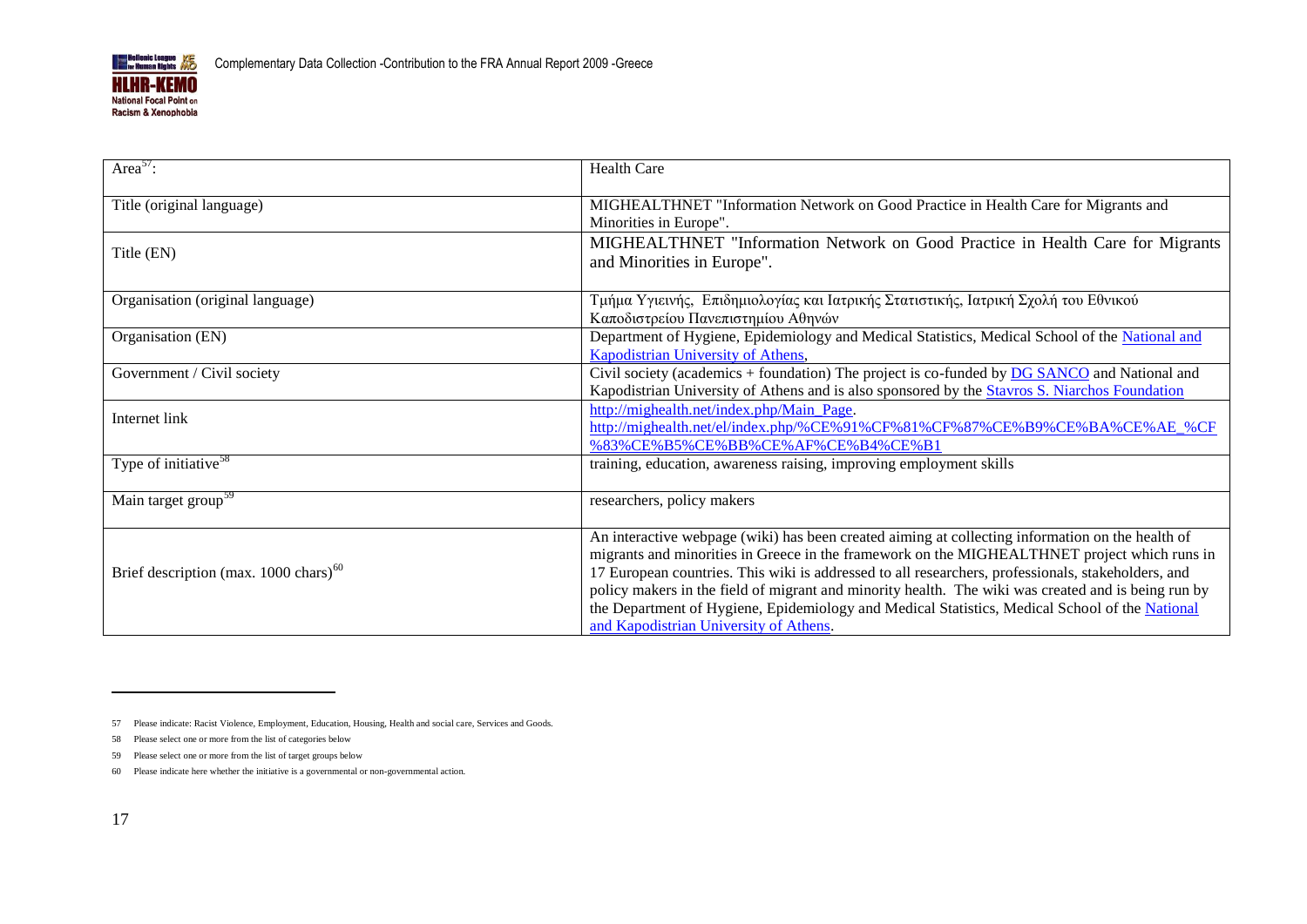

| Area $61$ :                                                  | Education                                                                                                                                                                                                                                                                                                                                                                                                                                                                                                                                                                                        |  |
|--------------------------------------------------------------|--------------------------------------------------------------------------------------------------------------------------------------------------------------------------------------------------------------------------------------------------------------------------------------------------------------------------------------------------------------------------------------------------------------------------------------------------------------------------------------------------------------------------------------------------------------------------------------------------|--|
| Title (original language)                                    | Η μαμά μου μαθαίνει ελληνικά                                                                                                                                                                                                                                                                                                                                                                                                                                                                                                                                                                     |  |
| Title (EN)                                                   | My mum is learning Greek                                                                                                                                                                                                                                                                                                                                                                                                                                                                                                                                                                         |  |
| Organisation (original language)                             | Δήμος Αθηναίων                                                                                                                                                                                                                                                                                                                                                                                                                                                                                                                                                                                   |  |
| Organisation (EN)                                            | The Municipality of Athens                                                                                                                                                                                                                                                                                                                                                                                                                                                                                                                                                                       |  |
| Government / Civil society                                   | Government (local administration)                                                                                                                                                                                                                                                                                                                                                                                                                                                                                                                                                                |  |
| Internet link                                                | www.cityofathens.gr                                                                                                                                                                                                                                                                                                                                                                                                                                                                                                                                                                              |  |
| Type of initiative $62$                                      | training, education, intercultural dialogue                                                                                                                                                                                                                                                                                                                                                                                                                                                                                                                                                      |  |
| Main target group <sup>63</sup>                              | Women, migrants, asylum seekers, refugees                                                                                                                                                                                                                                                                                                                                                                                                                                                                                                                                                        |  |
| Brief description (max. $1000 \text{ chars}$ ) <sup>64</sup> | The municipality of Athens has launched special Greek language courses for mothers of immigrant<br>children enrolled at municipal day-care centres. The courses are held daily in the afternoon hours,<br>while their children are engaged by preschool teachers. Language lessons started on 12.5.2008 at<br>only one municipal day-care centre, near the Metaxourgio metro station. Since September 2008, the<br>language lessons are also offered at two more day-care centres. According to the Deputy Athens<br>Mayor Alexia Evert-Alverti next year, the lessons will be extended further. |  |

<sup>61</sup> Please indicate: Racist Violence, Employment, Education, Housing, Health and social care, Services and Goods.

<sup>62</sup> Please select one or more from the list of categories below

<sup>63</sup> Please select one or more from the list of target groups below

<sup>64</sup> Please indicate here whether the initiative is a governmental or non-governmental action.